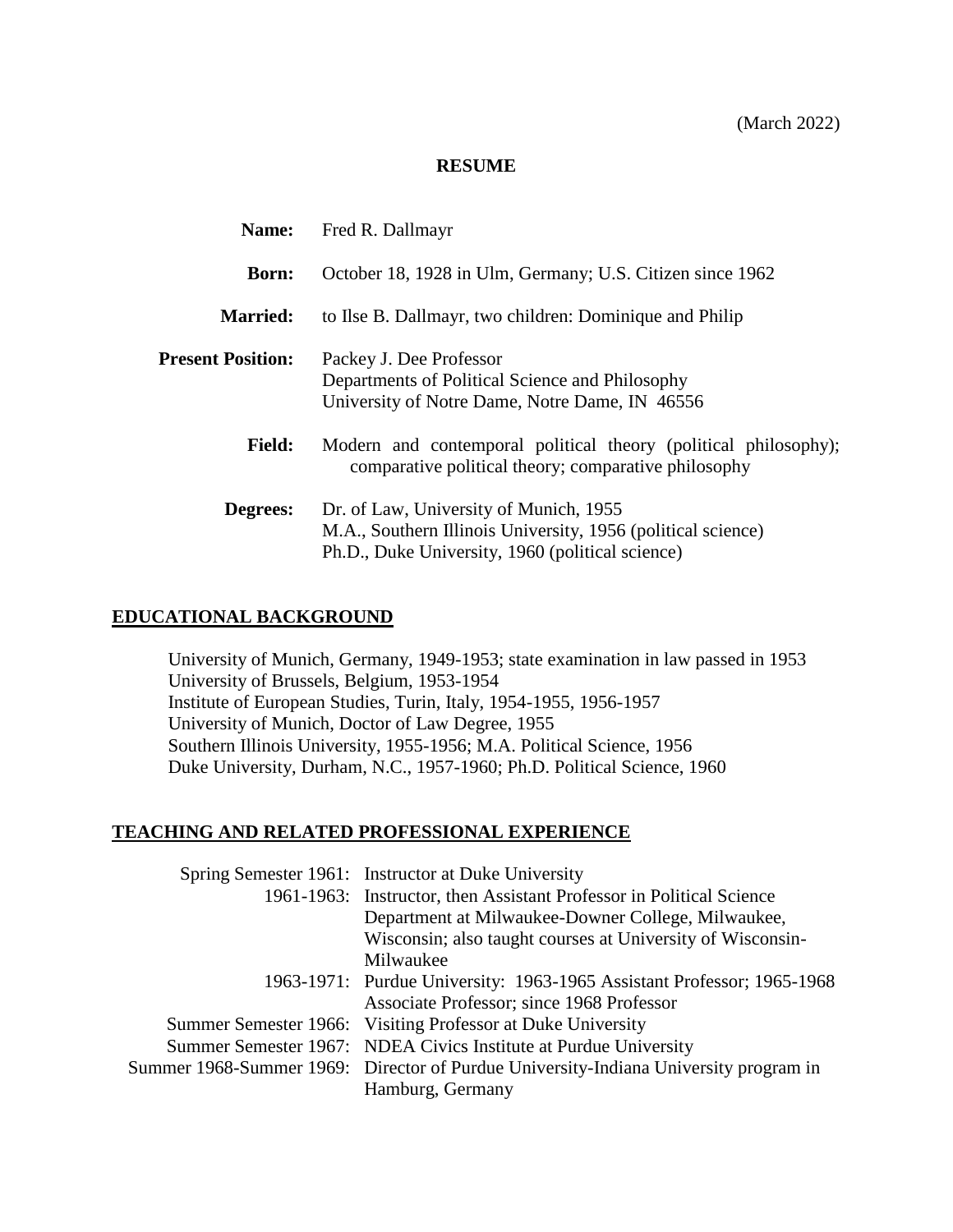|                              | Spring Semester 1969: Visiting Professor at University of Hamburg, Germany       |
|------------------------------|----------------------------------------------------------------------------------|
|                              | 1971-1973: Professor at University of Georgia                                    |
|                              | Winter Semester 1971-1972: Visiting Professor at University of Hamburg, Germany  |
|                              | 1973-1978: Professor and Head of Department of Political Science, Purdue         |
|                              | University                                                                       |
|                              | Spring Semester 1976: Visiting Professor at University of Hamburg, Germany       |
|                              | Since Fall 1978: Dee Professor of Government, University of Notre Dame           |
|                              | July 1978-June 1979: Fellowship for Independent Study and Research from National |
|                              | Endowment for the Humanities (NEH), \$30,000                                     |
|                              | Fall 1978: Research Fellow at Nuffield College, Oxford University                |
| Spring Semester 1986:        | Visiting Professor at University of Hamburg, Germany                             |
| Spring Semester 1988:        | Werner Marx Visiting Professor in Philosophy at the New                          |
|                              | School for Social Research in New York                                           |
| Fall 1991 until Summer 1992: | Fulbright research scholar in India, at the M. S. University of                  |
|                              | Baroda                                                                           |
|                              |                                                                                  |

## **HONORS AND AWARDS**

Phi Beta Kappa (1960)

Listed in Who's Who in America and Contemporary Authors

Listed in Dictionary of International Biography

| Spring-Summer 1978:  | Chairperson of Leo Strauss Award Committee of American<br>Political Science Association (to select best dissertation in<br>political theory completed during 1976-1977) |
|----------------------|-------------------------------------------------------------------------------------------------------------------------------------------------------------------------|
| July 1978-June 1979: | Fellowship for Independent Study and Research from<br>National Endowment of the Humanities (NEH)                                                                        |
| 1991-1992:           | Fulbright Research Grant in India                                                                                                                                       |
| February 2003:       | Distinguished Scholar Award, presented by International<br><b>Studies Association (Global Development Section)</b>                                                      |
| <b>August 2019:</b>  | Lifetime Achievement Award (Marquis Who's Who)                                                                                                                          |

## **EDlTORIAL AND RELATED EXPERIENCE**

Series editor, Global Encounters: Studies in Comparative Political Theory, Rowman & Littlefield, Lexington Books

Associate Editor, The Review of Politics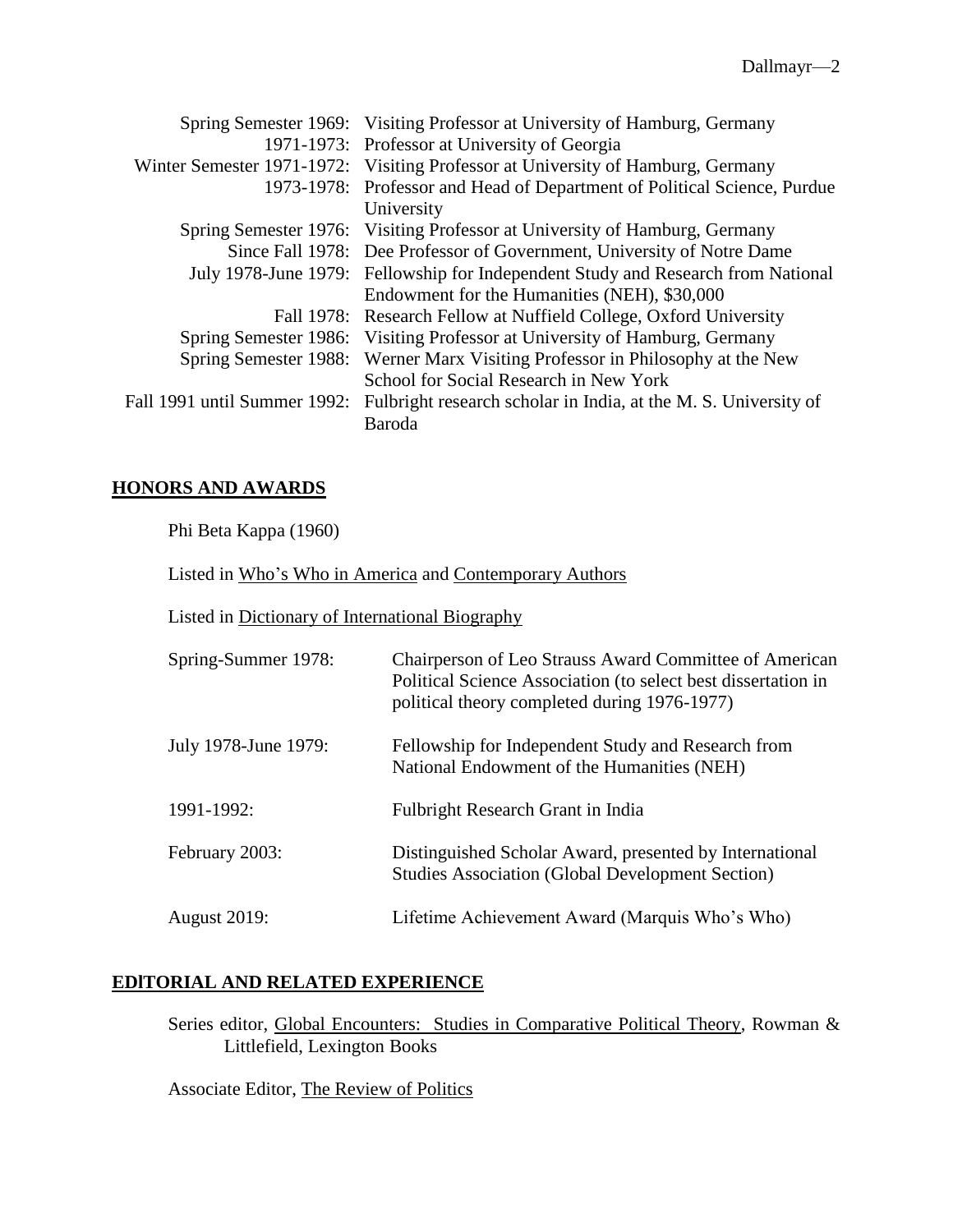Editor-at-Large, Social Imaginaries

Member, Editorial Board of Human Studies

Member, Editorial Board of Strategies: A Journal of Theory. Culture and Politics

Member, Editorial Board of Globalizations (UK)

Member, Editorial Board of Social Inclusion (Switzerland)

Member, Editorial Board of Divan: Journal of Interdisciplinary Studies (Istanbul)

Member, Editorial Board of Design Philosophy Papers (Australia)

- Member, Editorial Board of ISAKO International Journal of Interdisciplinary Research (Thailand)
- Member, Editorial Board of The Journal of Humanities (Iran)
- Member, Editorial Board of Hekmat e Falsafeh (Iran)
- Member, Editorial Board of Argument (India)
- Member, Editorial Board of International Journal of Humanities and Social Science Research (Pakistan)
- Member, Editorial Board of Youth Time (Prague)
- Member, Editorial Board of Journal of Intercultural Studies (Australia)
- Member, International Advisory Board, Advances in Democratic Theory (Routledge, London)
- Member, International Editorial Council, Russian Journal of Philosophical Sciences (Moscow)
- Member, International Advisory Board of International Journal of Politics and Culture (Singapore)
- Member, International Direction Committee, Globus et Locus (Italy)
- Member, Advisory Board of Constellations: An International Journal of Critical and Democratic Theory

Member, International Advisory Board of Peace and Policy (Toda Institute)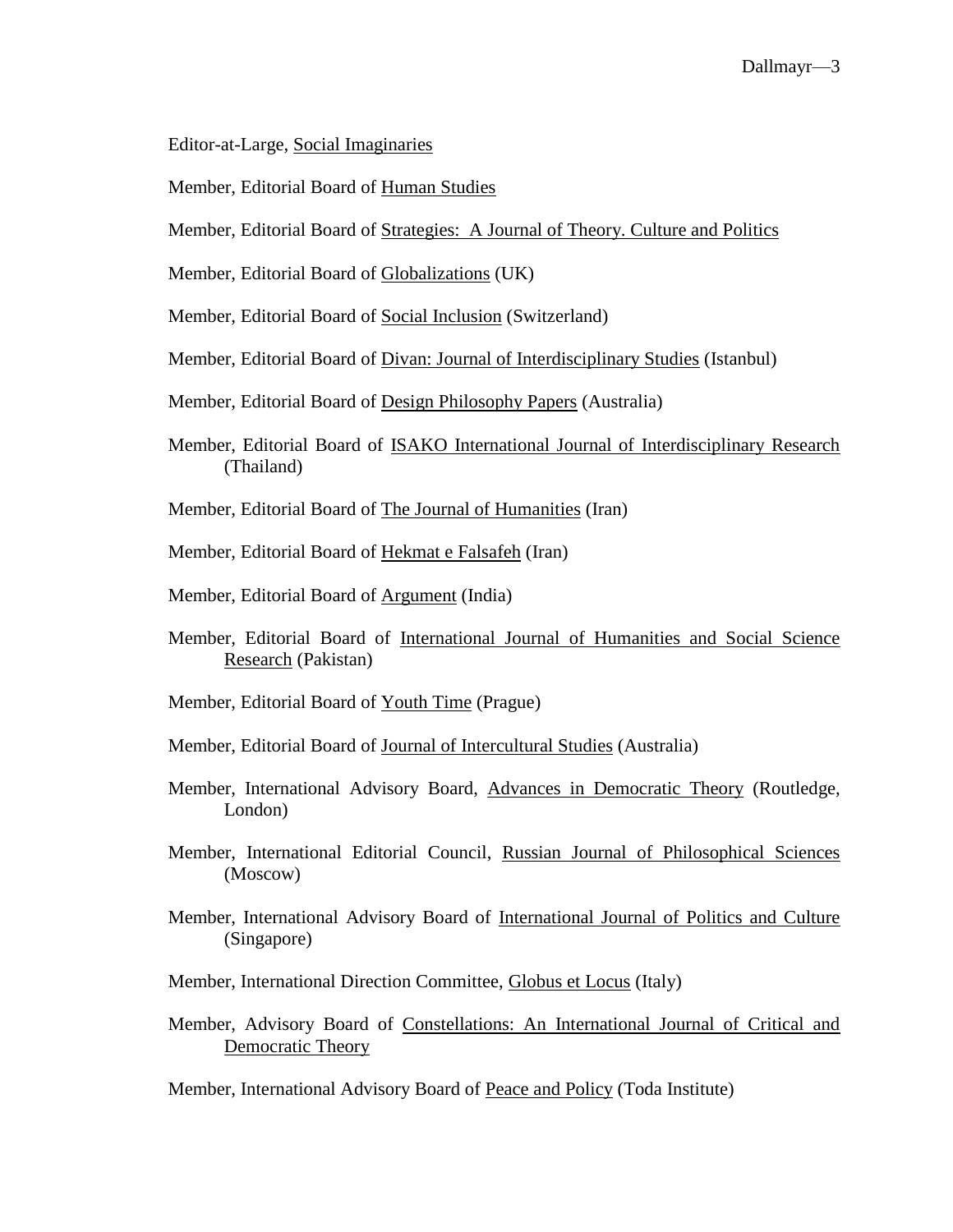Member, Advisory Board, Center for East Asian and Comparative Philosophy (Hong Kong)

Member, Advisory Board of Journal of Contemporary Thought (India/U.S.A.)

- Member, Advisory Board of Indian Journal of Political Science (India)
- Member, Editorial Advisory Board, Social Sciences Research Journal (India)
- Member, Advisory Board of Series "Philosophy and the Global Context" (Roman & Littlefield)
- Member, Advisory Board of Series "Political Thought and Contemporary Issues" (Brassey's Academic Publisher)
- Member, Board of Advisors of "Studies in Contemporary German Social Thought" published by MIT Press
- Member, Scientific Board of CIRPIT (Centro Interculturale Raimon Panikkar), Italy
- Reader for American Political Science Review, Journal of Politics, Polity, Review of Politics, etc.
- Reader for Prentice-Hall, Inc.; University of Chicago Press; Oxford University Press; Routledge; Cornell University Press; University of Notre Dame Press; University of Massachusetts Press, etc.

#### **MEMBERSHIPS AND PROFESSIONAL SERVICE**

Executive Co-chair, World Public Forum-Dialogue of Civilizations (Vienna), 2005-2015

- President, Society for Asian and Comparative Philosophy (SACP), 2004-2005
- Chair, "Political Philosophy" Section of International Political Science Association (IPSA), 2002-2004
- Foundations of Political Theory Section of American Political Science Association (APSA)
- International Studies Association (ISA)

Conference for the Study of Political Thought (CSPT)

Society for Phenomenology and Existential Philosophy (SPEP)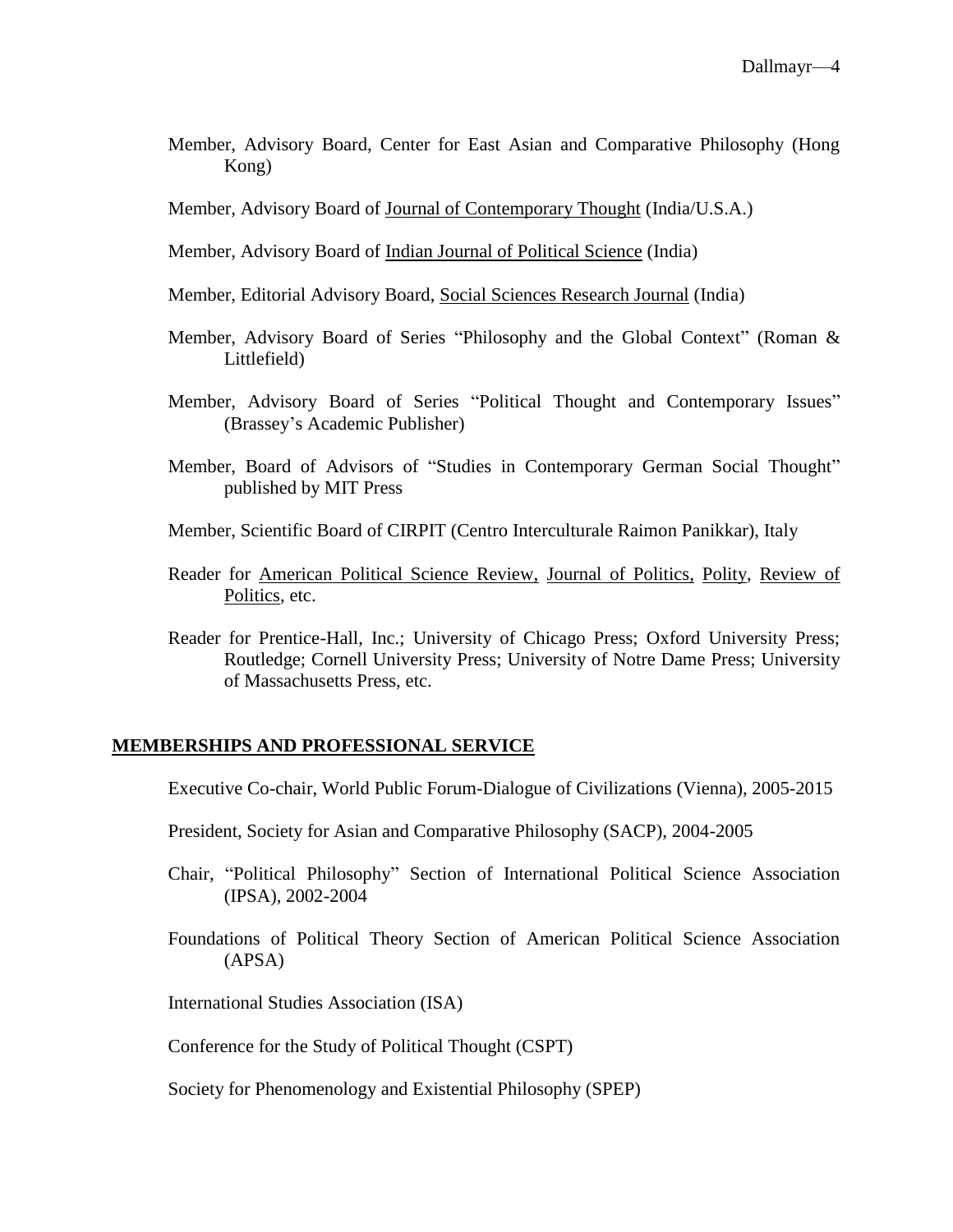Center for the Study of Islam and Democracy (CSID)

International Development Ethics Association (IDEA)

- Member, International Advisory Board, Toda Institute of International Peace Studies, Tokyo (Japan)
- Member, International Advisory Panel, International Movement for a Just World (JUST), Kuala Lumpur (Malaysia)
- Member, International Board of Advisors of the Center for Advanced Research in Phenomenology (USA)

Member, Advisory Board, RESET-Dialogue (Rome)

Member, International Advisory Council, Oxford House

Phi Beta Kappa

### **PUBLICATIONS**

#### **Books**

Freedom and Emergency Power (with Robert S. Rankin), New York: Appleton-Century-Crofts, 1964.

Beyond Dogma and Despair: Toward a Critical Phenomenology of Politics, University of Notre Dame Press, 1981.

Twilight of Subjectivity: Contributions to a Post-Individualist Theory of Politics, University of Massachusetts Press, 1981. Translated into Chinese: Shanghai People's Publishing House, 1992.

Language and Politics: Why Does Language Matter to Political Philosophy?, University of Notre Dame Press, 1984.

Polis and Praxis: Exercises in Contemporary Political Theory, Cambridge, MA: MIT Press, 1984. Translated into Persian; Porsegh Publications 2003.

Critical Encounters: Between Philosophy and Politics, University of Notre Dame Press, 1987.

Margins of Political Discourse, Albany: SUNY Press, 1989.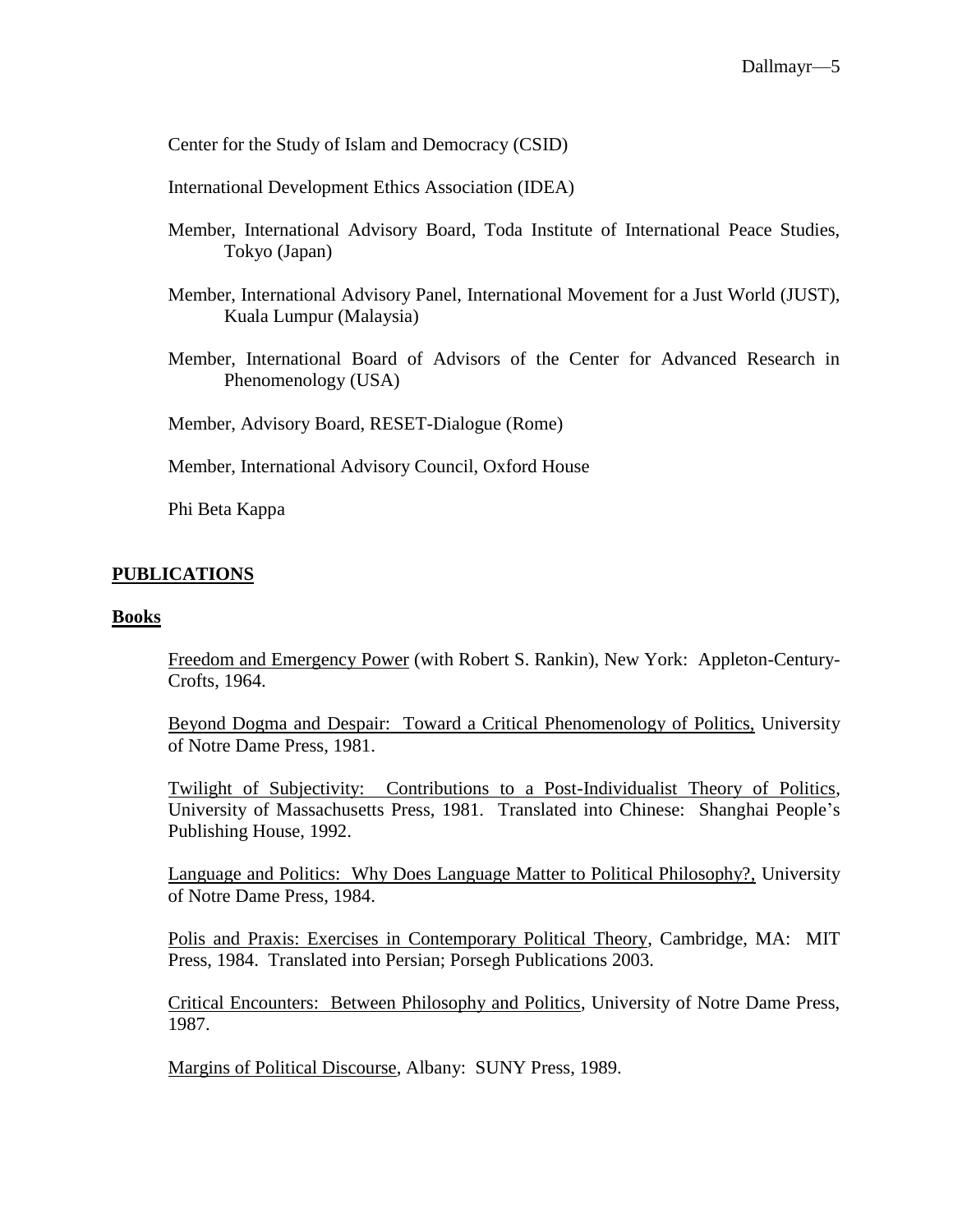Life-World, Modernity and Critique: Paths between Heidegger and the Frankfurt School, Polity Press/Blackwell, 1991.

(American edition) Between Freiburg and Frankfurt: Toward a Critical Ontology, University of Massachusetts Press. 1991.

G. W. F. Hegel: Modernity and Politics, SAGE Publications, 1993; paperback edition, 1995.

The Other Heidegger, Cornell University Press, 1993 (Korean translation: Moonji Publ. 2011).

Beyond Orientalism: Essays on Cross-Cultural Encounter, SUNY Press, 1996; Indian edition: New Delhi, Rawat Publ., 2001; Japanese translation: Tokyo, Shinhyoron, 2001.

Alternative Visions: Paths in the Global Village, Rowman & Littlefield, 1998; Persian translation: Porsegh Publications, 2004.

Achieving Our World: Toward a Global and Plural Democracy (Rowman & Littlefield, Summer 2001).

Dialogue Among Civilizations: Some Exemplary Voices (Palgrave/St. Martin's Press, 2002). (Italian translation: Il dialogo tra le culture, Marsilio, 2010).

G.W. F. Hegel: Modernity and Politics, new edition (Rowman & Littlefield, 2002).

Peace Talks—Who Will Listen? (University of Notre Dame Press, 2004).

Small Wonder: Global Power and Its Discontents (Lexington Books, 2005).

In Search of the Good Life: A Pedagogy for Troubled Times (University of Kentucky Press, 2007).

The Promise of Democracy: Political Agency and Transformation (SUNY Press, 2010).

Integral Pluralism: Beyond Culture Wars (U. of Kentucky Press, 2010).

Return to Nature? An Ecological Counter-History (U. of Kentucky Press, 2011).

Being in the World: Dialogue and Cosmopolis (U. of Kentucky Press, 2013).

Mindfulness and Letting Be: On Engaged Thinking and Acting (Lexington Books, 2014).

Taming Leviathan: Toward a Global Ethical Alliance (University of Innsbruck Press, 2014).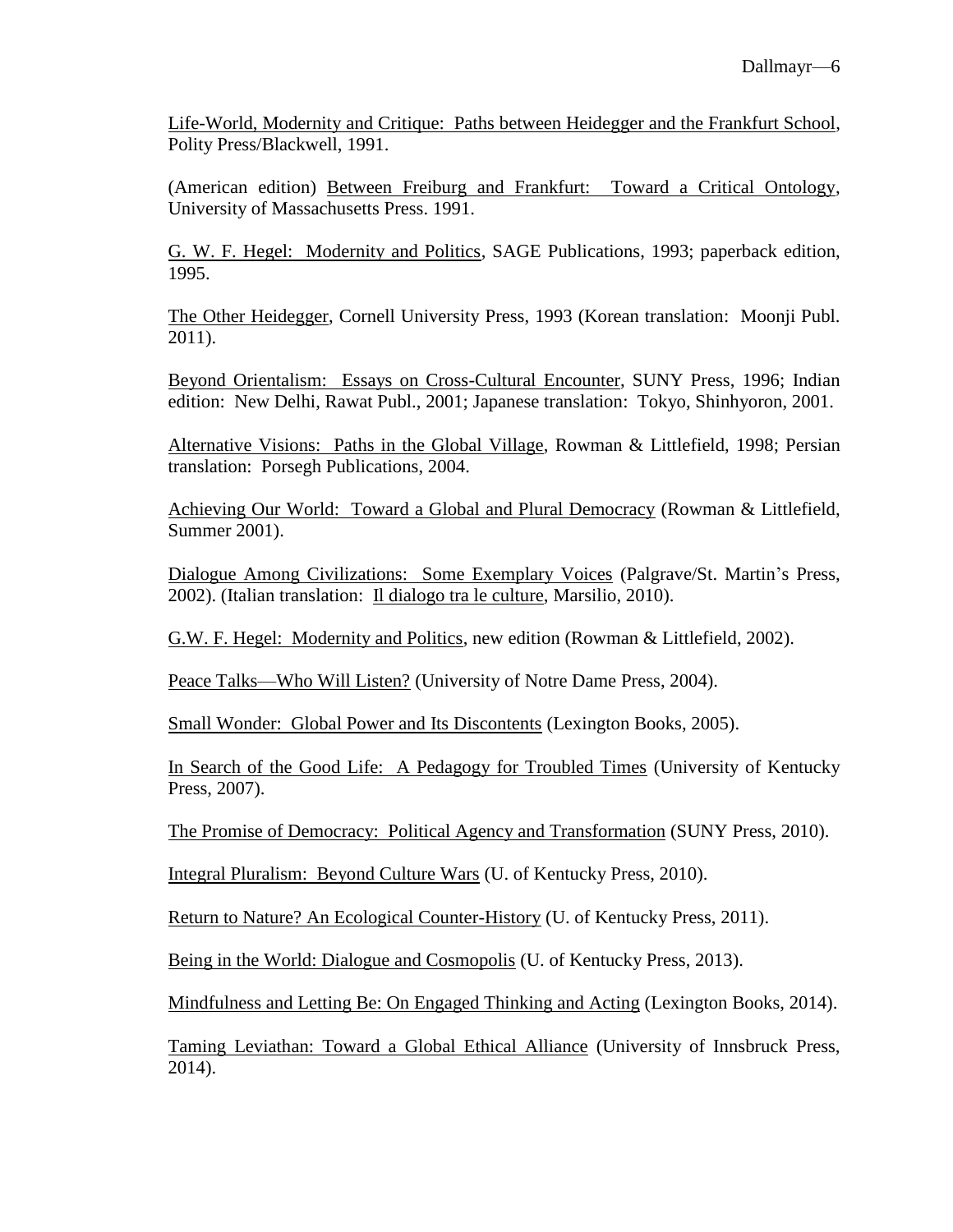Humanizing Humanity: For a Global Ethics (in Korean; KHU Publisher, 2015).

Freedom and Solidarity: Toward New Beginnings (University of Kentucky Press, 2015).

Against Apocalypse: Recovering Humanity's Wholeness (Lexington Books, 2016).

On the Boundary: A Life Remembered (Hamilton Books, 2017).

(with Farah Godrej) Fred Dallmayr: Critical Phenomenology, Cross-Cultural Theory, Cosmopolitanism (Routledge Series "Innovators in Political Theory," 2017).

Democracy to Come: Politics as Relational Praxis (Oxford University Press, 2017).

Spiritual Guides: Path-Finders in the Desert (University of Notre Dame Press, 2017).

Gemeinschaft und Differenz: Wege in die Zukunft (Freiburg: Alber Verlag, 2018).

Post-Liberalism: Recovering a Shared World (Oxford University Press, 2019).

The Legacy of the Barmen Declaration: Politics and the Kingdom (Lexington Books, 2019).

For a New and "Other" Humanism (Lambert Academic Publishing, 2019).

Horizons of Difference: Engaging with Others (University of Notre Dame Press, 2020).

Marc Chagall: The Artist as Peacemaker (Routledge, 2021).

Political Life in Dark Times: A Call for Renewal (Lexington Books, 2021).

Ethics and Politics: Allies or Foes? (Lambert Academic Publishing, 2021).

Comparative Political Theory: Dispersing Power (Lambert Academic Publishing, 2021).

Truth and Politics: Toward a Post-Secular Community (SUNY Press, 2022).

Dialogue and the New Cosmopolitanism: Conversations with Edward Demenchonok (Lexington Books, 2022).

(with Robert A. Krieg) Romano Guardini's Memoirs: Translation and Interpretation.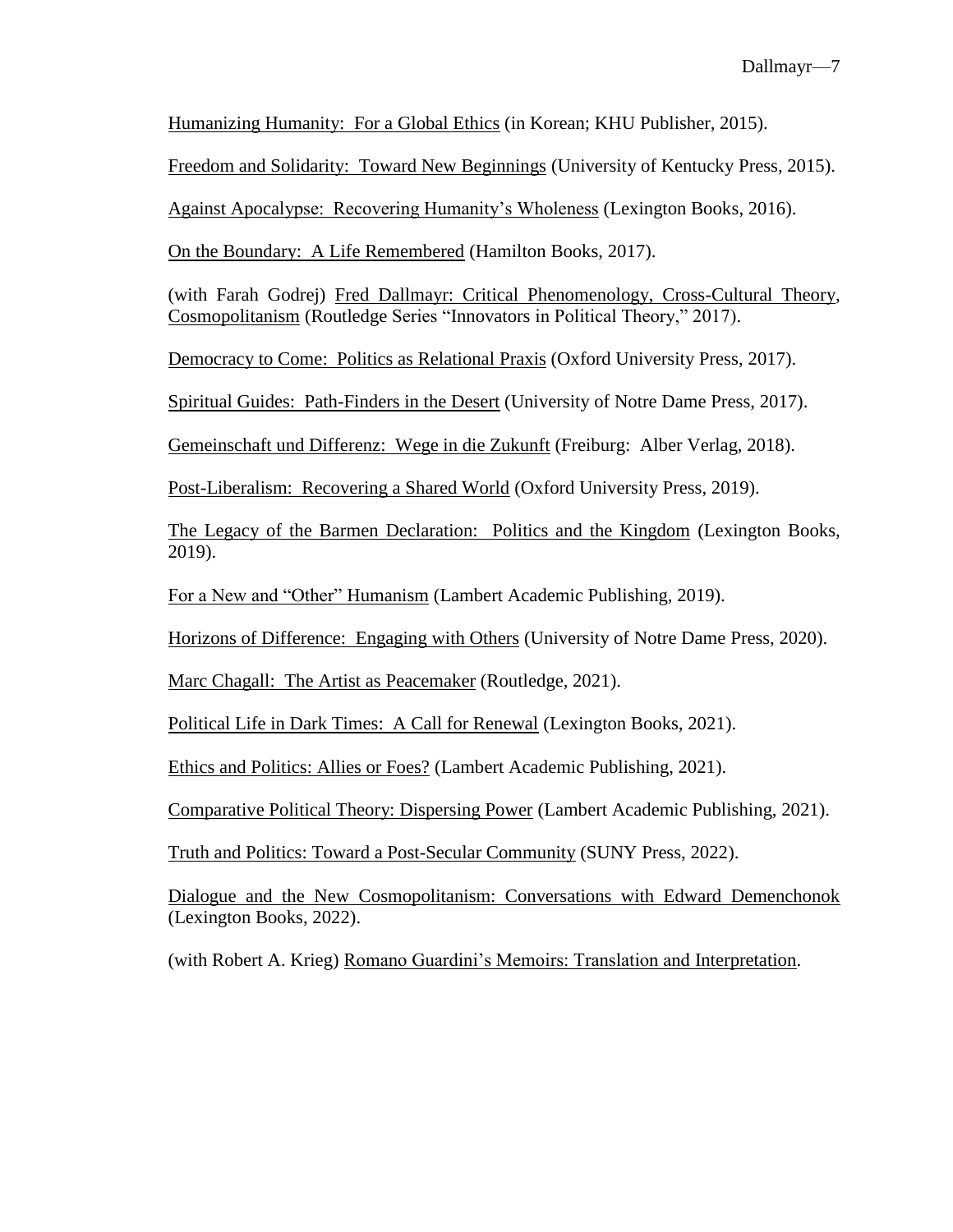#### **Edited Books and Volumes**

Materialienband zu Habermas' Erkenntnis und Interesse (essays on Knowledge and Human Interests), edited with introduction and epilog, Frankfurt: Suhrkamp Verlag, 1974.

Understanding and Social Inquiry (with Thomas A. McCarthy), University of Notre Dame, 1977.

From Contract to Community: Political Theory at the Crossroads, New York: Dekker Publishing Co., 1978.

(with Gisela J. Hinkle) "Foucault Memorial Issue," Human Studies, vol. 10, No. 1 (1987), pp. 3-170.

The Communicative Ethics Controversy (with Seyla Benhabib) MIT Press, 1990.

(with Peter R. Moody) "Non-Western Political Thought," Special Issue of The Review of Politics, vol. 59, No. 3 (1997), pp. 421-647.

Between Tradition and Modernity: India's Search for Identity (with Ganesh Devi) (Sage Publications India, 1998).

Border Crossings: Toward a Comparative Political Theory, Rowman & Littlefield/ Lexington Books, 1999.

(with Philip Pettit and B.N. Ray) Republicanism and Political Theory (New Delhi: Kanishka Publ., 2000).

(with José M. Rosales) Beyond Nationalism? Sovereignty and Citizenship (Lexington Books, 2001).

(with José M. Rosales) Mas allá del Nacionalismo: Sovereignidad y ciudadanía (Valencia, Spain: Tirant lo Blanch, 2004).

(with Abbas Manoochehri) Civilizational Dialogue and Political Thought: Tehran Papers (Lexington Books, 2007).

Comparative Political Theory: An Introduction (Palgrave Macmillan, 2010).

(with Vladimir Yakunin) Some Global Rays of Hope: Voices from Rhodes 2011 (Moscow: World Public Forum, 2012).

(with Zhao Tingyang) Contemporary Chinese Political Thought: Debates and Perspectives (University of Kentucky Press, 2012). (Indian edition: New Delhi: KW Publishers, 2013).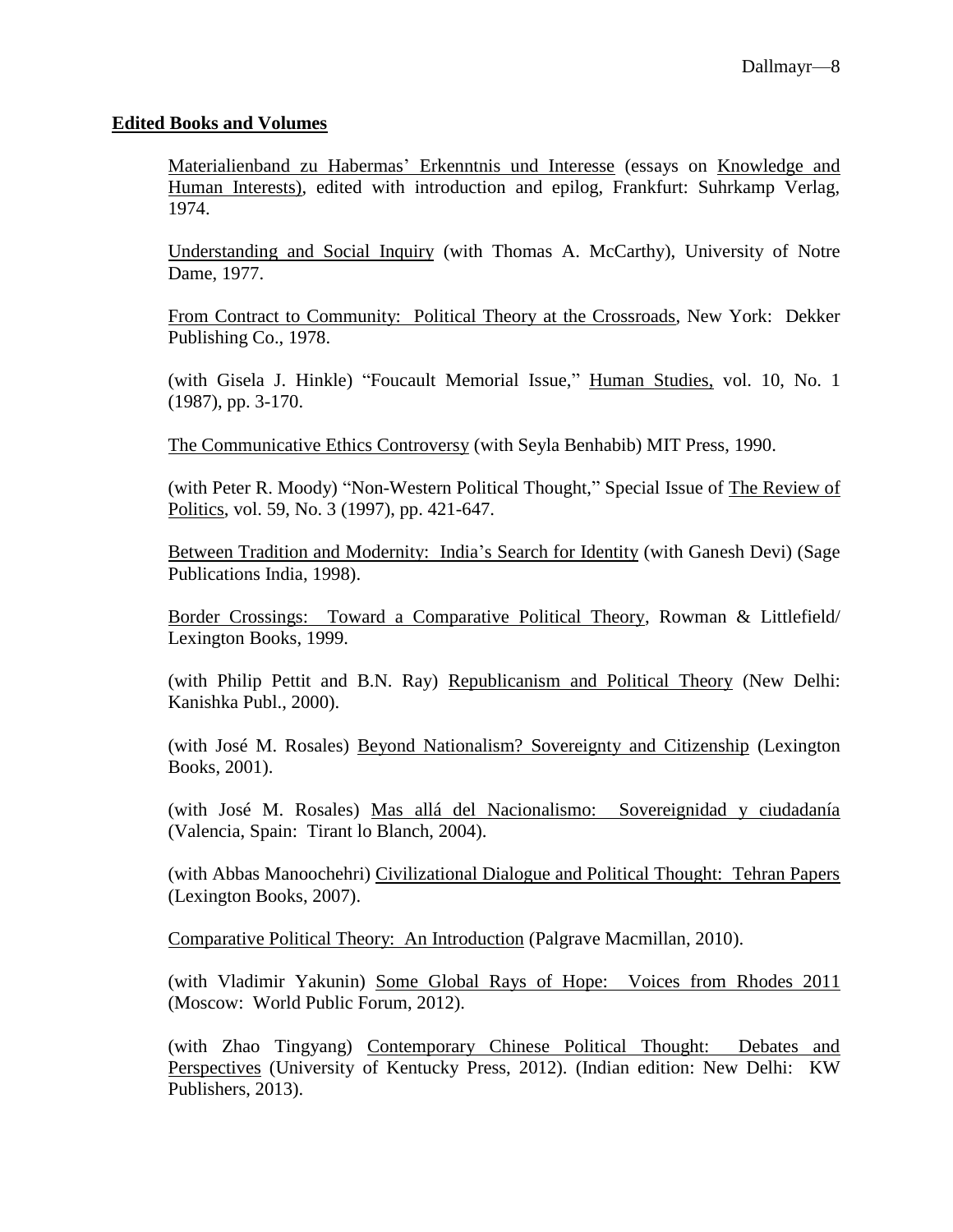(with Vladimir Yakunin) Taking Stock-Facing the Future: Ten Years of World Public Forum (Moscow: World Public Forum, 2013).

(with Akif Kayapinar and Ismail Yaylaci), Civilizations and World Order: Geopolitics and Cultural Diversity (Lexington Books, 2014).

(with Edward Demenchonok), A World Beyond Global Disorder: The Courage to Hope (Cambridge Scholars Press, 2017).

## **Series Editorship**

Since 1999 I have served as editor of a book series published by Lexington Books titled "Global Encounters: Studies in Comparative Political Theory." In the meantime some 15 volumes have appeared and several others are forthcoming.

Fred Dallmayr, ed., Border Crossings: Toward a Comparative Political Theory (1999)

William E. Van Vugt and G. Daan Cloete, eds., Race and Reconciliation in South Africa: A Multicultural Dialogue in Comparative Perspective (2000)

Anthony J. Parel, ed., Gandhi, Freedom, and Self-Rule (2000)

Fred Dallmayr and Jose M. Rosales, eds., Beyond Nationalism? Sovereignty and Citizenship (2001)

Hwa Yol Jung, ed., Comparative Political Culture in the Age of Globalization: An Introductory Anthology (2002)

Ananta K. Giri, Conversations and Transformations: Toward a New Ethics of Self and Society (2002)

Margaret Chatterjee, ed., Hinterlands and Horizons: Excursions in Search of Amity (2002)

Jennifer S. Holmes, ed., New Approaches to Comparative Politics: Insights from Political Theory (2003)

Anthony J. Parel & Ronald C. Keith, eds., Comparative Political Philosophy: Studies under the Upas Tree (2003)

Ramin Jahanbegloo, ed., Iran: Between Tradition and Modernity (2003)

Susan J. Henders, eds., Democratization and Identity: Regimes and Ethnicity in East and Southeast Asia (2004)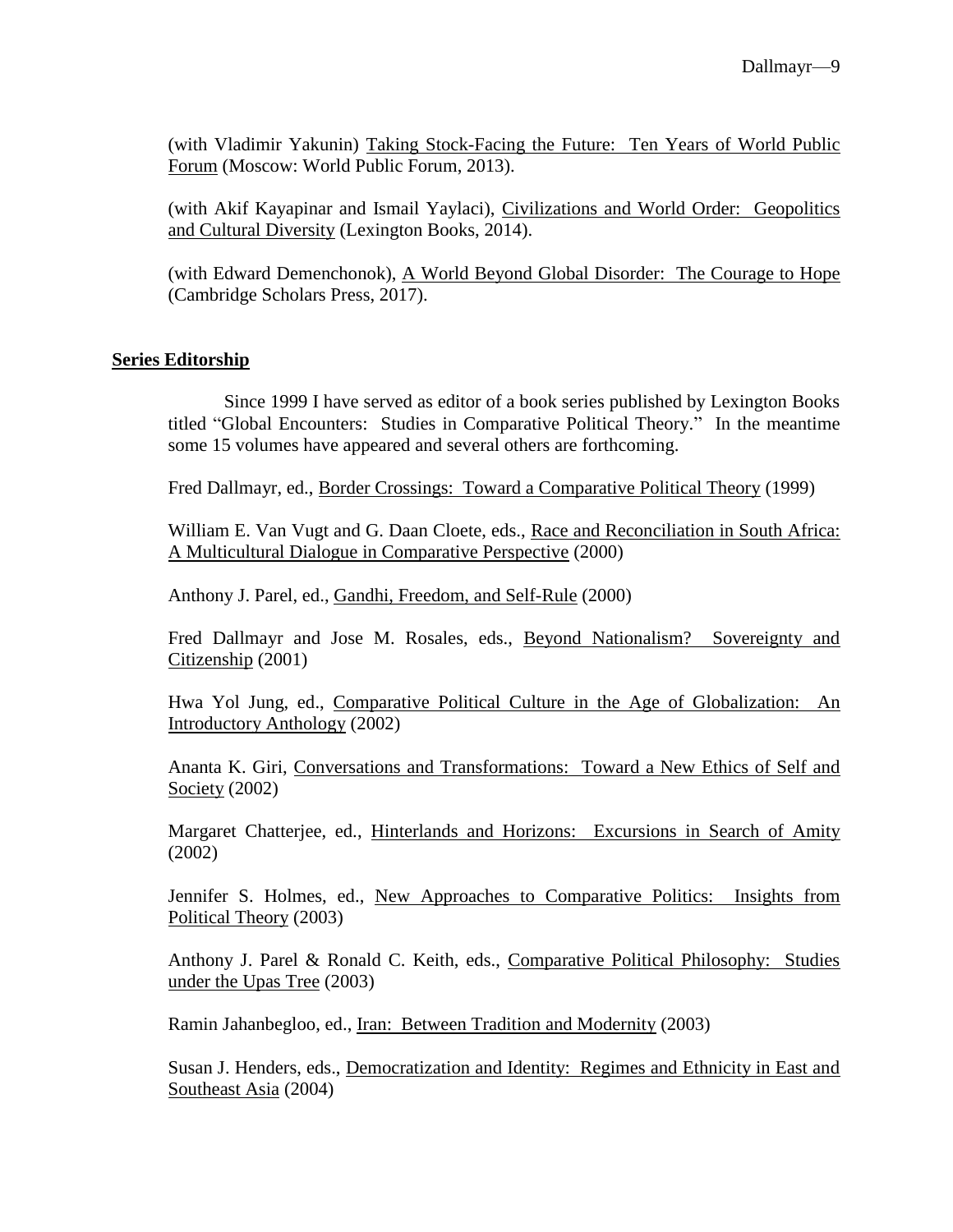Chaihark Hahm and Daniel A. Bell, eds., The Politics of Affective Relations: East Asia and Beyond (2004)

Neve Gordon, eds., From the Margins of Globalization: Critical Perspectives on Human  $RightS (2004)$ 

Jesse d'Souza and Valter Sinder, eds., Imagining Brazil (2005)

Muqtedar Khan, ed., Islamic Democratic Discourse (2006)

Fuat Keyman, ed., Remaking Turkey? (2007)

Fred Dallmayr and Abbas Manoochehri, eds., Civilizational Dialogue and Political Thought: Tehran Papers (2007)

Fred Dallmayr, Akif Kayapinar and Ismail Yaylaci, eds., Civilizations and World Order (2014)

Jung In Kang, ed., Contemporary Korean Political Thought: In Search of a Post-Eurocentric Approach (2014)

Vicki A. Spencer, ed., *Toleration in Comparative Perspective* (2017)

Since 2018 I serve as series editor of a book series published by Lexington Books titled "Faith and Politics: Political Theology in a New Key."

## **Book Chapters**

"Hobbes and Existentialism: Some Affinities," in: Reinhart Koselleck and Roman Schnur, eds., Hobbes-Forschungen (Duncker & Humblot, Berlin, 1969), pp. 259-285.

"Equality and Social Change," in: Carl Beck, ed., Law and Justice. Festschrift for Robert S. Rankin (Duke University Press, Durham, 1970), pp. 181-206.

"Empirical Political Theory and the Image of Man," in: Glen Gordon and William E. Connolly, eds., Social Structure and Political Life (D. C. Heath and Co., 1973), pp. 168- 191.

"Phenomenology and Marxism: A Salute to Enzo Paci," in: George Psathas, ed., Phenomenological Sociology (Wiley Press, 1973), pp. 305-356.

"Phenomenology and Social Science: An Overview and Appraisal," in: Edward S. Casey and David Carr, eds., Explorations in Phenomenology (Martinus Nijhoff, The Hague, 1975, pp. 13-66.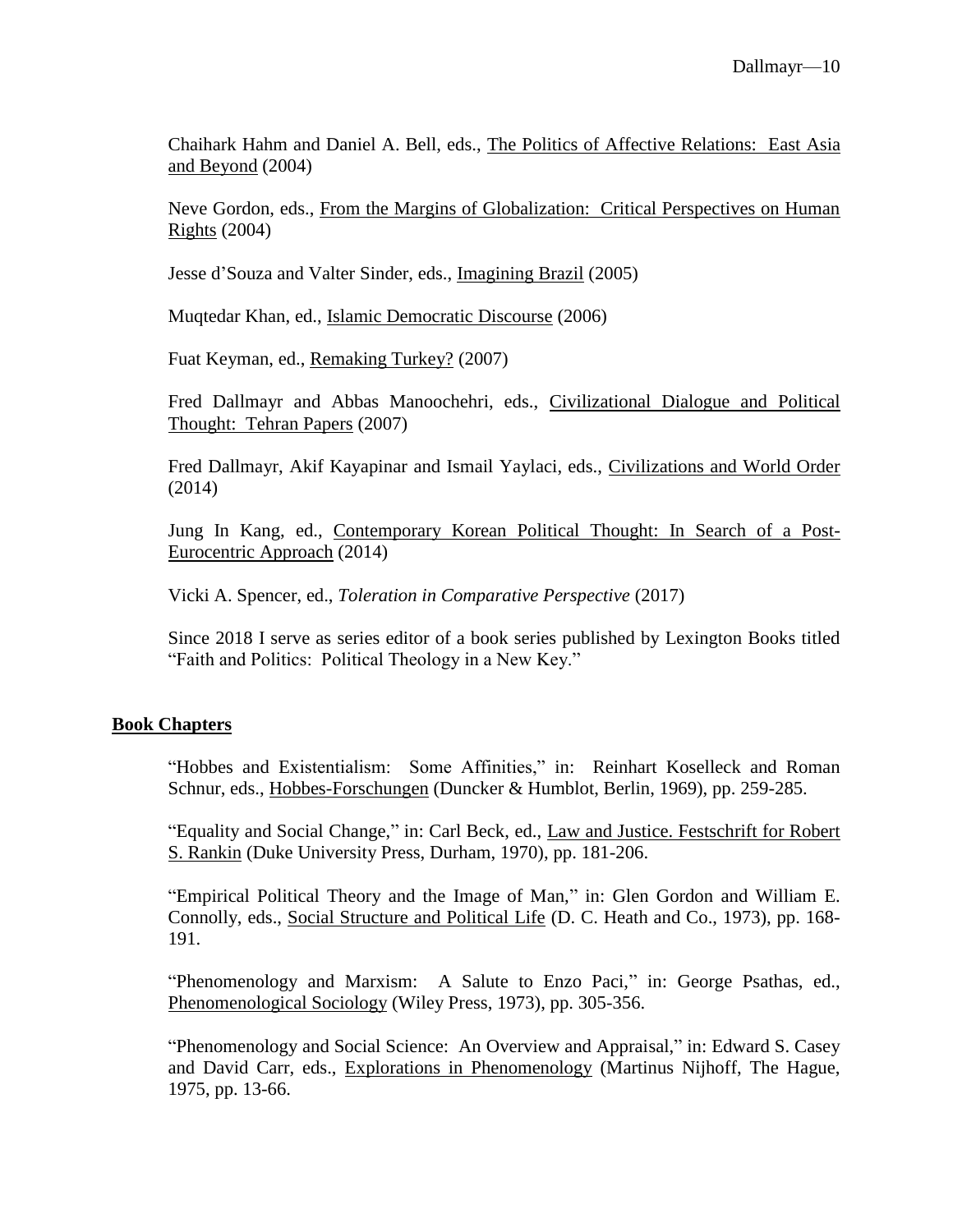"Phänomenologie und Marxismus in geschichtlicher Perspektive," in: Bernhard Waldenfels, ed., Phänomenologie und Marxismus: I. Konzepte und Methoden (Frankfurt, Suhrkamp, 1977), pp. 13-44.

"Genesis and Validation of Social Knowledge: Lessons from Merleau-Ponty," in Joseph Bien, ed., Phenomenology and Social Science (The Hague, Nijhoff, 1978), pp. 74-106.

"Fragen an Habermas und Apel," in: W. Oelmuller, ed., Transzendental-philosophische Normenbegründungen (Paderborn, Schöningh, 1978), pp. 27-37.

"Response" (to MacIntyre and Braybrooke), in: Maria J. Falco, ed., Through The Looking-Glass: Epistemology and the Conduct of Inquiry (Washington, D.C.: University Press of America, 1979), pp. 83-90.

"Critical Theory and Public Policy," in: Ernest R. House, ed., Evaluation Studies. Review Annual, vol. 7 (Beverly Hills: Sage Publications, 1982), pp. 740-752.

"Kommunikation und Gemeinschaft," in: W. Kuhlmann and D. Boehler, eds., Kommunikation und Reflexion: Festschrift für Karl-Otto Apel (Frankfurt: Suhrkamp, 1982), pp. 191-220.

"The Theory of Structuration: A Critique," in Anthony Giddens, Profiles and Critiques in Social Theory (Macmillan Press, 1982), pp. 18-27.

"Introduction," to Michael Theunissen, The Other: Studies in the Social Ontology of Husserl. Heidegger. Sartre and Buber (Cambridge, MA: MIT Press, 1984), pp. ix-xxv.

"Comments on Giddens," in Gary Shapiro and Alan Sica, eds., Hermeneutics: Questions and Prospects (University of Massachusetts Press, 1984), pp. 231-2 38.

"Phenomenology and Marxism in Historical Perspective," in Waldenfels, Broekman and Pazanin, eds., Phenomenology and Marxism (Routledge & Kegan Paul, 1984), pp. 3-30.

"Critical Theory and Public Policy" (expanded version), in William N. Dunn, Policy Analysis: Perspectives. Concepts and Methods (JAI Press, 1986), pp. 41-67.

"Life-World and Communicative Action," in Bhikhu Parekh and Thomas Pantham, eds., Political Discourse: Explorations in Indian and Western Political Thought (Sage Publications, 1987), pp. 152-178.

"Political Inquiry: Beyond Empiricism and Hermeneutics," in Terence Ball, ed., Idioms of Inquiry (SUNY Press, 1987), pp. 169-185.

"Heidegger, Hölderlin and Politics," in Joseph Buttigieg, ed., Criticism Without Boundaries (University of Notre Dame Press, 1987), pp. 111-128.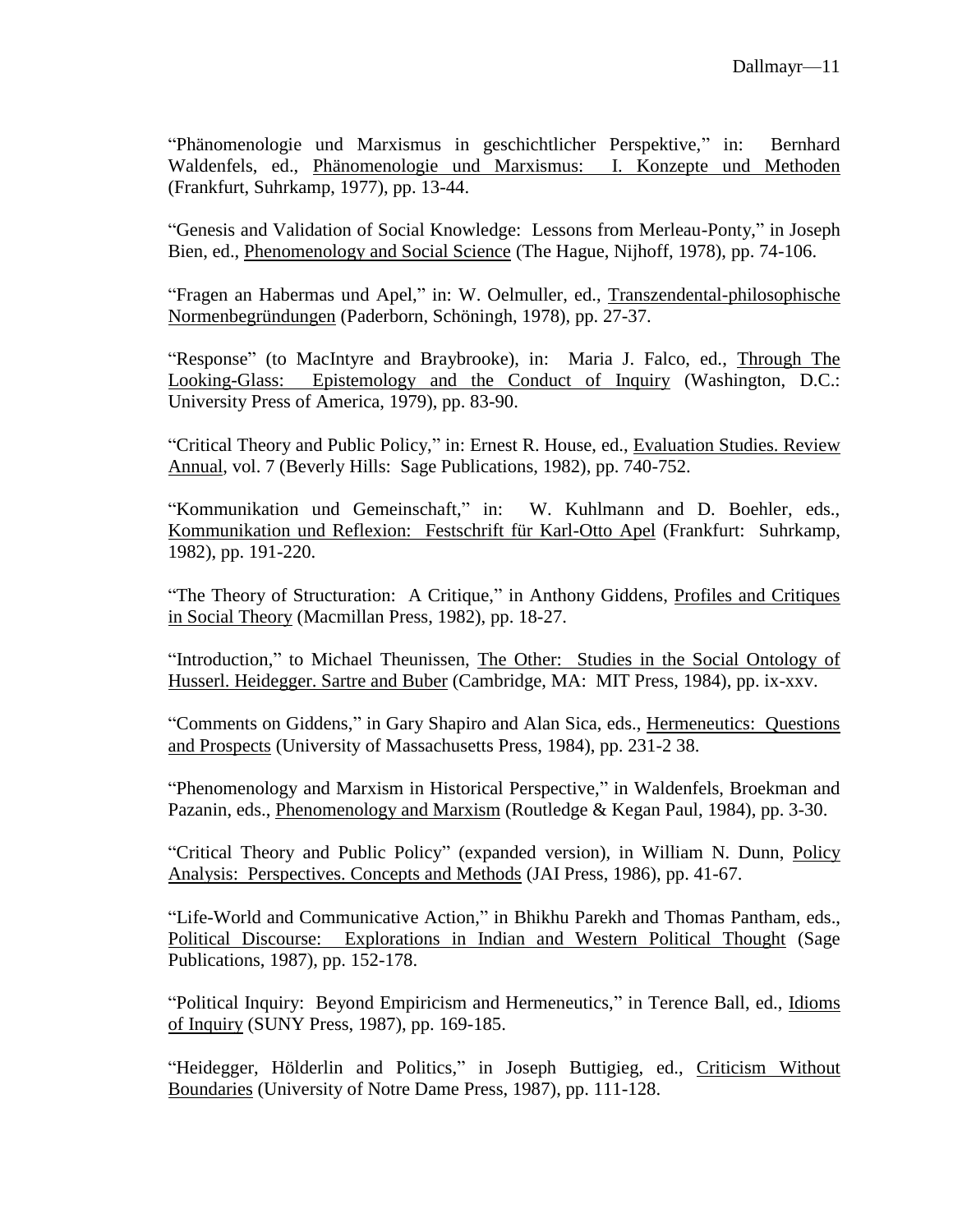"Praxis and Reflection," in Alan Blum, Michael Brown, Fred Dallmayr, Maurice Roche, and Kurt Wolff, Self-Reflection in the Human Sciences (Edmonton, Alberta: University of Edmonton Press, 1987), pp. 1-15.

"Life-World: Variations on a Theme," in Stephen K. White, ed., Lifeworld and Politics: Essays in Honor of Fred Dallmayr (University of Notre Dame Press, 1989), pp. 25-65.

"Hermeneutics and Deconstruction: Gadamer and Derrida in Dialogue," in Diane P. Michelfelder and Richard E. Palmer, eds., Dialogue and Deconstruction: The Gadamer-Derrida Encounter (Albany, NY: SUNY Press. 1989), pp. 75-92.

"On Being and Existence: A Western View," in G. Parthasarathi and D. P. Chattopadhyaya, eds., Radhakrishnan: Centenary Volume (Delhi: Oxford University Press, 1989), pp. 217-245.

"Hermeneutics and Justice," in Kathleen Wright, ed., Festivals of Interpretation: Essays on Hans-Georg Gadamer's Work (Albany: SUNY Press, 1990), pp. 90-110.

"Kant and Critical Theory," in Martyn P. Thompson, ed., John Locke und/and Immanuel Kant (Berlin: Duncker & Humblot, 1991), pp. 288-312.

"Rethinking the Hegelian State," in Drucilla Cornell, Michael Rosenfeld and David G. Carlson, eds., Hegel and Legal Theory (New York: Routledge, 1991), pp. 321-346.

"Hermeneutics and the Rule of Law," in Gregory Leyh, ed., Legal Hermeneutics: History. Theory, and Practice (University of California Press, 1992), pp. 3-22.

"Heidegger and Politics: Some Lessons," in Tom Rockmore and Joseph Margolis, eds., The Heidegger Case: On Philosophy and Politics (Philadelphia: Temple University Press, 1992), pp. 282-312.

"Critical Theory and Reconciliation," in Don Browning and Francis Schüssler Fiorenza, eds., Habermas, Modernity, and Public Theology (New York: Crossroad/ Continuum, 1992), pp. 118-150.

"Modernity in the Crossfire: Comments on the Postmodern Turn," in John Paul Jones, III, Wolfgang Natter, and Theodore R. Schatzki, eds., Postmodern Contentions: Epochs, Politics, Space (New York: Guilford Press, 1993), pp. 17-38.

"Politics and Power: Ricoeur's Political Paradox Revisited," in David Klemm and William Schweiker, eds., Meanings in Texts and Actions: Questioning Paul Ricoeur (University of Virginia Press, 1993), pp. 176-194.

"Modernity and Postmodernity," in Thomas Flynn and Dalia Judovitz, eds., Dialectic and Narrative (SUNY Press, 1993), pp. 105-120.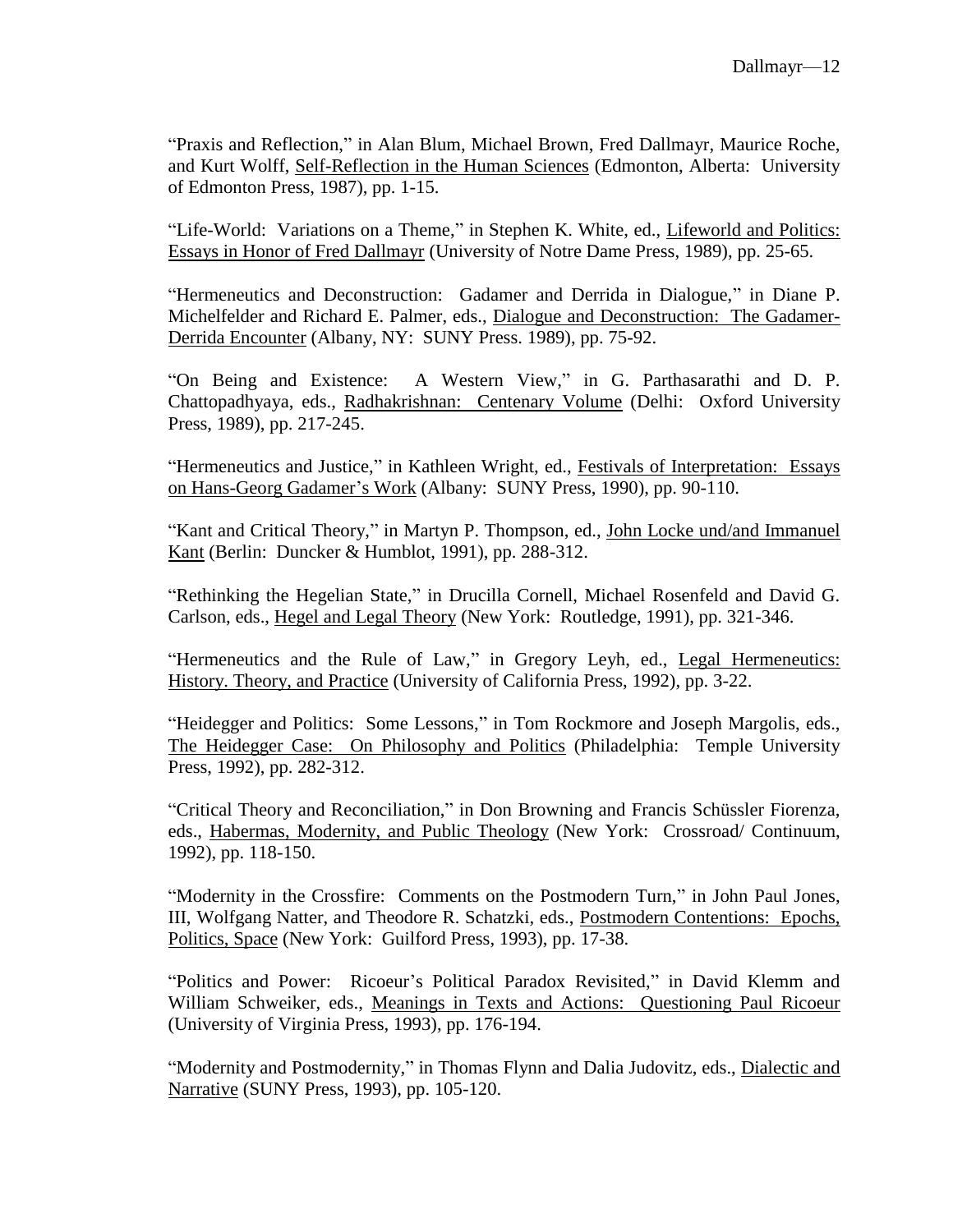"Introduction," in Keith Hanley and Greg Kucich, eds., Colonialisms, Special Issue of Nineteenth-Century Contexts, vol. 18 (1994), pp. 1-8.

"Max Weber and the Modern State," in Asher Horowitz and Terry Maley, eds., The Barbarism of Reason: Max Weber and the Twilight of Enlightenment (University of Toronto Press, 1994), pp. 44-63.

"Foreword," in David Dickens and Andrea Fontana, eds., Postmodernism and Social Inquiry (Guilford Publications, 1994), pp. ix-x.

"Heidegger on Ethics and Justice," in Arleen B. Dallery and Stephen H. Watson, eds., Transitions in Continental Philosophy (SUNY Press, 1994), pp. 189-210.

"Heidegger and Freud," in Babette E. Babich, ed., From Phenomenology to Thought, Errancy, and Desire: Topical Essays on the Work of William J. Richardson (Kluwer, 1995), pp. 549-567.

"Beyond Ideology: Gandhi's Truth Revisited," in Manmohan Choudhuri and Ramjee Singh, eds., Mahatma Gandhi: 125 Years (Varanasi: Gandhian Institute of Studies, 1995), pp. 35-51.

"Democracy and Multiculturalism," in Seyla Benhabib, ed., Democracy and Difference: Contesting the Boundaries of the Political (Princeton University Press, 1996), pp. 278- 294.

"The Discourse of Modernity," in Maurizio Passerin d'Entreves and Seyla Benhabib, eds., Habermas and the Unfinished Project of Modernity (Polity Press, 1996), pp. 59-96.

"Postmodernism and Democracy," in D. L. Sheth and Ashis Nandy, eds., The Multiverse of Democracy: Essays in Honor of Rajni Kothari (SAGE, 1996), pp. 183-199.

"Modes of Cross-Cultural Encounter," in Anindita Balslev, ed., Cross-Cultural Conversation (Atlanta: Scholars Press, 1996), pp. 211-236.

"Culture and Global Development," in Ninian Smart and B. Srinivasa Murthy, eds., East-West Encounters in Philosophy and Religion (Long Beach Publications, 1996), pp. 321- 332.

"Foreword," in Bernhard Waldenfels, Order in the Twilight, trans. David J. Parent (Athens, OH: Ohio University Press, 1996), pp. xi-xv.

"Agency and Structure," in Christopher G. A. Bryant and David Jary, eds., Anthony Giddens: Critical Assessments (Routledge, 1997), vol. 2, pp. 53-67.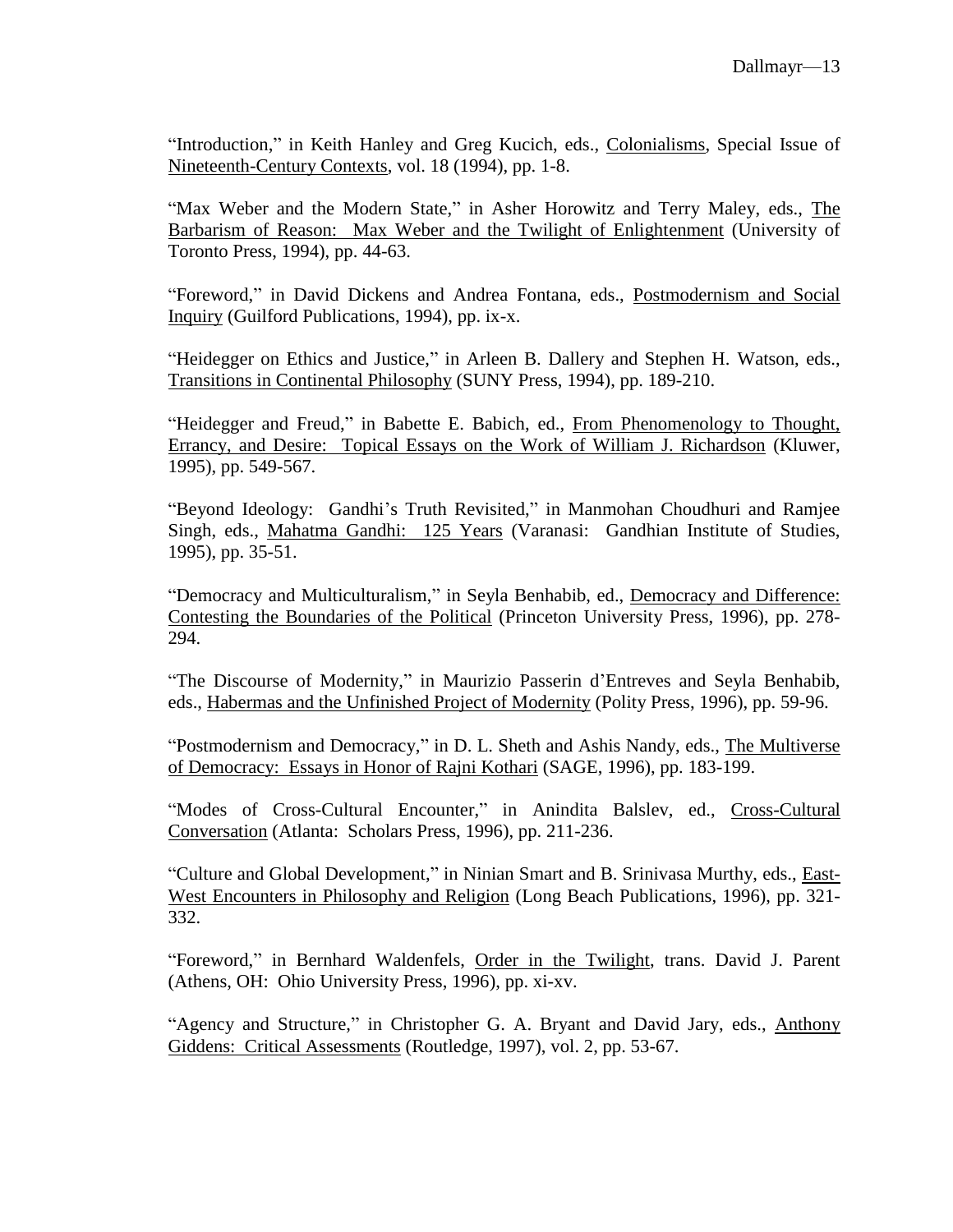"'Inoperative' Global Community? Reflections on Nancy," in D. Sheppard, S. Sparks, and Colin Thomas, eds., On Jean-Luc Nancy: The Sense of Philosophy (London: Routledge, 1997), pp. 174-196.

"Exit from Orientalism: Comments on Wilhelm Halbfass," in Eli Franco and Karin Preisendanz, eds., Beyond Orientalism: The Work of Wilhelm Halbfass and Its Impact on Indian and Cross-Cultural Studies (Amsterdam: Rodopi, 1997), pp. 49-69.

"Global Development: Alternative Voices from Delhi," in Chhanda Gupta and D. P. Chattopadhyaya, eds., Cultural Otherness and Beyond (Leiden: Brill, 1998), pp. 143- 167.

"Ethics and the Limits of Politics: Comments on Elshtain," in Jean Bethke Elshtain, New Wine in Old Bottles: International Politics and Ethical Discourse (Notre Dame: University of Notre Dame Press, 1998), pp. 53-71.

"Introduction," in F. Dallmayr and G. N. Devy, eds., Between Tradition and Modernity: India's Search for Identity (Delhi: SAGE Publ., 1998), pp. 15-52.

"Freedom—East and West: A Tribute to D. P. Chattopadhyaya," in Daya Krishna and K. Satchidananda Murty, eds., History, Custom and Truth: Essays Presented to D. P. Chattopadhyaya (New Delhi: Kalki Prakash, 1999), pp. 46-57.

"The Enigma of Health: Gadamer at Century's End," in Lawrence K. Schmidt, ed., Language and Linguisticality in Gadamer's Hermeneutics (Lexington Books, 2000), pp. 155-169.

"What is Swaraj? Lessons from Gandhi," in Anthony J. Parel, ed., Gandhi: Freedom and Self-Rule (Lanham, MD: Lexington Books, 2000), pp. 103-118.

"Derrida and Friendship," in Preston King and Heather Devere, eds., The Challenge to Friendship in Modernity (London: Frank Cass, 2000), pp. 105-130.

"Dezentrierter Dialog: Waldenfels an vielfachen Diskursüberkreuzungen," in Matthias Fischer, Hans-Dieter Gondek and Burkhard Liebsch, eds., Vernunft im Zeichen des Fremden: Zur Philosophie von Bernhard Waldenfels (Suhrkamp Verlag, 2001), pp. 130- 156.

"Beyond Fugitive Democracy? Some Modern and Postmodern Reflections," in Aryeh Botwinick and William E. Connolly, eds., Democracy and Vision: Sheldon Wolin and the Vicissitudes of the Political (Princeton University Press, 2001), pp. 58-78.

"Mas allá de la democracia fugitivia," in Isidoro Cherensky and Inés Pousadela, eds., Politica e instituciones en las nuevas democracias latinoamericanas (Buenos Aires: Editorial Paidos, 2001), pp. 407-430.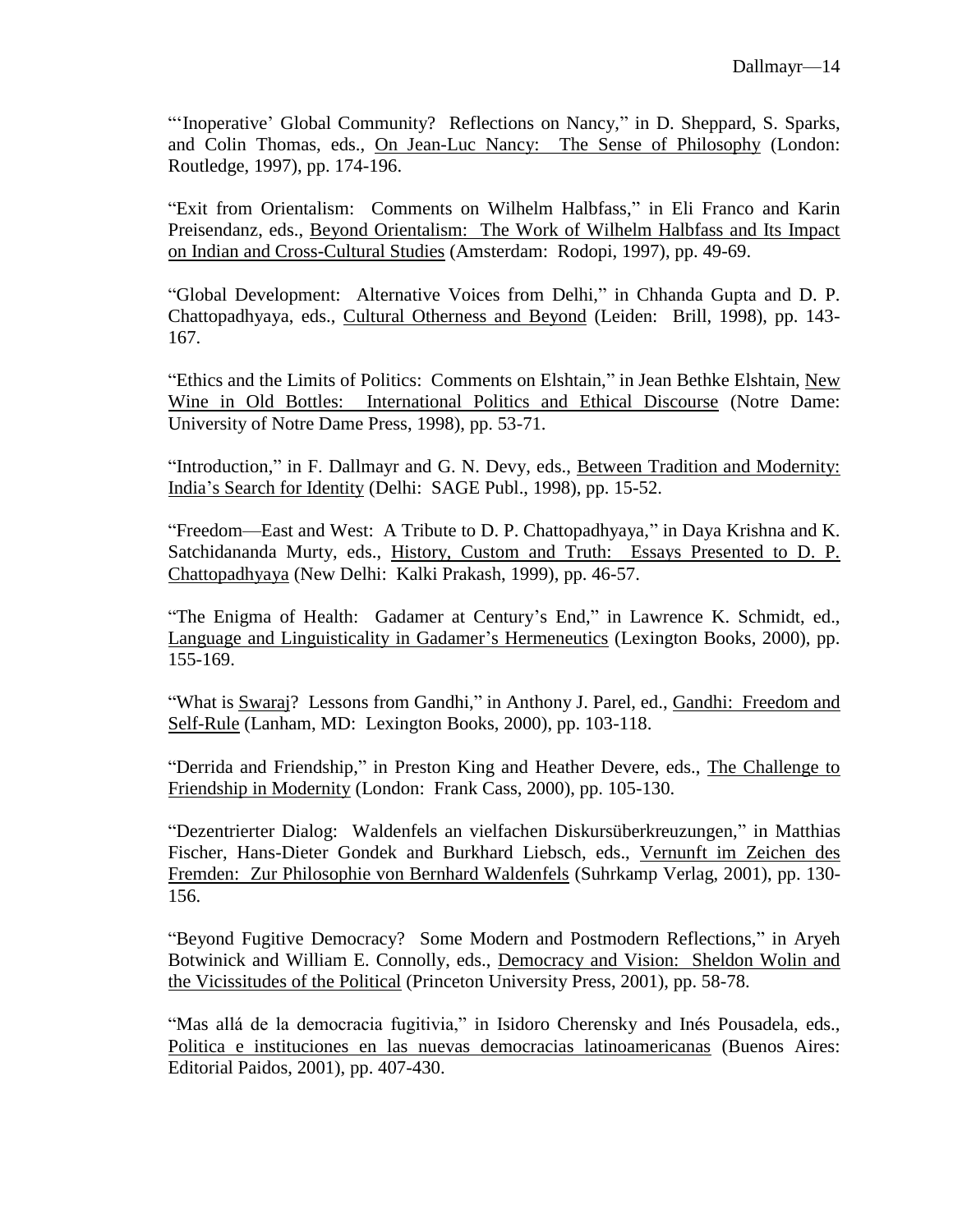"Liberation Beyond Liberalism: Lessons from Buddhism and Islam," in Ananta K. Giri, ed., Rethinking Social Transformation (New Delhi: Rawat Publ., 2001), pp. 109-133.

"Democracy: Modern and Postmodern," in Sudha P. Pandya and Prafulla C. Kar, eds., Interdisciplinary Perspectives on Modernity (Delhi: Pencraft International, 2001), pp. 23-46.

"Para além da democracia fugidia: Algumas reflexóes modernas e pós-modernas," in Jessé Souza, ed., Democracia hoje: Novas desafios para a Teoria democratica contemporânea (Brasilia, DF: Editora Universidade de Brasilia, 2001), pp. 11-38.

"Memory and Social Imagination: Latin-American Reflections," in Enrique R. Larreta and Candido Mendes, eds., Collective Imagination: Limits and Beyond (Rio de Janeiro: UNESCO, 2001), pp. 159-184.

"Christianity and Civilization," in Majid Tehranian and David W. Chappell, eds., Dialogue of Civilizations: A New Peace Agenda for the New Millennium (New York: Tauris Publ., 2002), pp. 125-137.

"Polis and Cosmopolis," in Hwa Yol Jung, ed., Comparative Political Culture in the Age of Globalization (Lexington Books, 2002), pp. 419-442.

"Introduction," in Ananta K. Giri, Conversations and Transformations: Towards a New Ethics of Self and Society (Lexington Books, 2002), pp. xix-xxv.

"Transversal Liaisons: Calvin Schrag on Selfhood," in Martin J. Matustik and William L. McBride, eds., Calvin O. Schrag and the Task of Philosophy after Postmodernity (Evanston, IL: Northwestern University Press, 2002), pp. 129-151.

"Ethics and Public Life: A Critical Tribute to Paul Ricoeur," in John Wall, William Schweiker, and W. David Hall, eds., Paul Ricoeur and Contemporary Moral Thought (New York: Routledge, 2002), pp. 213-232.

"What is Swaraj? Lessons from Gandhi," in Anthony J. Parel, ed., Gandhi, Freedom and Self-Rule (New Delhi: Vistaar Publications, 2002), pp. 103-118.

"The Ambivalence of Europe: European Culture and Its 'Other'," in Ralf Elm, ed., Europäische Identität: Paradigmen und Methodenfragen (Baden-Baden: Nomos Verlag, 2002), pp. 75-91.

"Sacred Nonsovereignty," in John D. Carlson and Erik C. Owens, eds., The Sacred and the Sovereign: Religion and International Politics (Georgetown University Press, 2003), pp. 256-264.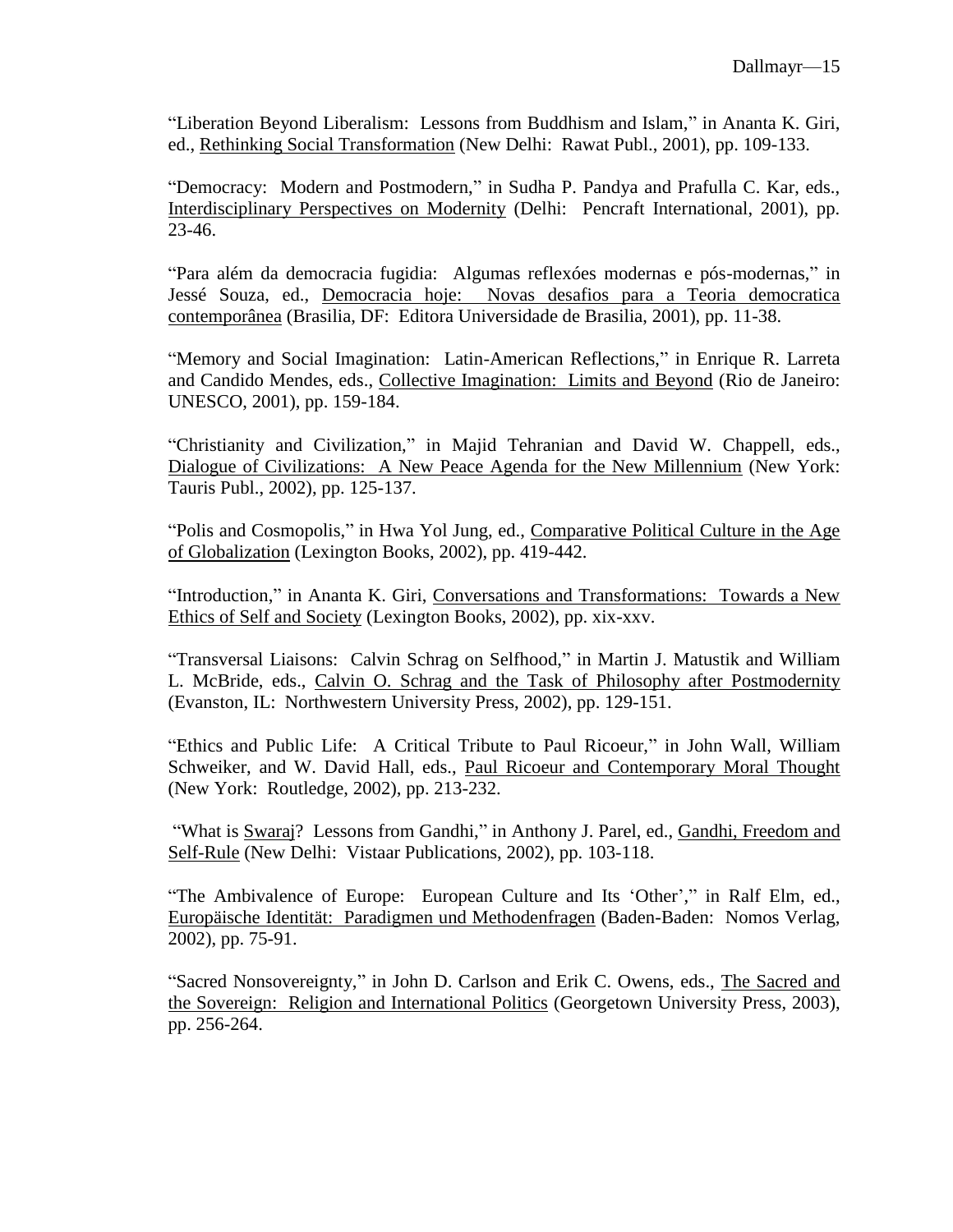"Modernity and Postmodernity," in Prafulla C. Kar, Kailash C. Baral, and Sura P. Rath, eds., Theory and Praxis: Curriculum, Culture and English Studies (Delhi: Pencraft International, 2003), pp. 23-33.

"Derrida and Friendship," in Eduardo A. Velásquez, ed., Love and Friendship: Rethinking Politics and Affection in Modern Times (Lexington Books, 2003), pp. 549- 574.

"Global Spiritual Resurgence? On Christian and Islamic Spiritualities," in Fabio Petito and Pavlos Hatzopoulos, eds., Religion in International Relations: The Return from Exile (Palgrave/Macmillan, 2003), pp. 209-236.

"Social Identity and Creative Praxis," in Kailash C. Baral and Prafulla C. Kar, eds., Identities: Local and Global (Delhi: Pencraft International, 2003), pp. 13-30.

"But on a Quiet Day…A Tribute to Arundhati Roy," in Sura P. Rath, Kailash C. Baral and D. Venkat Rao, eds., Reflections on Literature, Criticism and Theory: Essays in Honour of Professor Prafulla C. Kar (Delhi: Pencraft International, 2004), pp. 231-247.

"Confucianism and the Public Sphere: Five Relationships Plus One?" in Chaihark Hahm and Daniel Bell, eds., The Politics of Affective Relations: East Asia and Beyond (Lexington Books, 2004), pp. 41-59.

"An Islamic Reformation? Some Afterthoughts," in Michaelle Browers and Charles Kurzman, eds., An Islamic Reformation? (Lanham, MD: Lexington Books, 2004), pp. 178-184.

"Habermas and the Discourse of Modernity: Nietzsche as Turnwheel," in Babette E. Babich, ed., Habermas, Nietzsche, and Critical Theory (Amherst, NY: Humanity Books, 2004), pp. 81-104.

"Laclau and Hegemony: Some (Post) Hegelian Caveats," in Simon Critchley and Oliver Marchart, eds., Laclau: A Critical Reader (Routledge, 2004), pp. 35-53.

"Global Ethics: Beyond the Dichotomy of Universalism and Particularism" (Russian), in Marietta Stepaniants, ed., Cravnitelnaya Philosophiya (Moscow: Russian Academy, 2004), pp. 274-297.

"Dialogue among Civilizations: A Hermeneutical Perspective," in Hermann-Josef Scheidgen, Norbert Hintersteiner and Yoshiro Nakamura, eds., Philosophie, Gesellschaft und Bildung in Zeiten der Globalisierung (Amsterdam-New York: Rodopi, 2005), pp. 67-84.

"The Underside of Modernity: Adorno, Heidegger, and Dussel," in Santosh Gupta, Prafulla C. Kar, and Parul D. Mukherji, eds., Rethinking Modernity (Delhi: Pencraft International, 2005), pp. 22-41.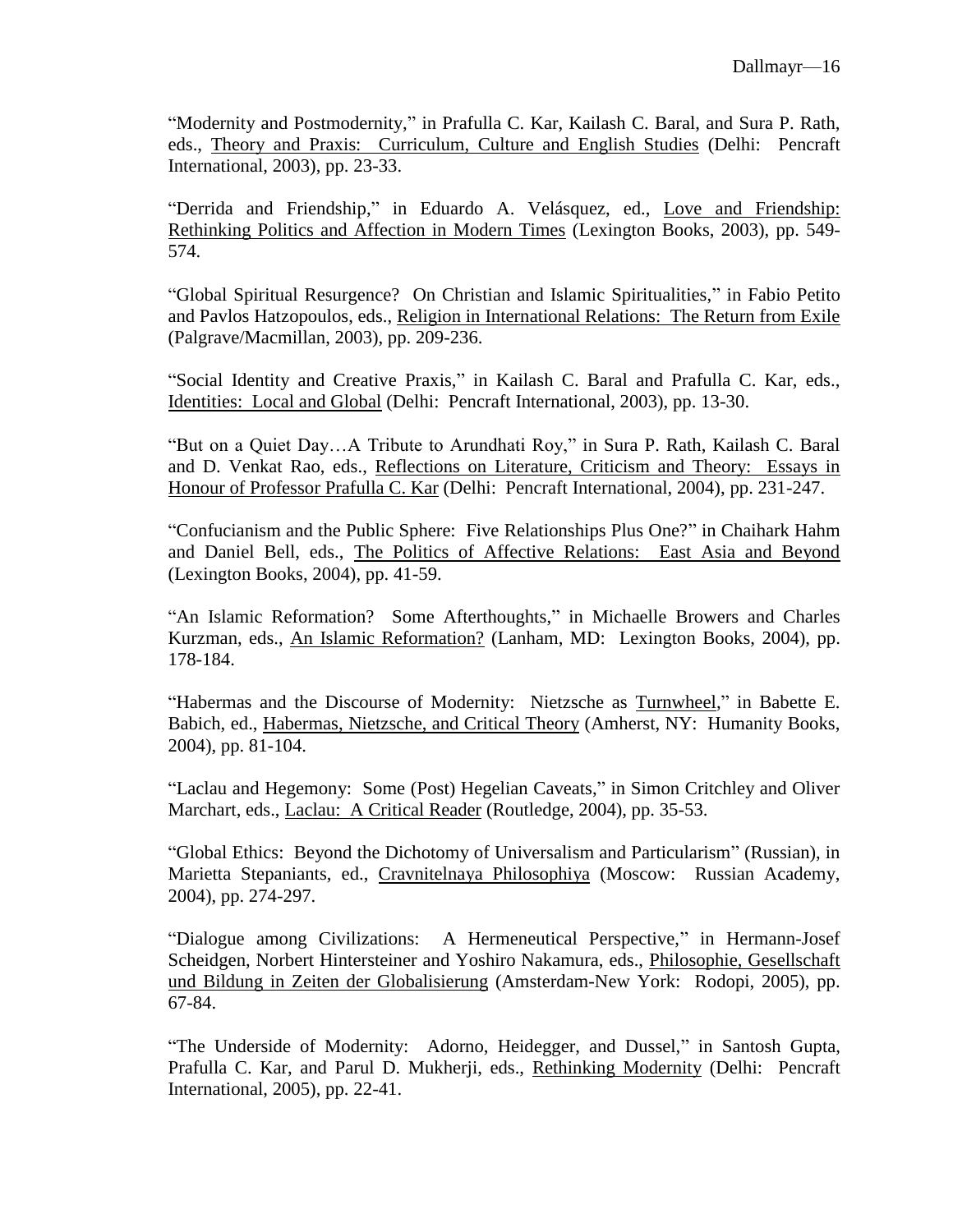"Empire and Cosmopolis: Civilization at the Crossroads," in Raúl Fornet-Betancour, ed., New Colonialisms in North-South Relations (Frankfurt-London: IKO Verlag für Interkulturelle Kommunikation, 2005), pp. 45-70.

"Globalization and Inequality: A Plea for Cosmopolitan Justice," in Marion E. Jones, ed., To the Digital Divide and Back: Social Welfare, Technology, and the New Economy (University of Toronto Press, 2006), pp.

"Gandhi and Islam: A Heart-and-Mind Unity?" in V. R. Mehta and Thomas Pantham, eds., Political Ideas in Modern India: Thematic Explorations (New Delhi: Sage Publ., 2006), pp. 206-220.

"But on a Quiet Day … A Tribute to Arundhati Roy," in Stephen E. Bronner and Michael J. Thompson, eds., The Logos Reader: Rational Radicalism and the Future of Politics (Lexington, KY: University of Kentucky Press, 2006), pp. 149-163.

"Dialogue among Civilizations: A Hermeneutical Perspective," in Sura P. Rath, K. Nirupa Rani, and V.C. Sudheer, eds., Dialogics of Cultural Encounters: Nations and Nationalities in Periods of Conflict (Delhi: Pencraft International, 2006), pp. 25-41.

"Encounters between European and Asian Social Theory," in Gerard Delanty, ed., Handbook of Contemporary European Social Theory (London/New York: Routledge, 2006), pp. 372-380.

"'Asian Values' and Global Human Rights," in Ten Chin Lew, ed., Theories of Human Rights (Hampshire, UK: Ashgate Publ., 2006) pp.

"Critical Intellectuals in a Global Age: Asian and European Encounters," in Gerard Delanty, ed., Europe and Asia Beyond East and West (Routledge, 2006), pp. 284-304.

"Una rinascita spirituale globale? Spiritualità cristiana e spiritualità islamica," in Pavlos Hatzopoulos and Fabio Petito, eds., Ritorno dall'esilio: La religione nelle relazioni internazionali (Milan: Vita e Pensiero, 2006), pp. 263-294.

"Love and Justice: A Memorial Tribute to Paul Ricoeur," in Raúl Fornet-Betancourt, ed., New Forms of Solidarity between North and South: Universalize Justice (Frankfurt-Main: IKO Verlag, 2006), pp. 117-134.

"Les modalités du dialogue interculturel," in Diversité culturelle et valeurs transversales (Tokyo-Paris: UNESCO, 2006), pp. 76-84.

"Homelessness and Pilgrimage: In Memory of Wilhelm Halbfass," in Karin Preisendanz, ed., Expanding and Merging Horizons: Contributions to South Asian and Cross-Cultural Studies in Commemoration of Wilhelm Halbfass (Vienna: Austrian Academy of Science Press, 2007), pp. 193-201.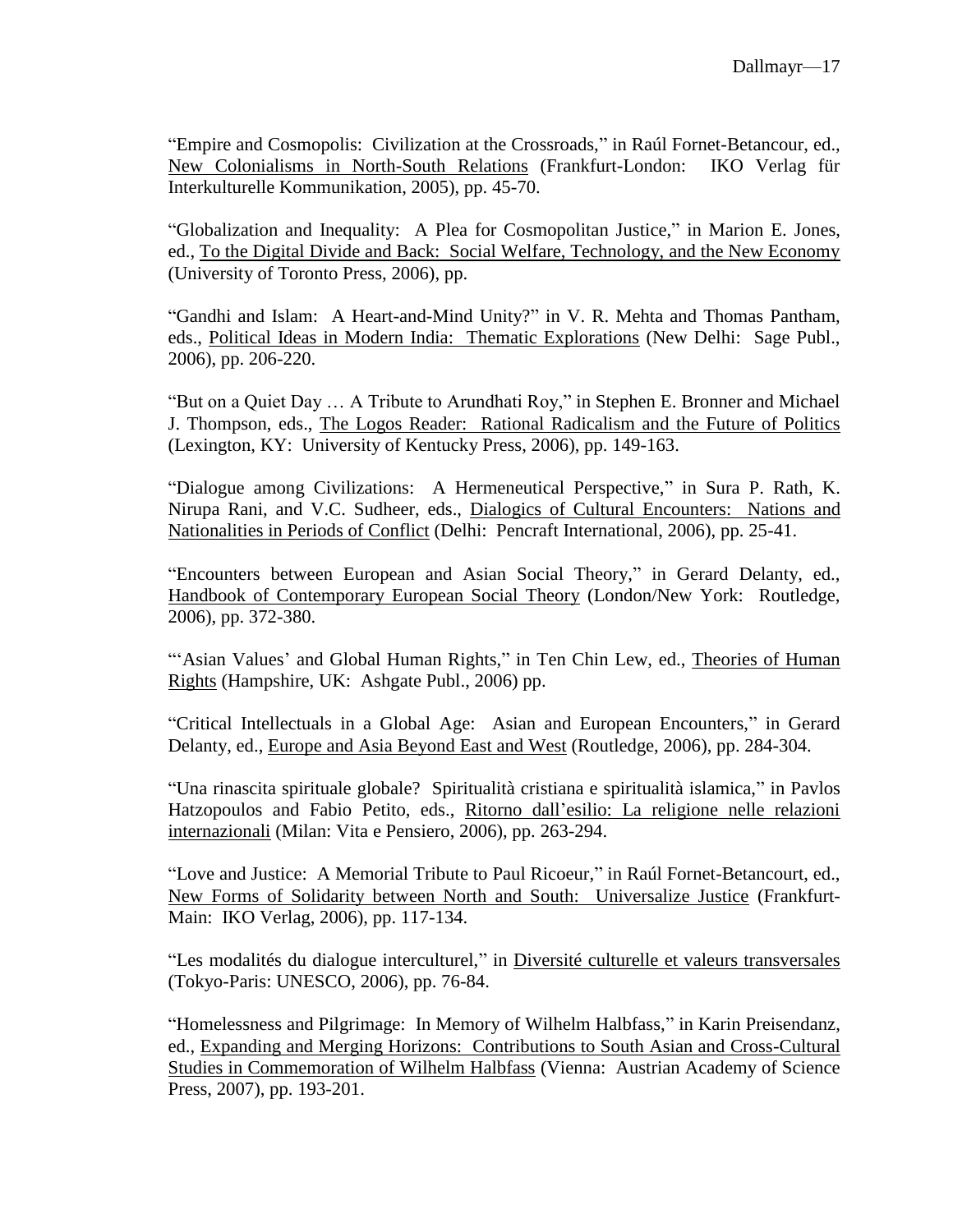"Beautiful Freedom: Schiller on the 'Aesthetic Education' of Humanity," in Roger T. Ames and Peter D. Hershock, eds., Educations and Their Purposes: A Conversation Among Cultures (Honolulu: University of Hawaii Press, 2007), pp. 375-388.

"Empire or Cosmopolis? Civilization at the Crossroads," in Barry K. Gills, ed. The Global Politics of Globalization (New York: Routledge, 2007), pp.

"Introduction," in Fred Dallmayr and Abbas Manoochehri, eds., Civilizational Dialogue and Political Thought: Tehran Papers (Lanham, MD: Lexington Press, 2007), pp. xviixxi.

"Why the Classics Today? Lessons from Gadamer," (Turkish) in Halit Özkan et al., eds., Medeniyet ve Klasik (Istanbul: Klasik, 2007), pp. 3-14.

"Global Ethics: Beyond Universalism and Particularism," in Marietta T. Stepanyants, ed., Comparative Ethics in a Global Age (Washington, DC: Council for Research in Values and Philosophy, 2007), pp. 87-106.

"Adorno and Heidegger on Modernity," in Iain Macdonald and Krzysztof Ziarek, eds., Adorno and Heidegger: Philosophical Questions (Stanford University Press, 2008), pp. 167-181.

"Comparative Political Theory: What is it Good For?," in Takashi Shogimen and Cary J. Nederman, eds., Western Political Thought in Dialogue With Asia (Lanham, MD: Lexington Books, 2008), pp. 13-24.

"Gandhi and Islam: A Heart-and-Mind Unity?" in Douglas Allen, ed., The Philosophy of Mahatma Gandhi for the 21<sup>st</sup> Century (Lanham, MD: Lexington Press, 2008), pp. 143-162.

"A War Against the Turks? Erasmus on War and Peace," in Ananta K. Giri, ed., The Modern Prince and The Modern Sage (Delhi: SAGE Publ. India, 2008), pp. 429-448.

"The Natural Theology of the Chinese: On Leibniz and Henry Rosemont, Jr.," in Marthe Chandler and Ronnie Littlejohn, eds., Polishing the Chinese Mirror: Essays in Honor of Henry Rosemont, Jr. (New York: Global Scholarly Publications, 2008), pp. 162-175.

"Eine 'undarstellbare' globale Gemeinschaft? Reflexionen über Nancy," in Janine Böckelman and Claas Morgenroth, eds., Politik der Gemeinschaft: Zur Konstitution des Politischen in der Gegenwart (Bielefeld: Transcript Verlag, 2008), pp. 106-132.

"Nicolaus Cusanus" (Russian), in Marietta Stepanyants, ed., Knowledge and Belief in the Context of the Dialogue of Cultures (Russian; Moscow: Russian Academy of Sciences, 2008), pp. 278-287.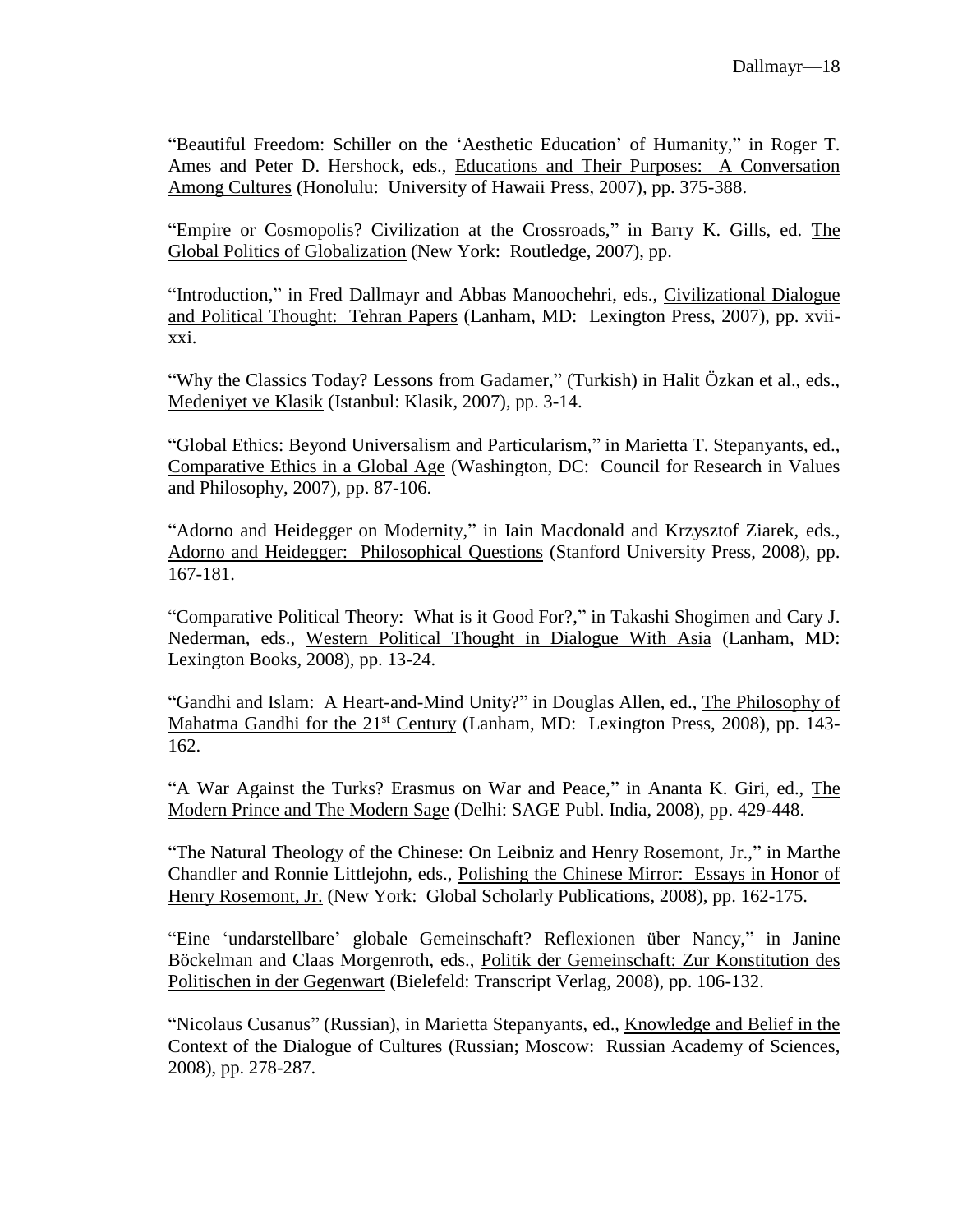"Jacques Derrida's Legacy: Democracy to Come," in Kailash C. Baral and R. Radhakrishnan, eds., Theory after Derrida: Essays in Critical Praxis (New Delhi: Taylor & Francis India, 2009), pp. 24-46.

"Justice and Cross-Cultural Dialogue: From Theory to Practice," in Michális S. Michael and Fabio Petito, eds., Civilizational Dialogue and World Order (Palgrave Macmillan, 2009), pp. 29-45.

"Finitude and Its Horizons: For Hwa Yal Jung," in Jin Y. Park, ed., Comparative Political Theory and Cross Cultural Philosophy: Essays in Honor of Hwa Yol Jung (Lanham, MD: Lexington Press, 2009), pp. 55-74.

"Montesquieu's Persian Letters: A Timely Classic," in Rebecca E. Kingston, ed., Montesquieu and His Legacy (Albany, NY: State University of New York Press, 2009), pp. 239-258.

"Hegel para nuestro tiempo: dialectica negativa y ethos democratico," in Vanessa Lemm and Juan Ormeño Karzulovic, eds., Hegel, Pensador de la Actualidad (Santiago: Ediciones Universidad Diego Portales, 2010), pp. 315-344.

"Desire and the Desirable: Nicholas de Cusa's Interfaith Imagination," in Richard Kearney and Eileen Rizo-Patron, eds., Traversing the Heart—Journeys of the Interreligious Imagination (Leiden: Brill Publ., 2010), pp. 433-445.

"Religion and the World: The Quest for Justice and Peace," in Chandra Muzaffer, ed., Religion Seeking Justice and Peace (Pulau Pinang: University Sains Malaysia Press, 2010), pp. 14-36.

"The Return of Philosophical Anthropology," in Philosophy in the Dialogue of Cultures: World Philosophy Day 2010 (Moscow: Progress-Tradition, 2010), pp. 515-523.

"Religious Freedom: Preserving the Salt of the Earth," in Miguel Vatter, ed., Crediting God: Sovereignty and Religion in the Age of Global Capitalism (New York: Fordham University Press, 2011), pp. 29-42.

"Varieties of Cosmopolitanism," in Ricomporre Babele: Educare al Cosmopolitanismo (Colle di Val d'Elsa: Fondazione Intercultura, 2011), pp. 35-50.

"Liberal Democracy and Its Critics: Some Voices from East and West," in Akeel Bilgrami, ed., Democratic Culture: Historical and Philosophical Essays (New Delhi: Routledge India, 2011), pp. 1-22.

"Hermeneutics and Intercultural Dialogue," in Andrzej Wiercinski, ed., Gadamer's Hermeneutics and the Art of Conversation (Münster: LIT Verleg, 2011), pp. 59-72.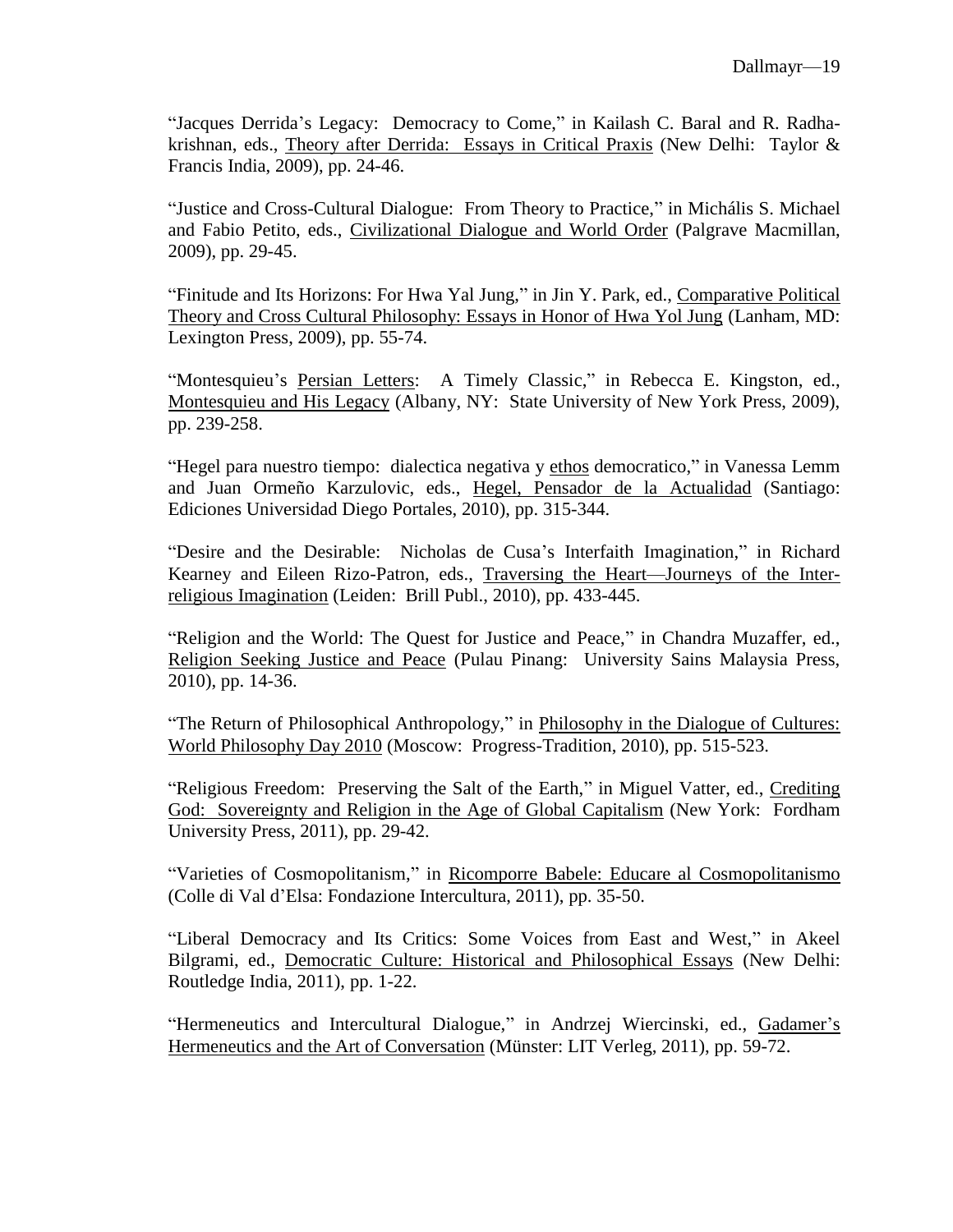"Dialogue Among Faiths: The Dignity of Religious Difference," in Mojtaba Mahdavi and W. Andy Knight, eds., Towards "The Dignity of Difference"? Neither "End of History" Nor "Clash of Civilizations" (Ashgate, UK, 2012), pp. 115-126.

"Love and Justice: A Memorial Tribute to Paul Ricoeur," in Farhang Erfani, ed., Paul Ricoeur: Honoring and Continuing the Work (Lexington Books, 2012), pp. 5-20.

"Who Are We Now? For an 'Other' Humanism," in Zhang Longxi, ed., The Concept of Humanity in the Age of Globalization (Göttingen: V & R Unipress, 2012), pp. 21-40.

"Hermeneutics as a Path to Intercultural Dialogue," in Riccardo Dottori, ed., Fifty Years after H.-G. Gadamer's Truth and Method (Berlin/Vienna: LIT Verlag, 2012), pp. 27-40.

"Nomolatry and Fidelity: A Response to Charles Taylor," in Kenneth L. Grasso and Cecilia R. Castillo, eds., Theology and Public Philosophy: Four Conversations (Rowman & Littlefield, 2012), pp. 31-38.

"Figure and Ground: Reflections on Two Exemplary Indian Thinkers," in Shail Mayaram, ed., Philosophy as Samvad and Svaraj: Dialogical Meditations on Daya Krishna and Ramchandra Gandhi (Delhi: Sage Publ., 2012), pp. 3-27.

"Who Are We? What is World Public Forum-Dialogue of Civilizations?," in Dallmayr and Vladimir Yakunin, Some Global Rays of Hope: Voices from Rhodes 2011 (Moscow: World Public Forum, 2012), pp. 20-26.

"Explanation vs. Understanding," in Encyclopedia of Philosophy and the Social Sciences (Newbury Park, CA: Sage Publ., 2013), vol. 1, pp. 333-338.

"Afterword: Knowledge and Praxis," in Ananta Kumar Giri, Knowledge and Human Liberation: Towards Planetary Realizations (London: Anthem Press, 2013), pp. 303-306.

"Interview (with Ghoncheh Tazmini)," in Piotr Dutkiewicz and Richard Sakwa, eds., 22 Ideas to Fix the World: Conversations with the World's Foremost Thinkers (New York University Press, 2013), pp. 286-301.

"The Return of Philosophical Anthropology," in Ananta Kumar Giri and John Clammer, eds., Philosophy and Anthropology: Border Crossing and Transformations (London: Anthem Press, 2013), pp. 357-364.

"After Babel," in Edward Demenchanok, eds., Intercultural Dialogue: In Search of Harmony in Diversity (Cambridge, UK: Cambridge Scholars Publishing, 2014), pp. 365- 378.

"Foreword," in Li Chenyang and Peinim Ni, eds., Moral Cultivation and Confucian Character: Engaging Joel J. Kuppermann (New York: SUNY Press, 2014), pp. xi-xii.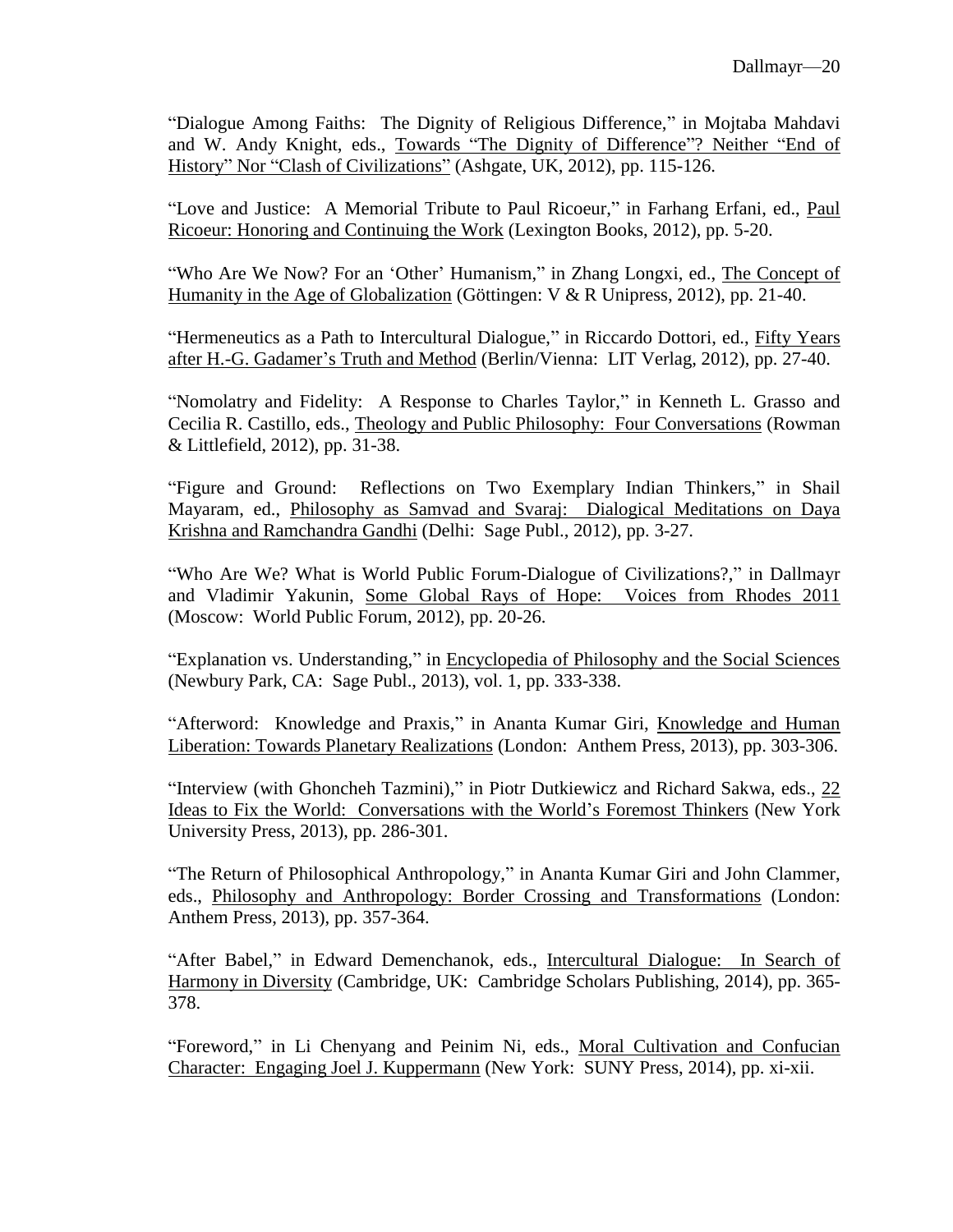"The Owners of the World: Some Chomskyan Reflections," in Russell Foster, et al., eds., The Crisis of the Twenty-first Century: Empire in the Age of Austerity (New York: Taylor & Francis, 2014), pp.

"Freiheit und Solidarität: Zu Ehren von Wolfgang Huber," in Heinrich Bedford-Strohm, Paul Nolte, Rüdiger Sachau, eds., Kommunikative Freiheit: Interdiziplinäre Diskurse mit Wolfgang Huber (Leipig: Evangelische Verlagsanstalt, 2014), pp. 39-57.

"Dialogue Community as a Promising Path to Global Justice," in Johanna Seibt and Jesper Garsdal, eds., How is Global Dialogue Possible? Foundational Research on Values, Conflicts, and Intercultural Thought (Berlin: Walter de Gruyter, 2015), pp. 283- 287.

"Political Self-Rule: Gandhi and the Future of Democracy," in Rajeev Bhargava, ed., Reading Hind Swaraj (New Delhi: Routledge, 2015), pp.

"Foreword," in Hans Köchler, Force or Dialogue: Conflicting Paradigms of World Order, ed. David Armstrong (New Delhi: MANAK, 2015), pp. ix-x.

"Cross-Cultural Encounters: Gadamer and Merleau-Ponty," in Hwa Yol Jung and Lester Embree, eds., Political Phenomenology (Springer, 2016), pp. 241-258.

"Wither Democracy? Religion, Politics and Islam," in Seyla Benhabib and Volker Kaul, eds., Toward New Democratic Imaginaries (New York: Springer Publ., 2016), pp. 149- 160.

"Heidegger's Notebooks: A Smoking Gun?" in Ingo Farin and Jeff Malpas, eds., Heidegger's Black Notebooks, 1931-1941, (Cambridge, MA: MIT Press, 2016), pp. 23- 27.

"Holism and Particularism: Panikkar on Human Rights," in Kapila Vatsyayan and Come Carpentier de Gourdon, eds., Raimundo Panikkar: A Pilgrim Across Worlds (New Delhi: Niyogi Books, 2016), pp. 168-179.

"Foreword," to Ananta K. Giri, ed., Beyond Cosmopolitanism: Toward Planetary Transformations (New York: Palgrave Mcmillan, 2017), pp. ix-vi.

"World Order and Abendland: Heidegger on Global Renewal," in Antonio Cerella and Louiza Odysseos, eds., Heidegger and the Global Age (Lanham, MD: Rowman & Littlefield, 2017), pp. 297-313.

"Sacred Secularity and Prophetism: A Tension in Panikkar's Work?" in Peter C. Phan and Young-chan Ro, eds., Raimon Panikkar: A Companion to His Life and Thought (Cambridge, UK: James Clarke and Co., 2018), pp. 235-241.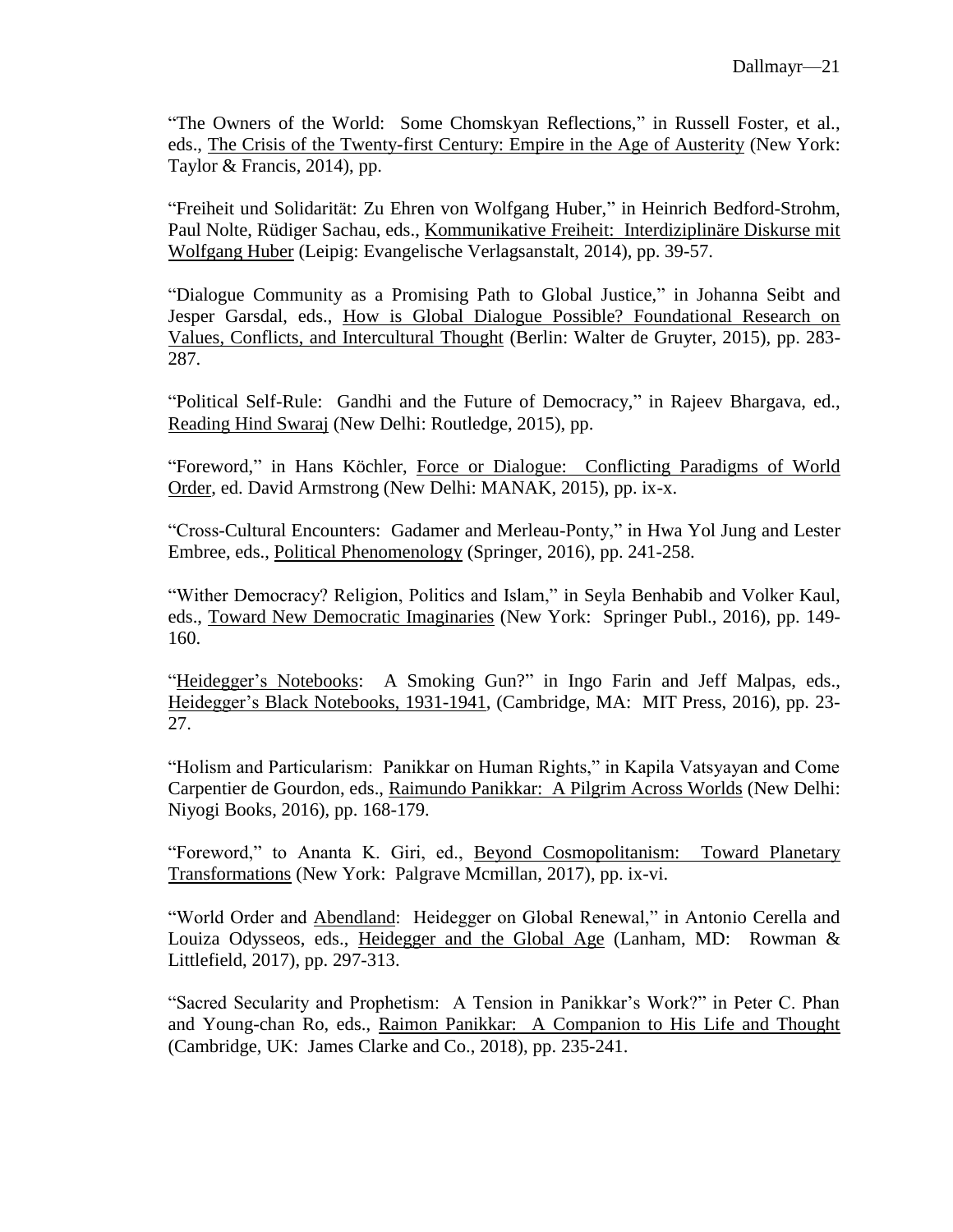"At the Edge of Selfhood," in Ramin Jahanbegloo and Ananya Vajpeyi, eds., Festschrift for Ashis Nandy (Oxford University Press, 2018), pp. 10-19.

"Theocracy as Temptation: Empire and Mindfulness," in Tojvo Koivukoski, ed., Challenging Theocracy: Ancient Lessons for Global Politics (Toronto: University of Toronto Press, 2018), pp. 5-9.

"Foreword," in Ananta Giri, ed., Pragmatism, Spirituality and Society: Border Crossings and Transformation (Palgrave-MacMillan, 2020), p. 4.

"Earth and World: Roots and Routes," in Ananta Giri, ed., Cross-Fertilizing Roots and Routes (Singapore: Palgrave-Macmillan, 2021), pp. 33-38.

## **Articles**

#### **1955**

"Initiation a l'idée du 'supranational'," Chronique de politique étrangère, vol. 8 (Brussels, 1955), pp. 1-9.

## **1956**

"Proudhon et la coexistence, "Revue international d'histoire politique et constitutionnelle (1956), pp. 205-217.

"Studie über Norberto Bobbio," Archiv für Rechts- und Sozialphilosophie, vol. 42 (1956), pp. 403-428.

### **1957**

"Integrierung und Differenzierung in der nord- und südamerikanischen Rechtslehre," Archiv für Rechts- und Sozialphilosophie, vol. 43 (1957), pp. 399-417.

#### **1958**

"Epimeteo Cristiano o Prometeo Pagano?" Revista Internazionale de Filosofia del Diritto, vol. 35 (1958), pp. 657-679 (on Carl Schmitt).

#### **1960**

"Thomas Hobbes," Staatslexikon, 6th ed., vol. VI (Görres-Gesellschaft, Freiburg, 1960), pp. 108-112.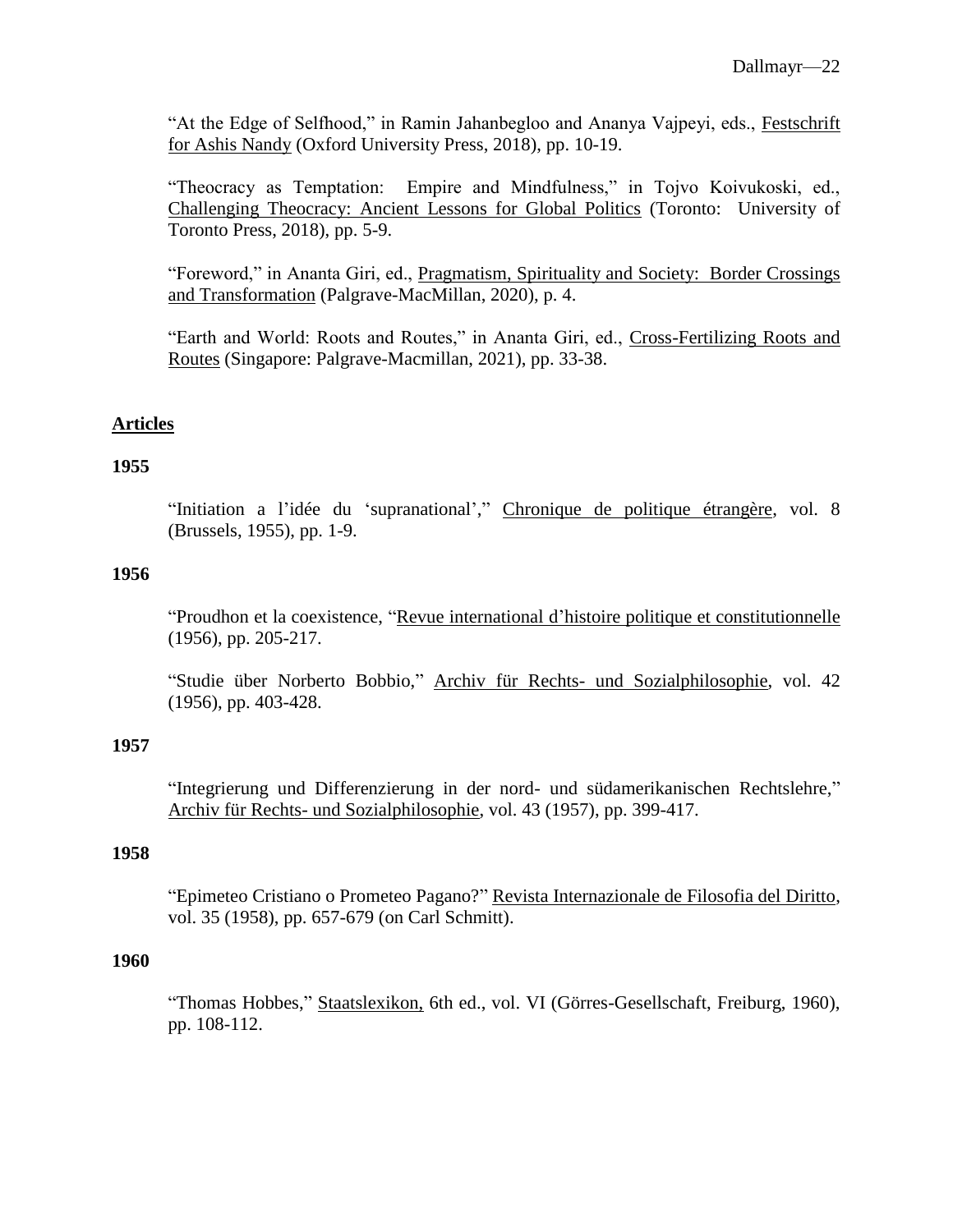"Public and Semi-Public Corporations in France," Law and Contemporary Problems (Fall, 1961), pp. 755-793.

"Rights of Patients in Mental Hospitals," (with Robert S. Rankin), in U.S. Senate, Hearings before the Subcommittee on Constitutional Rights of the Committee on the Judiciary, Constitutional Rights of the Mentally Ill, 87th Congress, 1st Session (March 1961), pp. 329-370.

## **1962**

"Background and Development of the Austrian Constitutional Court," Journal of Central European Affairs, vol. 21 (January, 1962), pp. 403-433.

### **1966**

"Heinrich Rickert und die amerikanische Sozialwissenschaft," Der Staat, vol. 5 (Spring, 1966), pp. 17-46.

"Strauss and the 'Moral Basis' of Thomas Hobbes," Archiv für Rechts- und Sozialphilosophie, vol. 52 (Spring, 1966), pp. 25-66.

### **1967**

"Functionalism, Justice and Equality," Ethics, vol. 78 (October, 1967), pp. 1-16.

## **1968**

"Political Science and the Two Cultures," Journal of General Education, vol. 19 (January, 1968), pp. 269-295.

### **1969**

"Wissenschaft und Gesellschaft in den USA: Das Triumvirat von Wissenschaft, Staat und Wirtschaft," Verein Deutscher Ingenieure-Zeitschrift (VDI-Z), vol. 111 (April, 1969), pp. 413-421.

"Bilanz der amerikanischen Politikwissenschaft, " Politische Vierteljahresschrift, vol. 10 (Spring, 1969), pp. 149-153 (review article).

"Hobbes and Existentialism: Some Affinities" (revised and condensed version), Journal of Politics, vol. 31 (August, 1969), pp. 615-640.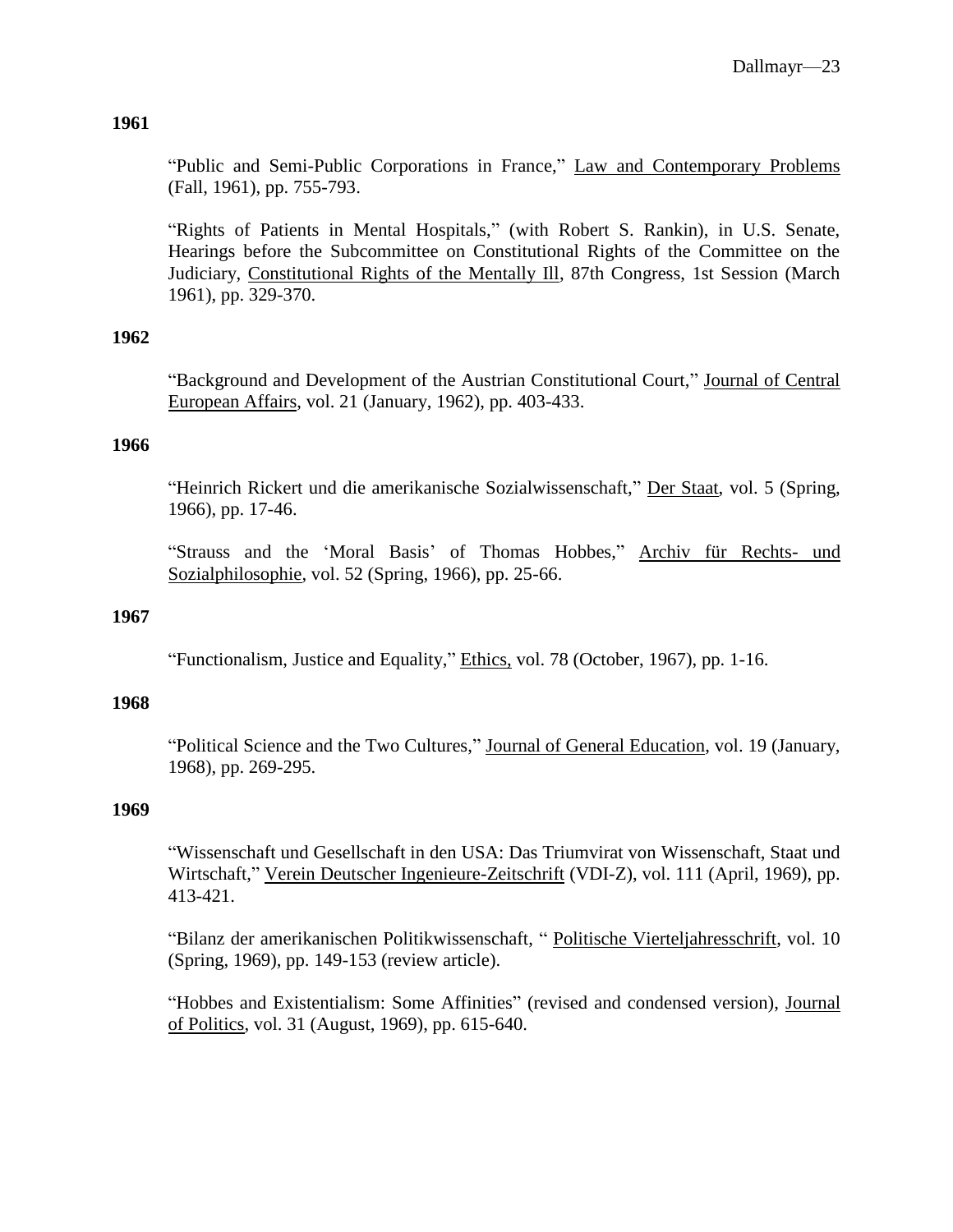"Empirical Political Theory and the Image of Man," Polity, vol. 2 (1970), pp. 443-478.

"History and Class Consciousness: George Lukács' Theory of Social Change," Politics and Society, vol. 1(1970), pp. 113-131.

# **1972**

"Reason and Emancipation: Notes on Habermas," Man and World, vol. 5 (1972), pp. 79- 109.

"Critical Theory Criticized: Habermas' Knowledge and Human Interests and Its Aftermath," Philosophy of the Social Sciences, vol. 2 (1972), pp. 211-229.

"Ingens Sylva: Begegnung mit Vico," Philosophische Rundschau, vol. 19 (Fall, 1972), pp. 74-82.

# **1974**

"Plessner's Philosophical Anthropology: Implications for Role Theory and Politics," Inquiry, vol. 17 (1974), pp. 49-77.

"Toward a Critical Reconstruction of Ethics and Politics," Journal of Politics, vol. 36 (1974), pp. 926-957.

## **1976**

"Beyond Dogma and Despair: Toward a Critical Theory of Politics," American Political Science Review, vol. 70 (1976), pp. 64-79.

"Marxism and Truth," Telos, No. 29 (Fall 1976), pp. 130-159.

"Expérience du sens et reflexion sur la validité: K. O. Apel et la transformation de la philosophie," Archives de philosophie, vol. 39 (1976), pp. 367-405.

"Natural History and Social Evolution: Reflections on Vico's 'Corsi e Ricorsi'," Social Research, vol. 43 (Winter, 1976), pp. 857-873.

"Phenomenology and Critical Theory: Adorno," Cultural Hermeneutics, vol. 3 (1976), pp. 367-405.

## **1977**

"Hermeneutics and Historicism: Reflections on Winch, Apel and Vico," Review of Politics, vol. 39 (January, 1977), pp. 60-81.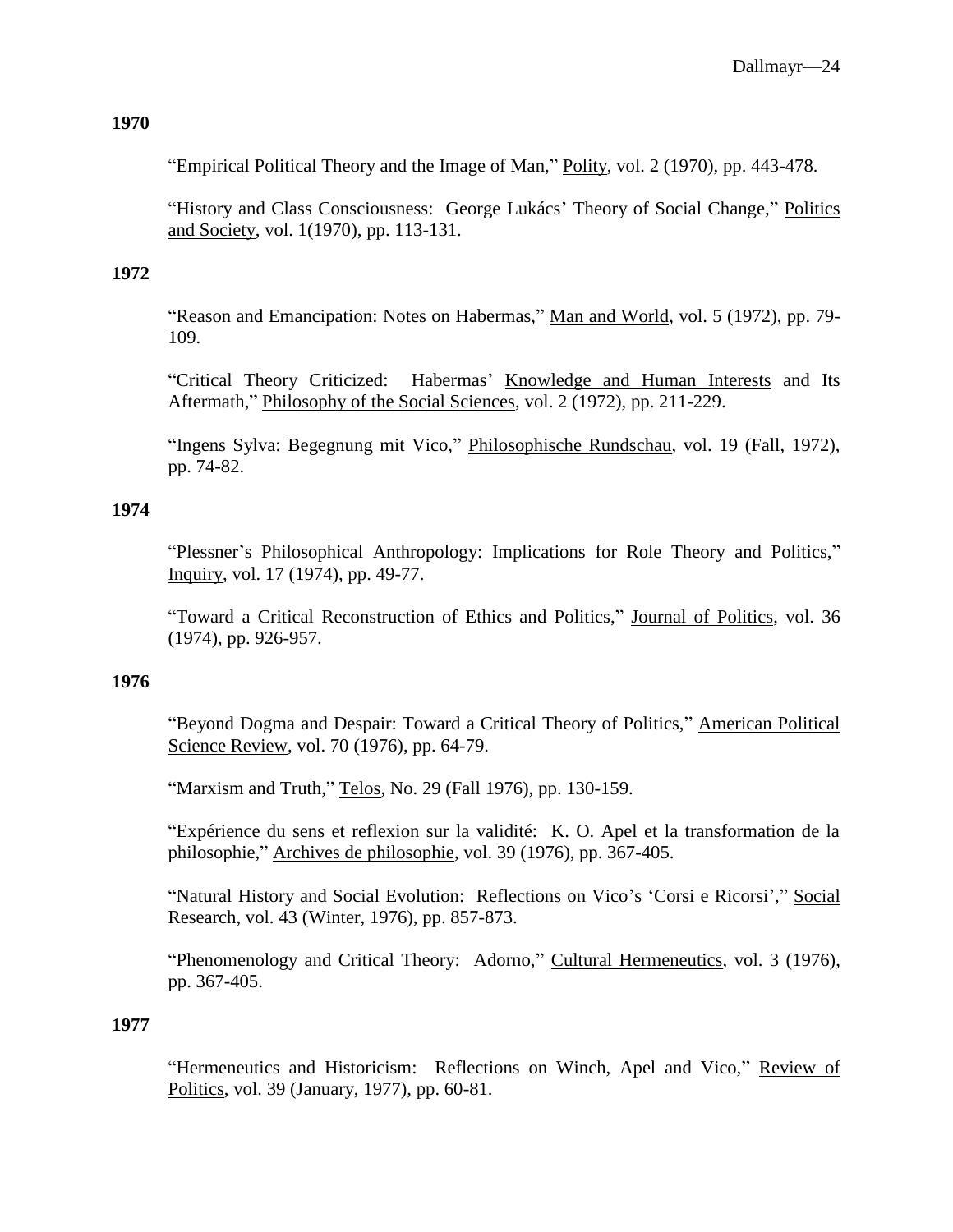"Sinnerlebnis und Geltungsreflexion: K. O. Apels Transformation der Philosophie," Philosophische Rundschau, vol. 25 (1978), pp. 1-42.

"Vico and Herder" (review article), Review of Politics, vol. 40 (1978), pp. 140-145.

## **1979**

"Knowledge and Commitment: Variations on a Familiar Theme" (review essay), Polity, vol. 12 (1979), pp. 291-302.

## **1980**

"On Critical Theory" (review essay), Philosophy of the Social Sciences, vol. 10 (1980), pp. 93-109.

"Between Theory and Practice" (review essay), Human Studies, vol. 3 (1980), pp. 175-184.

"Heidegger on Intersubjectivity," Human Studies, vol. 3 (1980), pp. 221-246.

## **1981**

"Critical Theory and Public Policy," Policy Studies Journal, vol. 9 (1981), pp. 522-534.

"Frankfurt School: An Essay," Review of Politics, vol. 43 (1981), pp. 141-146.

"Life-World and Politics" (review essay), Research in Phenomenology, vol. 11 (1981), pp. 256-263.

#### **1982**

"Conversation, Discourse, and Politics," Phenomenology and the Human Sciences, vol. 1 (1982), pp. 49-88.

"Agency and Structure" (review essay), Philosophy of the Social Sciences, vol. 12 (1982), pp. 427-438.

"Language and Praxis" (review essay), Human Studies, vol. 5 (1982), pp. 249-259.

#### **1983**

"The Relevance of Relevance: Comments on McBride, " Philosophy in Context, vol. 13 (1983), pp. 71-75.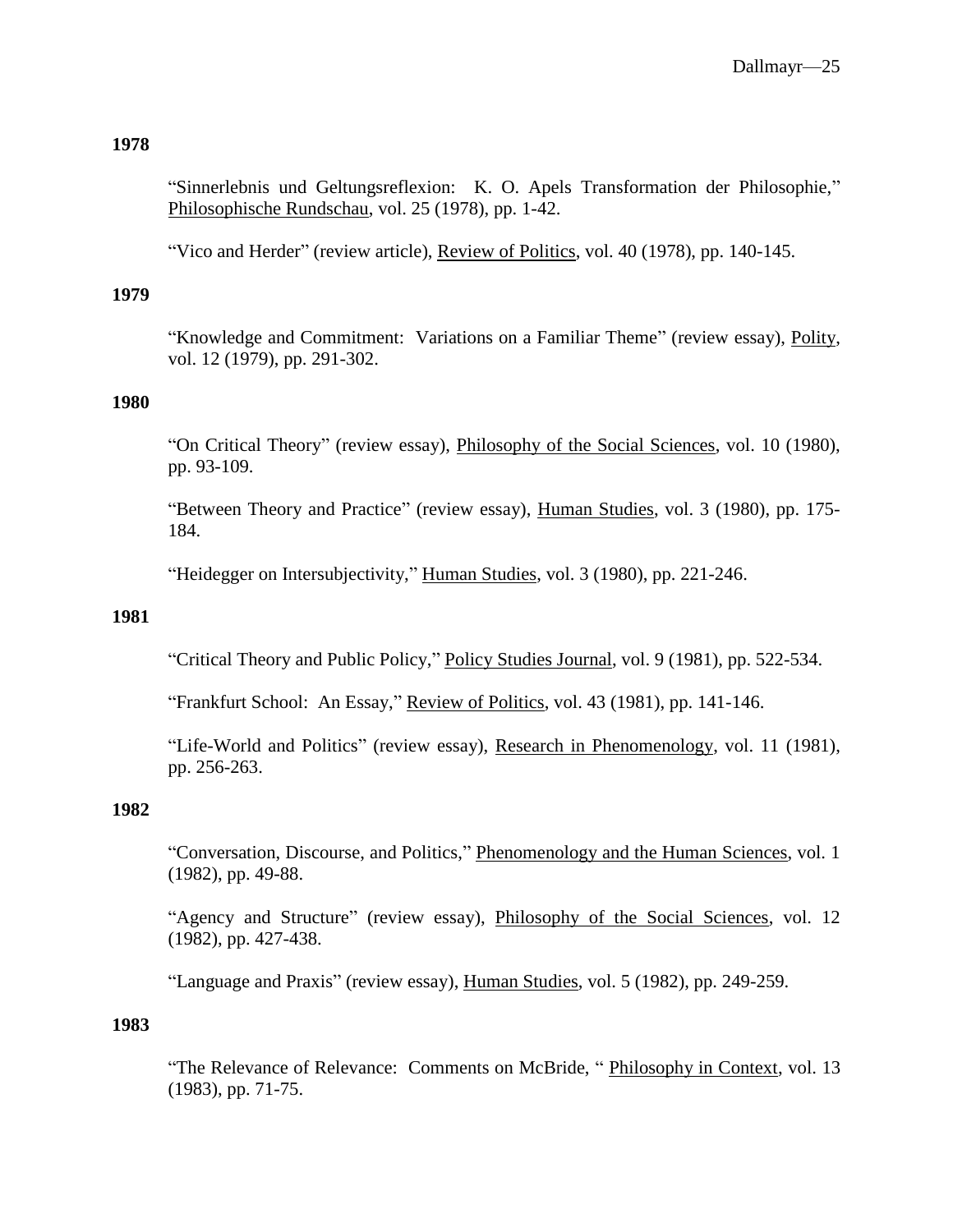"Response" (to Rasmussen and McCarthy), *Philosophy and Social Criticism*, vol. 10 (Fall 1984), pp. 121-129.

"Is Critical Theory a Humanism?", Boundary 2, vol. 12-13 (1984), pp. 463-493.

## **1985**

"Continental Perspectives and the Study of Politics," News for Teachers of Political Science, No. 44 (Winter 1985), pp. 15-17.

"Pragmatism and Hermeneutics" (review essay), Review of Politics, vol. 47 (1985), pp. 411-430.

### **1986**

"Heidegger, Hölderlin and Politics," Heidegger Studies, vol. 2 (1986), pp. 81-95.

"Tradition and Modernization in India" (review essay), Review of Politics, vol. 48 (1986), pp. 621-626.

### **1987**

(with Gisela Hinkle) "Foucault in memoriam (1926-1984)," Human Studies, vol. 10 (1987), pp. 2-9.

"Democracy and Post-Modernism," Human Studies, vol. 10 (1987), pp. 143-170.

"Praxis and Reflection" (review essay), Phenomenology and Social Science, vol. 12 (1987), pp. 2-9.

"Politics of the Kingdom: Pannenberg's Anthropology," in Review of Politics, vol. 49 (1987), pp. 85-111.

"Politics Against Philosophy: Strauss and Drury," Political Theory, vol. 15 (1987), pp. 326-337.

"Introduction: Reading Horkheimer Reading Vico," New Vico Studies, vol. 5 (1987), pp. 57-62.

(translation) "Vico and Mythology" (by Horkheimer), New Vico Studies, vol. 5 (1987), pp. 63-76.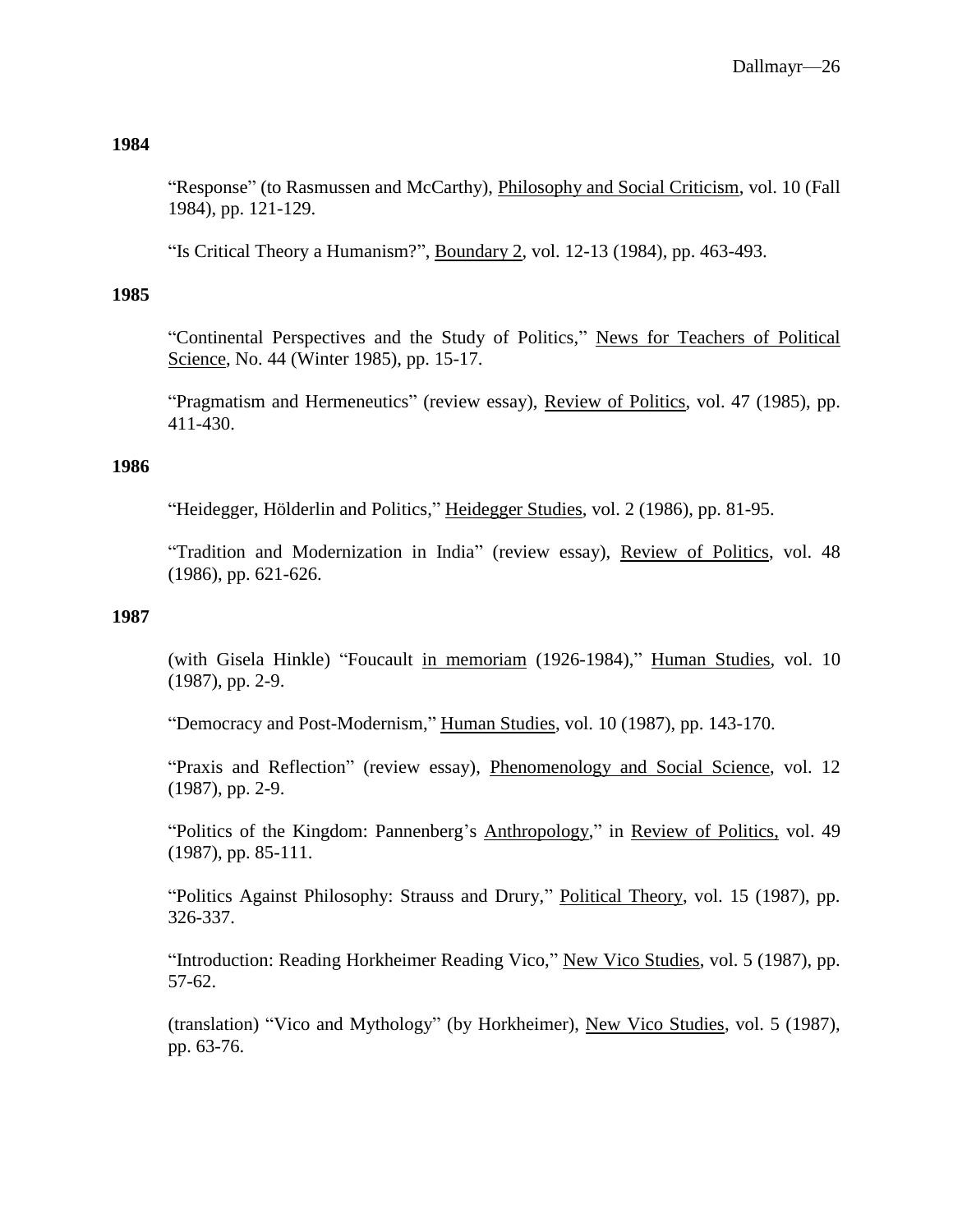"Public or Private Freedom? Response to Kateb," Social Research, vol. 45 (1987), pp. 617-628.

"Politics and Conceptual Analysis: Comments on Vollrath," Philosophy and Social Criticism, vol. 13 (1987), pp. 31-37.

"The Discourse of Modernity: Hegel and Habermas," The Journal of Philosophy, vol. 84 (1987), pp. 682-692.

"Heidegger and Marxism," Praxis International, vol. 7 (1987-88), pp. 207-224.

"Hegemony and Democracy: A Review of Laclau and Mouffe," Philosophy and Social Criticism, vol. 13 (1987), pp. 283-296.

#### **1988**

"Habermas and Rationality," Political Theory, vol. 16 (1988), pp. 553-579.

"Between Kant and Aristotle: Beiner's Political Judgment" (review essay), New Vico Studies, vol. 6 (1988), pp. 147-154.

"Understanding Nietzsche's Anti-Politics" (review essay), Review of Politics, vol. 50 (1988), pp. 133-139.

"Rethinking the Hegelian State," Cardozo Law Review, vol. 10 (1988), pp. 1337-1361.

#### **1989**

"Nature and Community: Comments on Michael Perry," Tulane Law Review, vol. 63 (1989), pp. 1405-1421.

"The Discourse of Modernity: Hegel, Nietzsche, Heidegger (and Habermas)," Praxis International, vol. 8 (1989), pp. 377-406.

"Freud, Nietzsche, Lacan: A Discourse on Critical Theory." Politics, Culture and Society, vol. 2 (1989), pp. 467-492.

"Marxism and Eschatology: Bloch's Principle of Hope," Religious Studies Review, vol. 15 (1989), pp. 112-116.

"On Bernhard Waldenfels," Social Research, vol. 56 (1989), pp. 681-712.

"Voegelin's Search for Order," Journal of Politics, vol. 51 (1989), pp. 411-430.

"Adorno and Heidegger," Diacritics, vol. 19 (1989), pp. 82-100.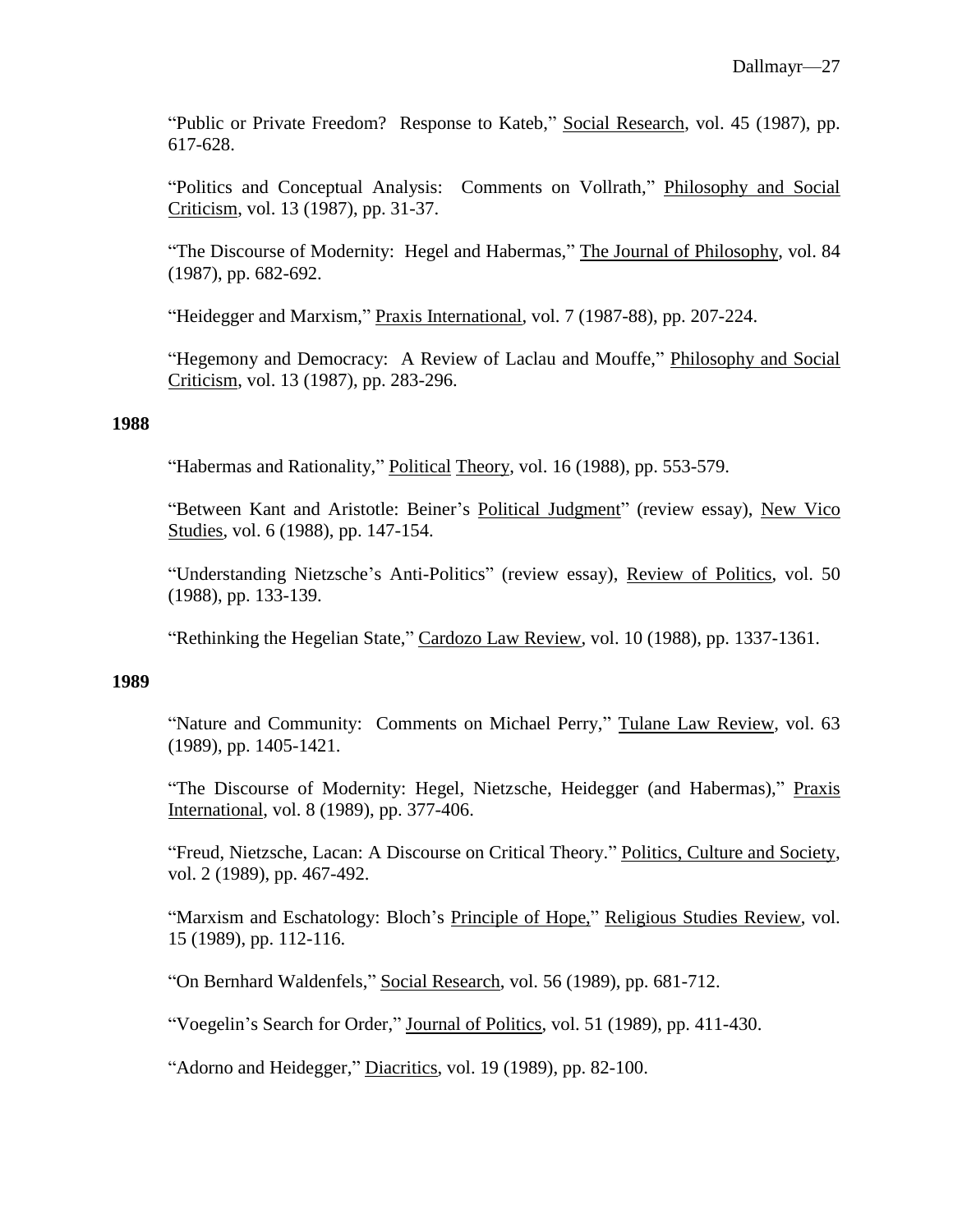"Political Evil: A Response to Alford," Political Psychology, vol. 11 (1990), pp. 29-35.

"Hermeneutics and the Rule of Law," Cardozo Law Review, vol. 11 (1990), pp. 1449- 1469.

"Rethinking the Political: Some Heideggerian Contributions," Review of Politics, vol. 52 (1990), pp. 524-552.

#### **1991**

"A Response to My Critics," Human Studies, vol. 14 (1991), pp. 23-31.

"Modernity and Postmodernity," Journal of Contemporary Thought (India), vol. 1(1991), pp. 25-35.

"Connolly's Deconstruction of Modern Political Theory," Strategies, vol. 4/5 (1991), pp. 45-58.

"Justice and Violence: A Response to Jacques Derrida," Cardozo Law Review, vol. 13 (1991), pp. 1237-1243.

#### **1992**

"Nothingness and Sunyata: A Comparison of Heidegger and Nishitani," Philosophy East & West, vol. 42 (1992), pp. 37-48.

"Modernization and Postmodernization: Whither India?" Alternatives, vol. 17 (1992), pp. 421-452.

#### **1993**

"Heidegger and Freud," Political Psychology, vol. 14 (1993), pp. 235-253.

"Postmetaphysics and Democracy," Political Theory, vol. 21 (1993), pp. 101-127.

"Tradition, Modernity, and Confucianism," Human Studies, vol. 16 (1993), pp. 203-211.

"Heidegger and Psychotherapy," Review of Existential Psychology and Psychiatry, vol. 21 (1993), pp. 9-34.

"Self and Other: Gadamer and the Hermeneutics of Difference," Yale Journal of Law & the Humanities, vol. 5 (1993), pp. 101-124.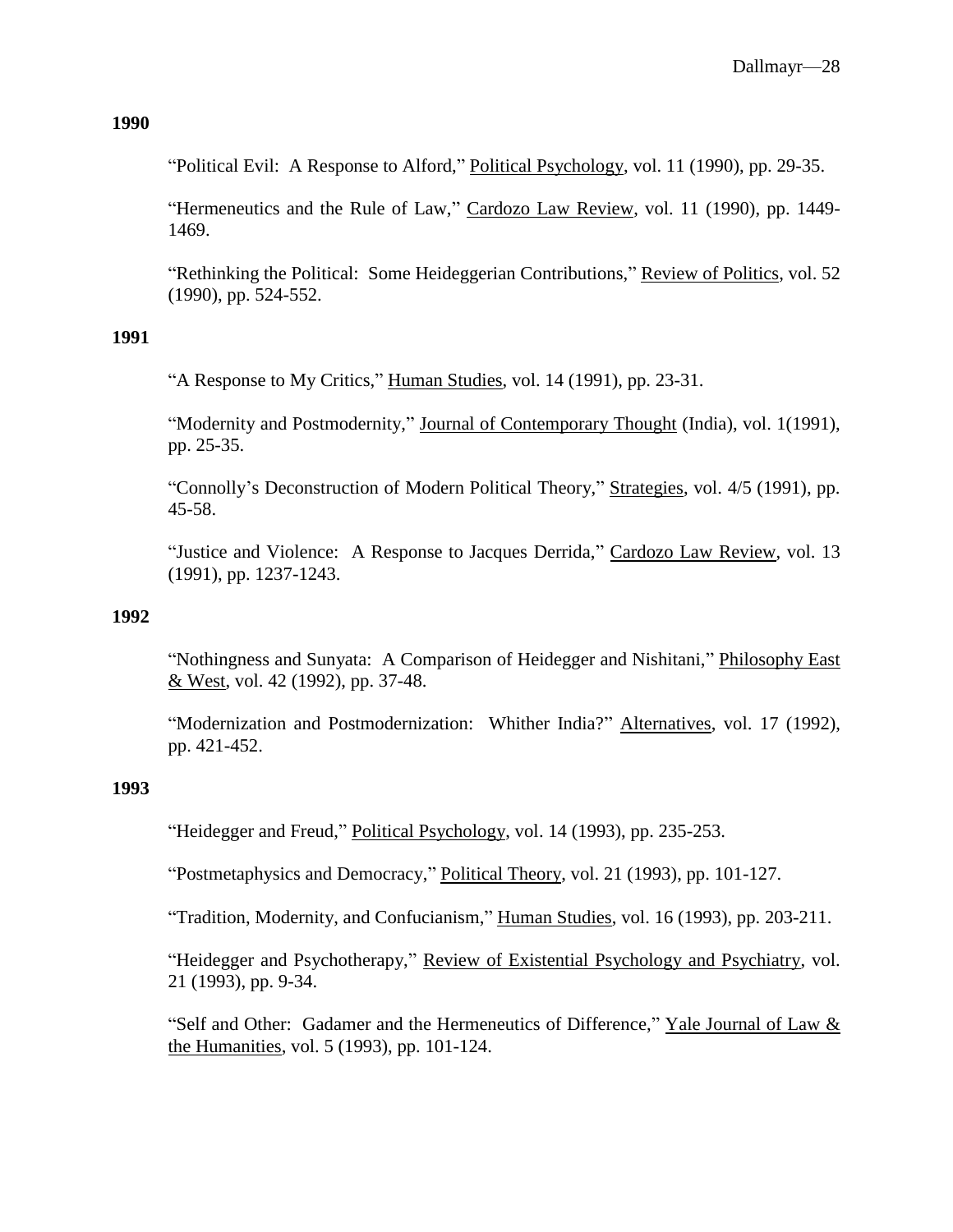"Heidegger and Zen Buddhism: A Salute to Keji Nishitani," Chinese and Western Philosophy and Culture, vol. 12 (1993), pp. 25-67.

#### **1994**

"Western Thought and Indian Thought: Comments on Ramanujan," Philosophy East & West, vol. 44 (1994), pp. 527-542.

"Modernity Rescued from Knockers and Boosters" (Review Essay), Review of Politics, vol. 56 (1994), pp. 153-157.

"Culture and Global Development," Journal of Contemporary Thought, vol. 4 (1994), pp. 99-111.

"Leo Strauss Peregrinus," Social Research, vol. 61 (1994), pp. 877-906.

#### **1995**

"Political Thought Beyond Metaphysics" (Review Essay), Review of Politics, vol. 57 (1995), pp. 138-143.

"Thinking Politically Beyond Metaphysics," Research in Phenomenology, vol. 25 (1995), pp. 282-288.

"Rights versus Rites: Justice and Cultural Transformation," Social Science and Policy Research (Seoul National University), vol. 17 (1995), pp. 3-30.

#### **1996**

"The Return of the Political: On Chantal Mouffe" (Review Essay), Constellations, vol. 3 (1996), pp. 115-120.

"Die Heimkehr des Politischen," Deutsche Zeitschrift für Philosophie, vol. 44 (1996), pp. 517-526.

"Global Development: Alternative Voices from Delhi," Alternatives, vol. 21 (1996), pp. 259-282.

"Splitting the Difference: Comments on Calvin Schrag," (Review Essay), Human Studies, vol. 19 (1996), pp. 229-238.

"Heidegger, Bhakti, and Vedanta: A Tribute to J. L. Mehta," Journal of Indian Council for Philosophical Research, vol. 13 (1996), pp. 117-144.

"Return to the Source: African Identity (after Cabral)," Theoria, No. 88 (1996), pp. 1-23.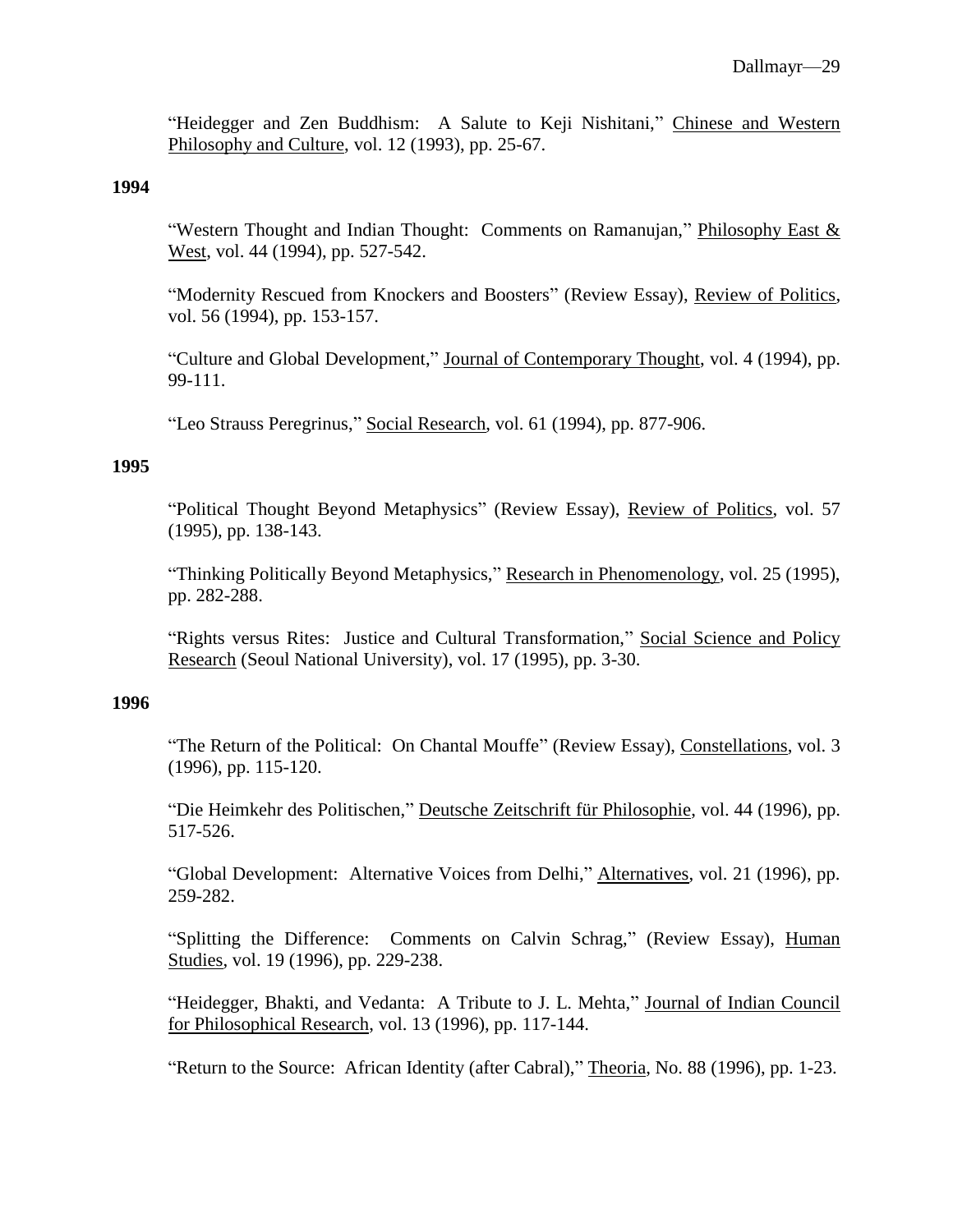"Cultura y Desarrollo Global," Topicos, vol. 10 (1996), pp. 9-24.

#### **1997**

"Truth and Diversity: Some Lessons from Herder," Journal of Speculative Philosophy, vol. 11 (1997), pp. 101-124.

"The Politics of Nonidentity: Adorno, Postmodernism—and Edward Said," Political Theory, vol. 25 (1997), pp. 33-56.

"International Vedanta Congress in Madras: A Report," Philosophy East & West, vol. 47 (April 1997), pp. 255-258.

"Introduction: Toward a Comparative Political Theory," The Review of Politics, vol. 59 (1997), pp. 421-427.

## **1998**

"A Response to Friends," Human Studies, vol. 21 (1998), pp. 295-308.

"Some Rays of Hope?," Commentary (International Movement for a Just World), No. 18 (November 1998), pp. 13-14.

#### **1999**

"Rethinking Secularism (with Raimon Panikkar)," Review of Politics, vol. 61 (Fall 1999), pp. 715-735.

"Globalization from Below," International Politics, vol. 36 (Sept. 1999), pp. 321-334.

"Derrida and Friendship," Critical Review of International Social and Political Philosophy, vol. 2 (Winter 1999), pp. 105-130.

"Achieving Multiple Countries: Millennial Reflections," Journal of Contemporary Thought, vol. 10 (Winter 1999), pp. 5-26.

#### **2000**

"The Enigma of Health: Hans-Georg Gadamer at 100," The Review of Politics, vol. 62 (Spring 2000), pp. 327-350.

"A Final Postmortem?" (Review Essay), The Review of Politics, vol. 62 (Summer 2000), pp. 616-620.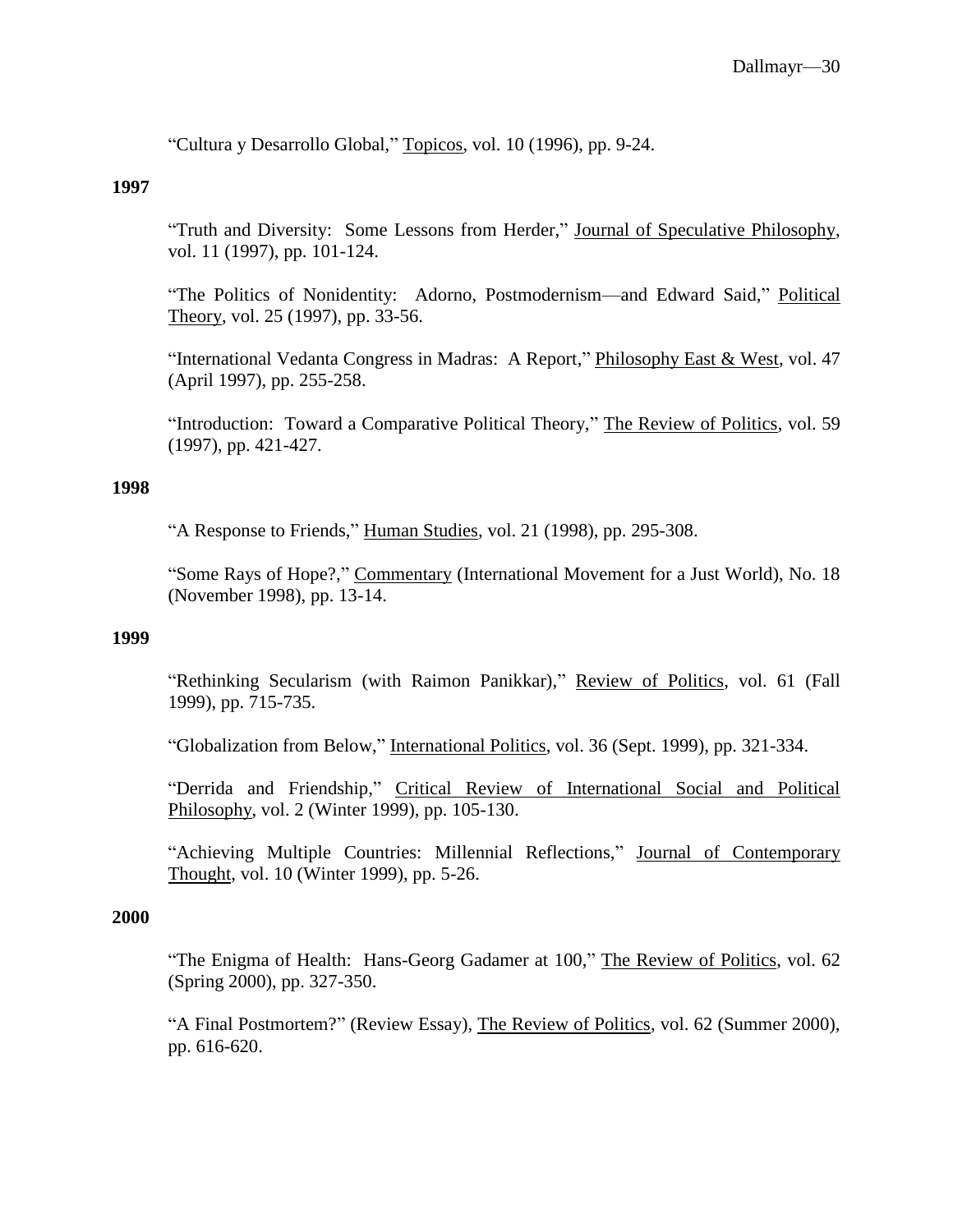"Decentered Dialogue: Bernhard Waldenfels and Multiple Selves," Review of Existential Psychology and Psychiatry, vol. 25 (2000), pp. 55-71.

"The Future of the Past," Journal of Contemporary Thought, vol. 12 (Winter 2000), pp. 5-16.

"Governo global e diversidade cultural," Sociedade e Estado, vol. 15 (2000), pp. 11-32.

"Reason, Faith, and Politics: A Journey to Muslim Andalusia," Maghreb Review, vol. 25 (2000), pp. 194-216.

"Dogu-Bati Divani: Goethe ve Hafiz digalogue," Divan, vol. 5, No. 9 (Istanbul 2000), pp. 113-131.

### **2001**

"The Highest Purpose," CSD Bulletin, vol. 8 (Winter 2000-2001), pp. 11-13.

"Borders or Horizons? Gadamer and Habermas Revisited," Chicago-Kent Law Review, vol. 76 (Spring 2001), pp. 101-127.

"Heidegger on Macht and Machenschaft," Continental Philosophy Review, vol. 34 (2001), pp. 247-267.

"Achieving Our World Democratically: A Response to Richard Rorty," THEORIA, No. 97 (2001), pp. 23-40.

"Memory and Social Imagination: Latin American Reflections," Critical Horizons, vol. 2 (2001), pp. 153-171.

"Islam: Friend or Enemy?" (Review Essay), International Studies Review, vol. 3 (2001), pp. 171-174.

"Walking Humbly With Your God: Jñaneshwar and the Warkaris," Journal of Contemporary Thought, vol. 13 (2001), pp. 33-53.

"Dialogue of Civilizations: A Gadamerian Perspective," Global Dialogue, vol. 3 (2001), pp. 64-75.

"Conversation Across Boundaries," Millennium: Journal of International Studies, vol. 30 (Fall 2001), pp. 331-347.

"Beyond the Clash of Civilizations," Sandhan-Journal of Centre for Studies in Civilizations, (New Delhi), vol. 1 (Jan.-June 2001), pp. 71-79.

"Gandhi on Self-Rule," Re-Vision, vol. 24 (Summer 2001), pp. 9-18.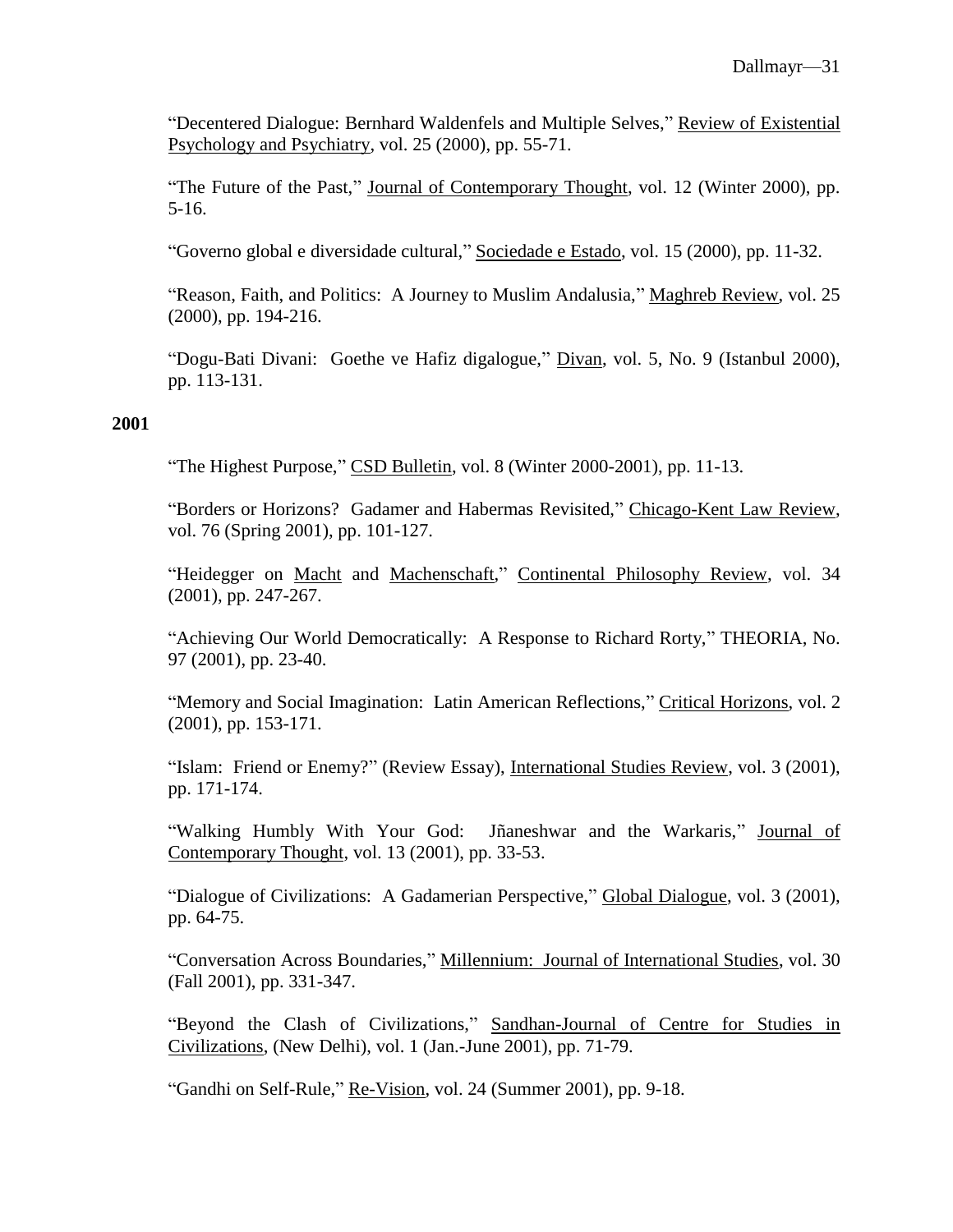"Clock-Time or Lived Time? Twenty-five Years of Human Studies," Human Studies, vol. 25 (2002), pp. 473-475.

"Globalization and Inequality: A Plea for Global Justice," International Studies Review, vol. 4 (Summer 2002), pp. 137-156.

"'Asian Values' and Global Human Rights," Philosophy East and West, vol. 52 (2002), pp. 173-189.

"Lessons of September 11," Theory, Culture and Society, vol. 19 (2002), p. 137-145.

"Social Identity and Creative Praxis," Journal of Contemporary Thought, vol. 16 (2002), pp. 5-24.

### **2003**

"Cosmopolitanism: Moral and Political," Political Theory, vol. 31 (June 2003), pp. 421- 442.

"Multiculturalism and the Good Life: Comments on Bhikhu Parekh" (Review Essay), The Good Society, vol. 12, No. 2 (2003), pp. 40-44.

"Confucianism and the Public Sphere: Five Relationships Plus One?" Dao: A Journal of Comparative Philosophy, vol. 2 (2003), pp. 193-212.

"On Human Rights-in-the World: A Response to Jamie Morgan," Philosophy East and West, vol. 53 (October 2003), pp. 587-590.

"Global Ethics: Between Universalism and Particularism" (Russian), in Voprosi Philosophii (2003), pp. 13-29.

"Gandhi and Islam," Radical Philosophy Review, vol. 6, No. 1 (2003), pp. 29-48.

### **2004**

"The Underside of Modernity: Adorno, Heidegger, and Dussel," Constellations, vol. 11:1 (2004), pp. 102-120.

"Religion and Rationality: Habermas and the Early Frankfurt School," (Review Essay), Constellations, vol. 11, No. 2 (2004), pp. 300-304.

"Beyond Monologue: For a Comparative Political Theory," Perspectives on Politics, vol. 2:2 (2004), pp. 249-257.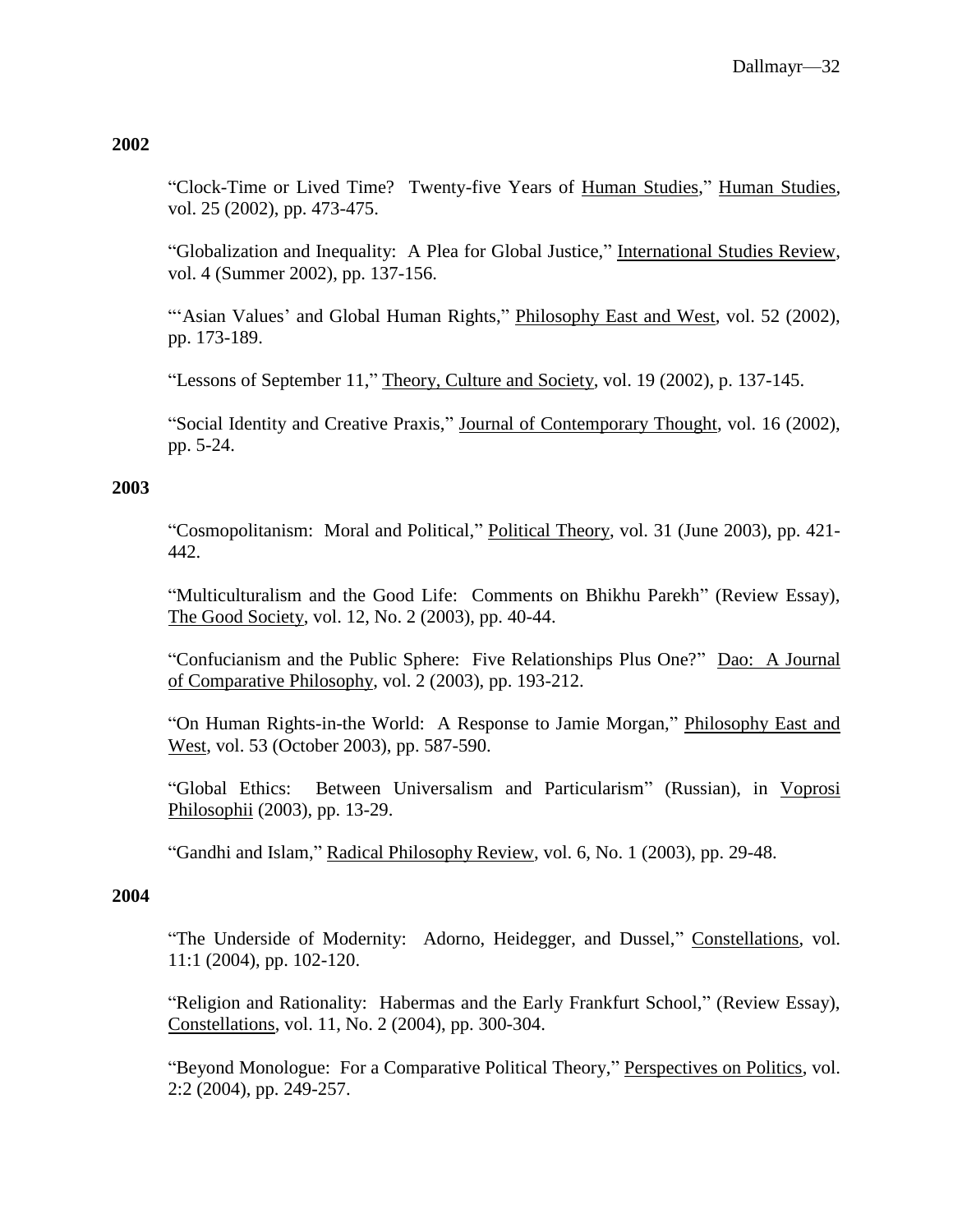"The Law of Peoples and the Laws of War," Peace Review, vol. 16 (Sept. 2004), pp. 269-277.

"The Dignity of Difference: A Tribute to Jonathan Sacks," (Review Essay), Millennium, vol. 33 (2004), pp. 397-405.

#### **2005**

"Vista on European Philosophy," The Review of Politics, vol. 67, no. 1 (2005), pp. 687- 690.

"Empire or Cosmopolis? Civilization at the Crossroads," Globalizations, vol. 2, No. 1 (2005), pp. 14-30.

"On the Natural Theology of the Chinese: A Tribute to Henry Rosemont, Jr.," Ex/Change (Centre for Cross-Cultural Studies, City University of Hong Kong), No. 13 (June 2005), pp. 16-22.

"Ricoeur's Negotiated Settlements," Philosophy Now, No. 52 (August/September 2005), pp. 32-33.

"Imparatorluk Mu Kozmopolis Mi?" in Notlar (Bilim ve Sanat Vakfi), vol. 2 (2005), pp. 3-31 (Turkish).

#### **2006**

"Globalization and Inequality: A Plea for Cosmopolitan Justice," Comparative Studies of South Asia, Africa and the Middle East, vol. 26 (2006), No. 1, pp. 63-74.

"A War Against the Turks? Erasmus on War and Peace," Asian Journal of Social Science, vol. 34 (2006), pp. 67-85.

"Per una Fenomenologica dell'Intercultura," Reset, No. 95 (May-June 2006), pp. 27-29.

"An End to Evil? Philosophical and Political Reflections," International Journal for Philosophy of Religion, vol. 60 (2006), pp. 169-186.

"Nicola Cusano, l'Infinito e la Pace," Reset, No. 97 (Sept.-Oct. 2006), pp. 64-66.

"Kenneth Liberman on Tibetan Debating Practice," Human Studies, vol. 29 (2006), pp. 381-386.

"Prekrasnaya Svoboda: Schiller ob 'Esteticheskom Vespitanic'," (Russian) in Voprosi Philosophii, No. 6 (2006), pp. 138-155.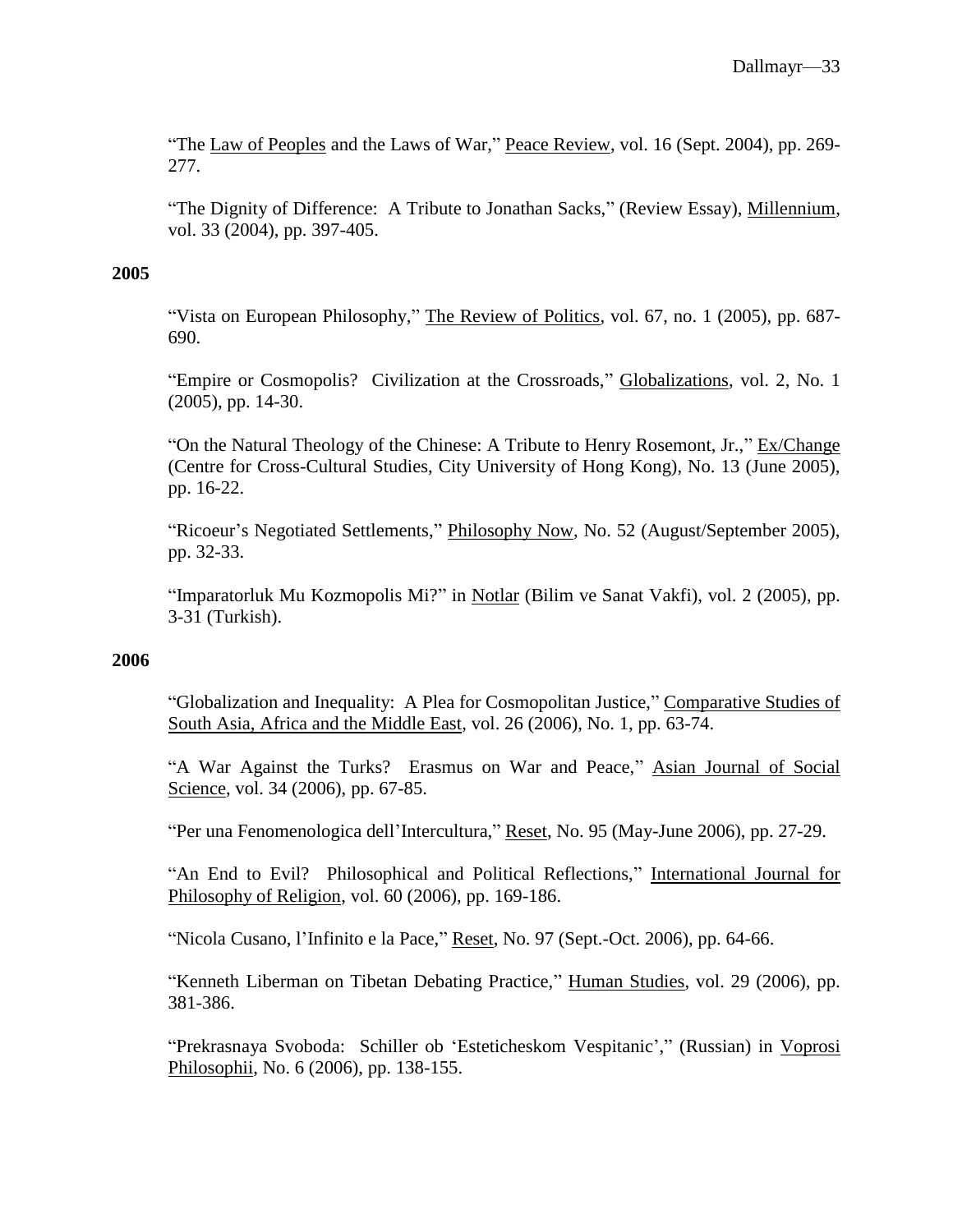"Cultivating the Good Life Globally: Through Global Civic Education," World Public Forum, Bulletin 2007, pp. 61-64.

"Against Culture Clashes and Terror Wars" (Chinese), in Seeking Truth (Heilongjiang University, China), vol. 34 (2007), pp. 24-27.

"Global Civil Society Debunked? A Response to David Chandler," Globalizations, vol. 4 (2007), pp. 301-303.

"World Order and Citizenship: Paths Beyond the Nation-State" (Turkish), Divan: Journal of Interdisciplinary Studies, vol. 12 (2007), pp. 1-25.

"A Man for All Seasons: Gandhi and Nonviolent Action," Journal of Contemporary Thought, No. 26 (Winter 2007), pp. 19-37.

"Religion, Democracy, and Iran: A Modest Proposal," Comparative Studies of South Asia, Africa and the Middle East, vol. 27, No. 3 (2007), pp. 503-508.

## **2008**

"Hegel for Our Time," Monokl (Turkish), vol. 3 (2008), pp. 18-40.

"Foreword," Review of Politics, vol. 70 (Winter 2008), pp. 1-4.

"Desire and the Desirable: Nicholas de Cusa's Interfaith Imagination," in Religion and the Arts: A Journal from Boston College (Leiden/Boston: Brill, 2008), pp. 420-433.

"On Love With Distinction," Dao, vol. 7 (2008), pp. 5-8.

"Post-Secular Faith: Toward a Religion of Service," Revista de Sciencia Politica, vol. 28 (2008), pp. 3-15.

"The Concept of the Political: Politics Between War and Peace," in Journal of Contemporary Thought, No. 27 (2008), pp. 27-49.

"Liberal Democracy and Its Critics: Some Voices from East and West," in Journal of the Indian Council for Philosophical Research, No. 24 (2008), pp. 1-24.

"Homo Europaeus: Modern European Humanism," Concordia: Internationale Zeitschrift für Philosophie-Reihe Monographien, vol. 48 (2008), pp. 152-159.

## **2007**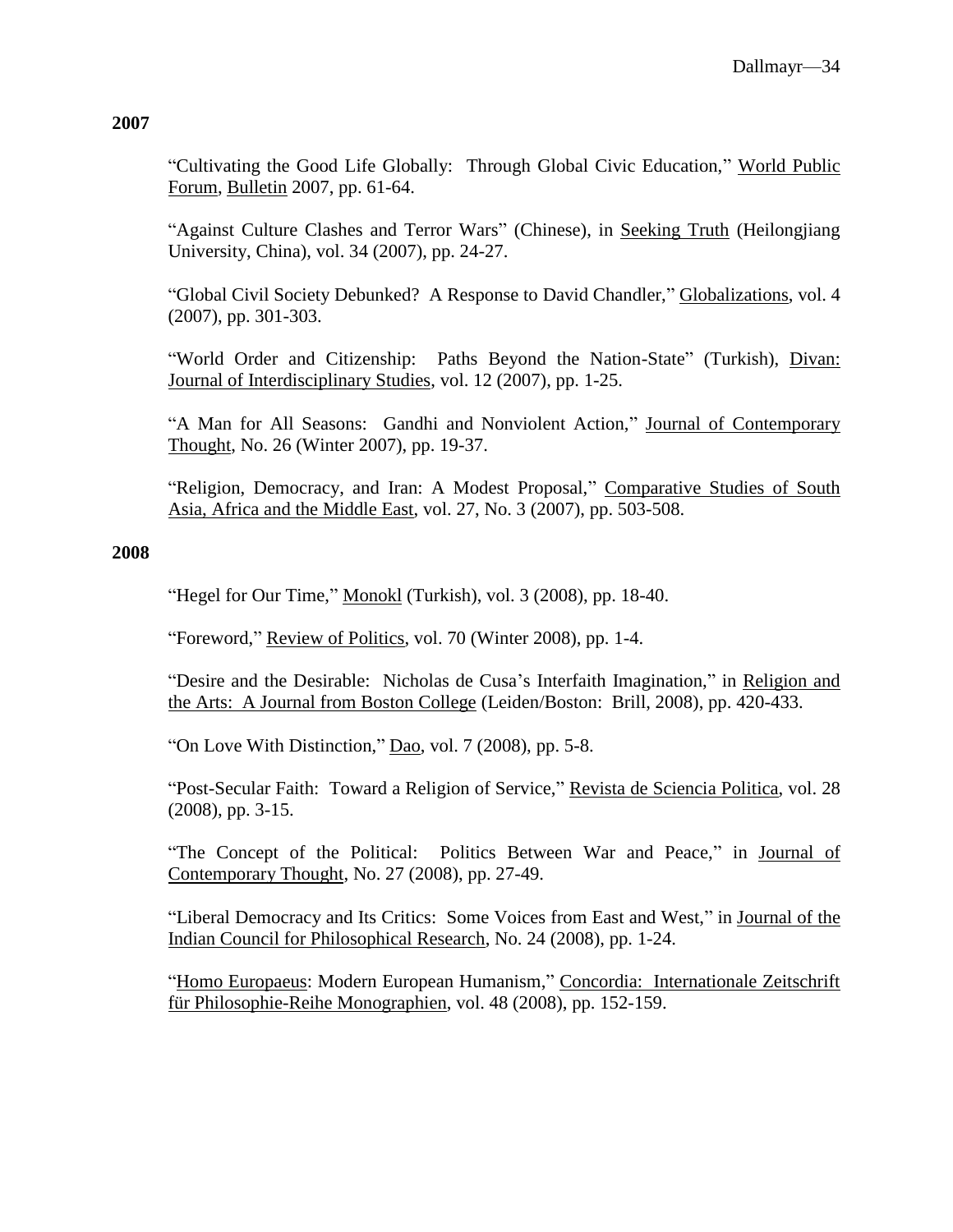# "Hermeneutics and Inter-Cultural Dialog: Linking Theory and Practice," in Ethics and Global Politics, vol. 2 (2009), pp. 23-39.

"Exiting Liberal Democracy: Bell and Confucian Thought," in Philosophy East and West, vol. 59 (2009), pp. 524-530.

"Sehnsucht Dorthin: A Response to Rasmussen and Flynn," in Philosophy and Social Criticism, vol. 35 (2009), pp. 1133-1142.

# **2010**

"Dialogue and Global Politics: For a Lateral Cosmopolitanism," in World Public Forum Doc, Bulletin 2010, pp. 175-180.

# **2011**

"Whither Democracy? Religion, Politics and Islam," in Philosophy and Social Criticism, vol. 37 (2011), pp. 437-448.

"Befriending the Stranger: Beyond the Global Politics of Fear," in Journal of International Political Theory, vol. 7 (2011), pp. 1-15.

"A Secular Age? Reflections on Taylor and Panikkar," in CIRPIT Review, Proceedings, "Between Intercultural Philosophy and Complexity" (No. 2, March 2011), pp. 76-92.

"Radical Changes in the Muslim World: Turkey, Iran, Egypt," in Globalizations, vol. 8 (2011), pp. 599-606.

"Ethics and International Politics: A Response," in Journal of International Political Theory, vol. 7 (2011), pp. 252-263.

# **2012**

"A Secular Age? Reflections on Taylor and Panikkar," in International Journal for Philosophy of Religion, vol. 71 (2012), pp. 189-204.

"Cosmopolitanism" (in Russian), *Polis*, vol. 5 (2012), pp. 59-76.

"Religione e il Mondo: la ricerca di giustizia e pace," in Politica e Società, vol. I (2012) pp. 5-26.

"Towards a New Humanism: Never Give in to Cynicism and Despair," (Interview), in Sang Saeng (UNESCO), No. 33 (Spring 2012), pp. 34-36.

## **2009**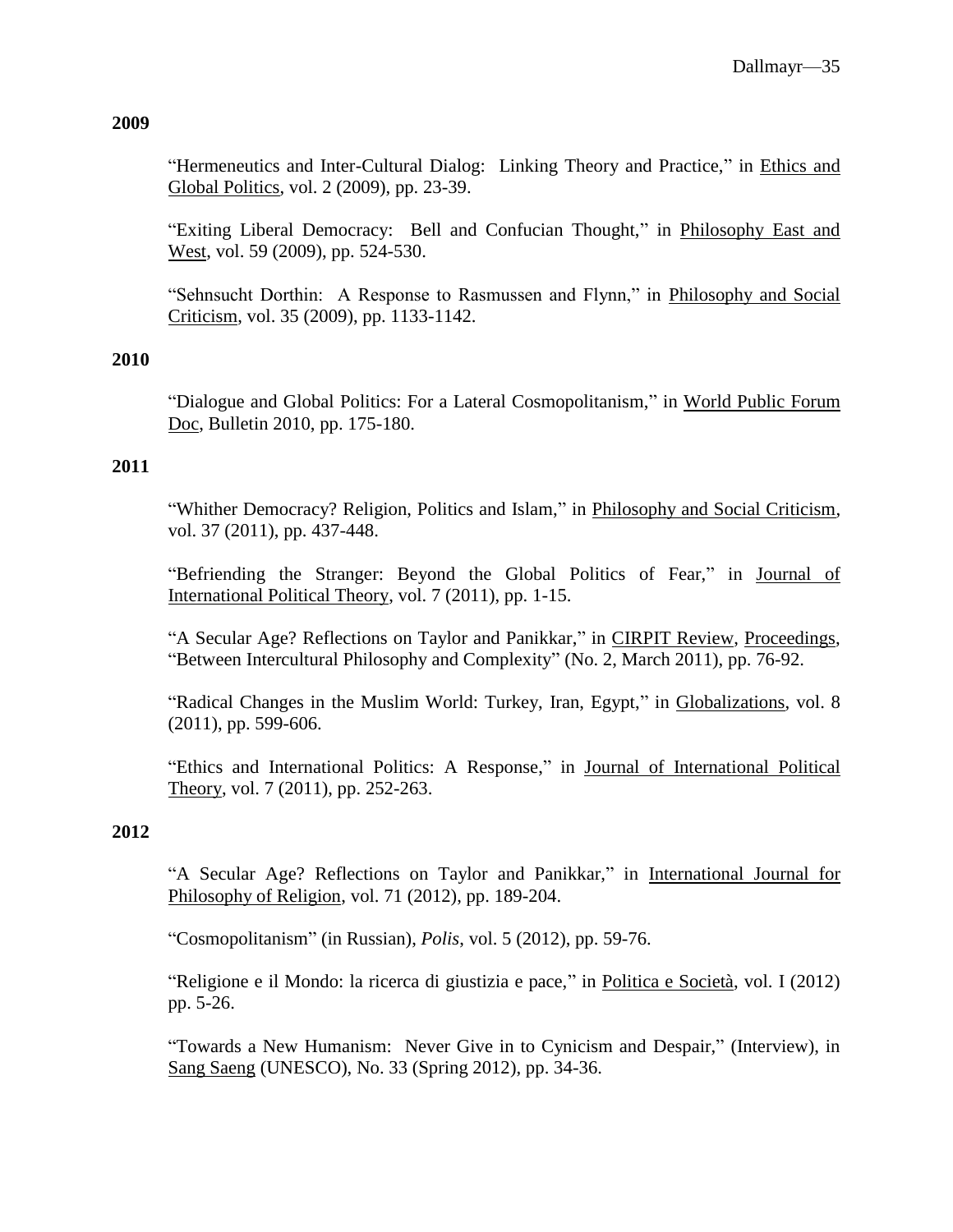"Cosmopolitanism: In Search of Cosmos," Ethics and Global Politics, vol. 5 (2012), pp. 171-186.

"Radical Changes in the Muslim World: Turkey, Iran, Egypt" (revised version), Philosophy and Social Criticism, vol. 38 (2012), pp. 497-506.

"Post-Secularity and (Global) Politics: A Need for Radical Redefinition," Review of International Studies, Special Issue, vol. (2012), pp. 1-11.

"Confucianism and Liberal Democracy: Some Comments," in Dao: A Journal of Comparative Philosophy, vol. 11 (2012), pp. 357-368.

"Humaniser L'Humanité: La Signification Universelle des Sciences Humaines," Diogène, No. 237 (January 2012), pp. 28-42.

### **2013**

"Dialogue Among Faiths: One Truth, Many Perspectives," Anekaant: A Journal of Polysemic Thought," vol. 1 (2013), pp. 7-12.

"The Owners of the World: Some Chomskyan Reflections," Global Discourse, vol. 4 (2013), pp. 1-4.

"The Future of 'Theory'," in Journal of Contemporary Thought, vol. 38 (Winter 2013), pp. 7-11.

### **2014**

"Holism and Particularism: Panikkar on Human Rights," in Cirpit Review, vol. 5 (2014), pp. 1-9.

"Humanizing Humanity: The Global Significance of the Humanities," Diogenes, vol. 60 (2014), pp. 27-36.

"Humanizing Humanity: The Global Significance of the Humanities," International Journal of Humanities, vol. 21 (2014), pp. 1-22.

## **2015**

"Apocalypse Now? Politics Between Life and Death," International Journal of Politics and Diplomacy, vol. 1 (2015), pp. 1-4.

"'Man Against the State': Community and Dissent," Social Imaginaries, vol. 1 (2) (2015), pp. 127-145.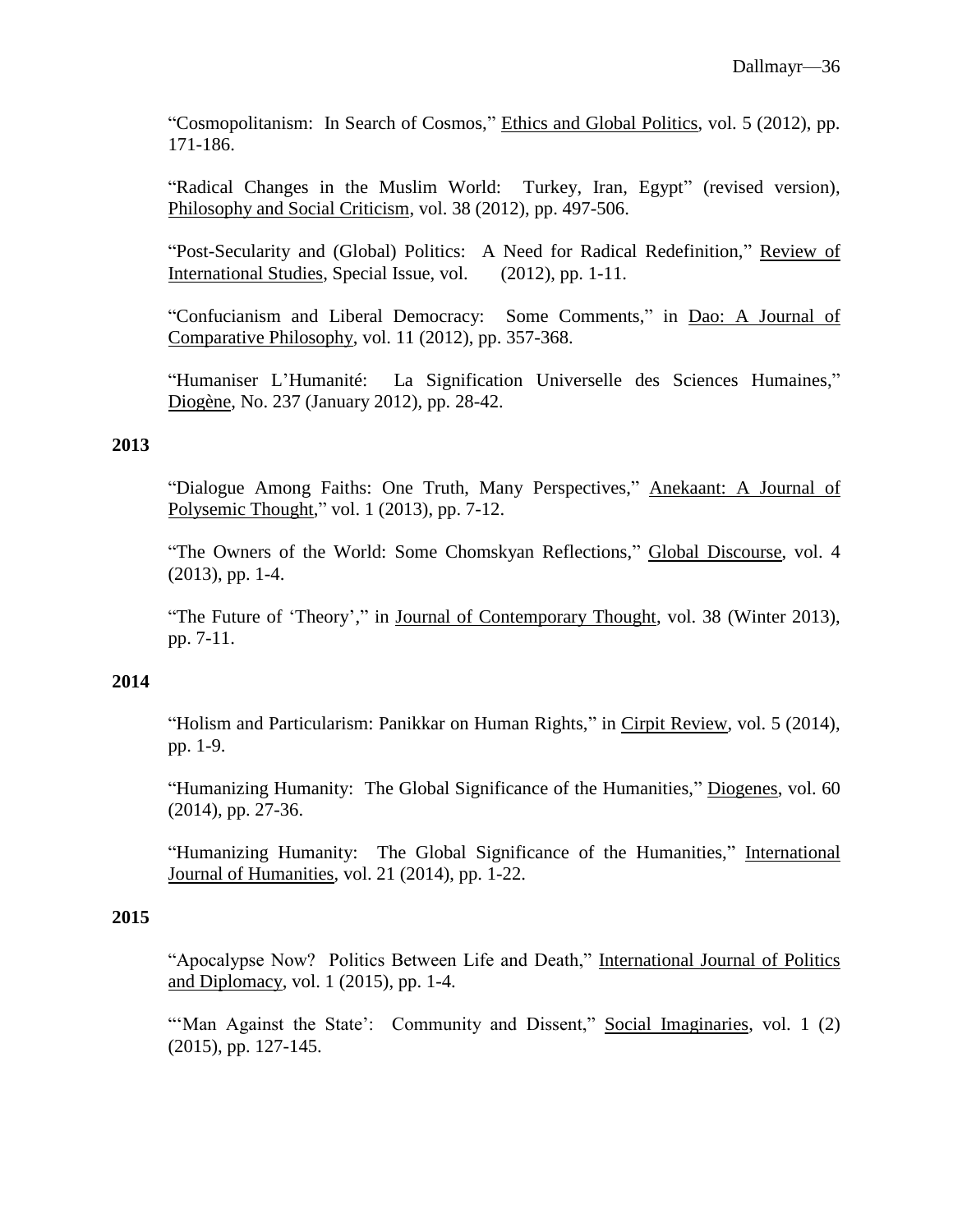"Faithful Expectation: Hommage à Paul Tillich," Bulletin of the North American Paul Tillich Society, vol. 42 (Fall 2016), pp. 39-53.

## **2017**

"The Future of Theory," Journal of Contemporary Thought (Winter 2017), pp. 197-201.

"Beyond Globalization: Reflections on Glocalism," in Glocalism: Journal of Culture, Politics and Innovation, GJ 2017, No. 1.

"Beyond Autistic Politics: Narcissism and Public Agency," in Philosophy and Social Criticism, vol. 43 (2017), pp. 987-997.

"Public Space: Thinking at the Edge of the Cave," Global-E, vol. 10, Issue 28 (April 25, 2017).

"Reason and Dialogue: My Road to Intercultural Studies," Journal of World Philosophies, vol. 2 (2017), pp. 156-160.

"Modernity and Post-modernity," Journal of Contemporary Thought (Summer 2017), pp. 5-14.

### **2018**

"Sacred Secularity and Prophetism: A Tension in Panikkar's Work, Cirpit Review No. 7 (Florence, 2018), pp. 33-39.

## **2019**

"Apophatic Community: Yannaras on Relational Being" in Comparative Philosophy, vol. 10 (January 2019), pp. 3-17.

"Continuity and Change: Remembering Jacques Maritain," in The Review of Politics, vol. 81 (January 2019), pp. 427-467.

### **2021**

(with Abbas Manouchehri) "Pandemic and Human Lifeworld: A Manifest/Hidden Warfare," *Philosophy and Social Criticism*, vol. 48 (2021) pp. 1-11.

"In the Time of the Nations: Faith Contra Violence," in Gerard Mannion and Debora Tonelli, eds., *Exiting Violence: The Role of Religion* (Berlin: DeGruyter, 2021), pp.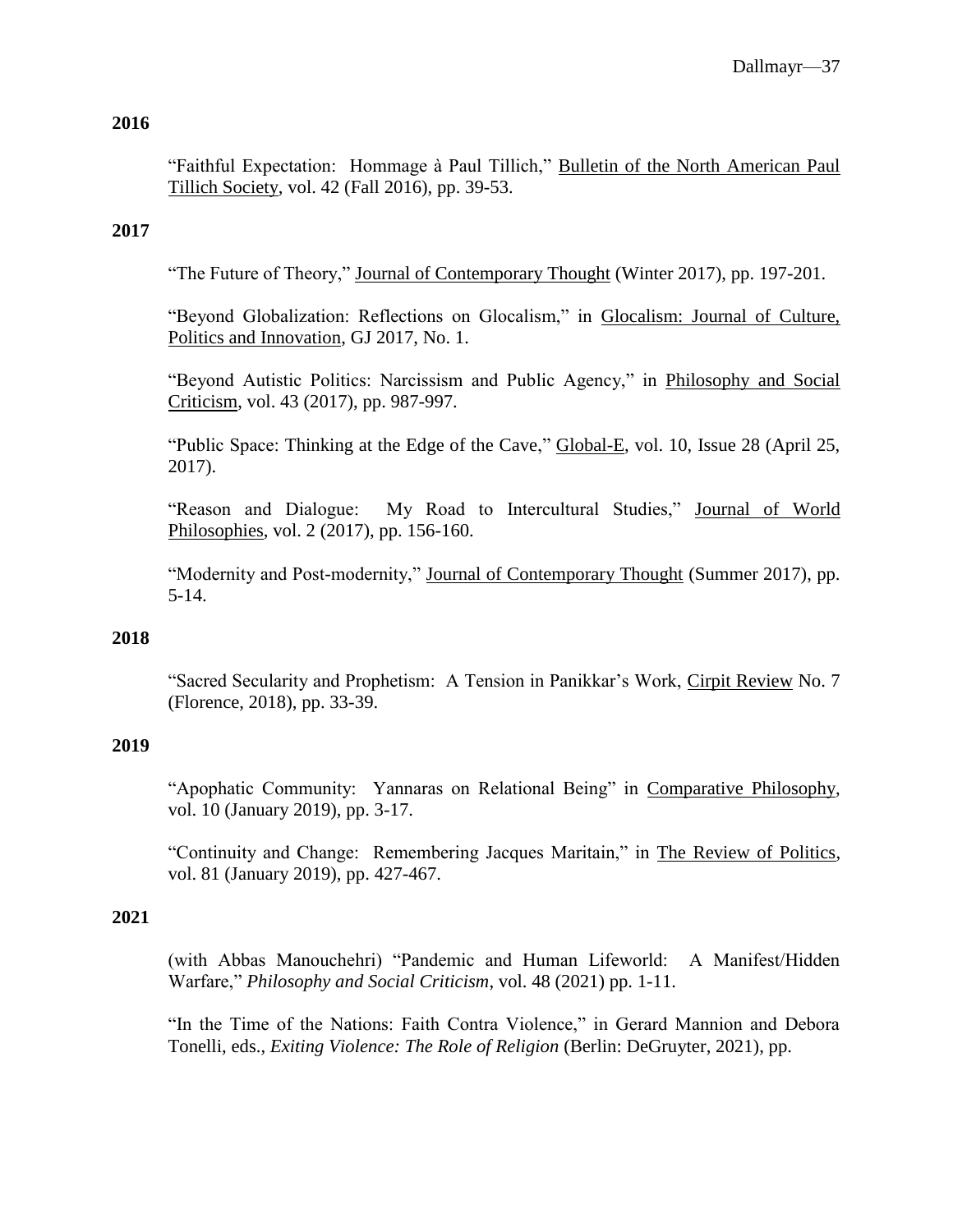"Justice, Power and Dialogue," in Helene Buechel, ed., *Philosophy and Intercultural Dialogue: Reflections with Edward Demenchonok* (Concordia Monography, 2021), pp.

## **2022**

"Heidegger and Guardini: On Prophetic Poetry," International Journal for Philosophy of Religion, vol. (2022),

## **Book Reviews**

Edward V. Gulick, Europe's Classical Balance of Power, in: Archiv für Rechts- und Sozialphilosophie, vol. 43 (1957), pp. 305-310.

Kenneth S. Carlston, Law and Structures of Social Action, in: Archiv für Rechts- und Sozialphilosophie, vol. 44 (1958), pp. 436-438.

Wilhelm Hennis, Politik und praktische Philosophie, in: Archiv für Rechts- und Sozialphilosophie, vol. 52 (1966), pp. 448-457.

Peter C. Mayer-Tasch, Thomas Hobbes und das Widerstandsrecht, in: Archiv für Rechtsund Sozialphilosophie, vol. 52 (1966), pp. 599-607.

David Apter, The Politics of Modernization, in: Der Staat, vol. 6 (1967), pp. 237-242.

Ekkehart Krippendorff, Political Science: Amerikanische Beiträge zur Politikwissenschaft, in: Archiv für Rechts- und Sozialphilosophie, vol. 53 (1967), pp. 296-300.

Roy Pierce, Contemporary French Political Thought, in: Der Staat, vol. 7 (1968), pp. 243-246.

Jürgen Habermas, Theorie und Praxis, in: Archiv für Rechts- und Sozialphilosophie, vol. 54 (1968), pp. 435-445.

Albert Somit and Joseph Tanenhaus, The Development of Political Science. From Burgess to Behavioralism; James C. Charlesworth, ed., A Design for Political Science: Scope. Objective. and Methods; James C. Charlesworth, ed., Contemporary Political Analysis; David Easton, ed., Varieties of Political Theory; Oran R. Young, Systems of Political Science; joint review under title "Bilanz der amerikanischen Politikwissenschaft," Politische Vierteljahresschrift, vol. 10 (1969), pp. 149-153.

Samuel P. Huntington, Political Order in Changing Societies, and Seymour M. Lipset, Revolution and Counterrevolution. Change and Persistence in Social Structures, in: Der Staat, vol. 10 (1971), pp. 115-121.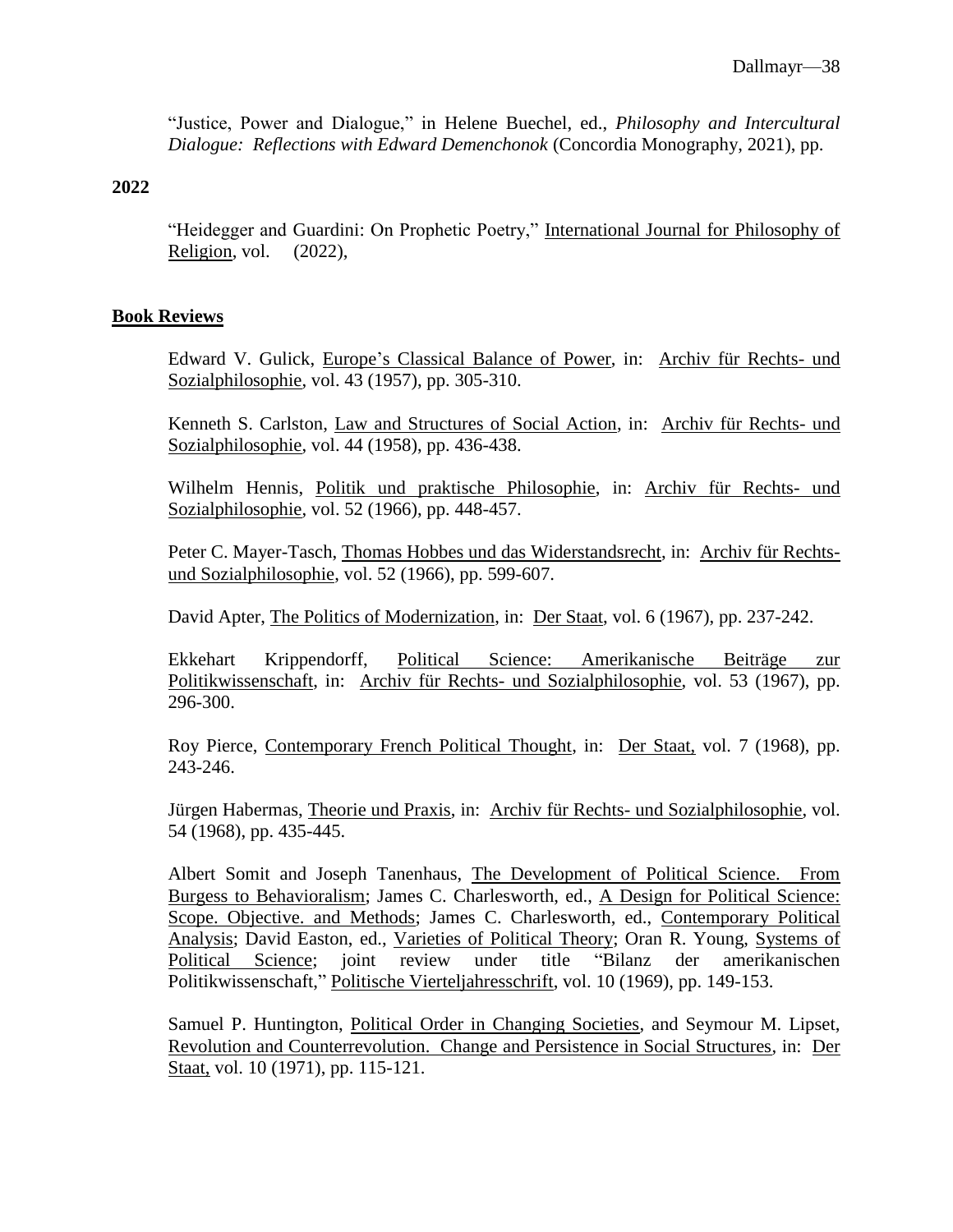Paul Roazen, Freud: Political and Social Thought, in: The American Political Science Review, vol. 67 (1973), pp. 608-610.

A. Ross Johnson, The Transformation of Communist Ideology: The Yugoslav Case, 1945-1953, in: Journal of Politics, vol. 36 (1974), pp. 489-491.

Isaiah Berlin, Vico and Herder: Two Studies in the History of Ideas, review under the title "Vico and Herder," in: Review of Politics, vol. 40 (1978), pp. 140-145.

Dorothy R. Dodge and Duncan H. Baird, Continuities and Discontinuities in Political Thought; Duncan MacRae, Jr., The Social Function of Social Science; Phil Slater, Origin and Significance of the Frankfurt School; joint review essay under title "Knowledge and Commitment: Variations on a Familiar Theme," Polity, vol. 12 (1979), pp. 291-302.

John O'Neill, ed., On Critical Theory, review essay under the title "On Critical Theory," Philosophy of the Social Sciences, vol. 10 (1980), pp. 93-109.

Thomas McCarthy, The Critical Theory of Juergen Habermas, review essay under the title "Between Theory and Practice," Human Studies, vol. 3 (1980), pp. 175-184.

Hwa Yol Jung, The Crisis of Political Understanding, in: Political Theory, vol. 8 (1980), pp. 559-562; also review essay under the title "Life-World and Politics," in: Research in Phenomenology, vol. 11(1981), pp. 256-263.

Paul Connerton, The Tragedy of Enlightenment, review essay under the title "Frankfurt School: An Essay," in: Review of Politics, vol. 43 (1981), pp. 141-146.

Anthony Giddens, Central Problems in Social Theory: Action, Structure and Contradiction in Social Analysis, review essay under the title "Agency and Structure," in: Philosophy of the Social Sciences, vol. 12 (1982), pp. 427-438.

Michael J. Shapiro, Language and Political Understanding, review essay under the title "Language and Praxis," in: Human Studies, vol. 5 (1982), pp. 249-259.

Richard J. Bernstein, Beyond Objectivism and Relativism, review essay, under the title "Pragmatism and Hermeneutics," in: Review of Politics, vol. 47 (1985), pp. 411-430.

James M. Glass, Delusion: Internal Dimensions of Political Life, review essay, Political Theory, vol. 14 (1986), pp. 667-671.

Vrajendra Raj Mehta, Ideology. Modernization and Politics in India, review essay, Review of Politics, vol. 48 (1986), pp. 621-626.

Michael A. Weinstein, Finite Perfection: Reflections on Virtue, review essay, Journal of Politics, vol. 49 (1987), pp. 295-301.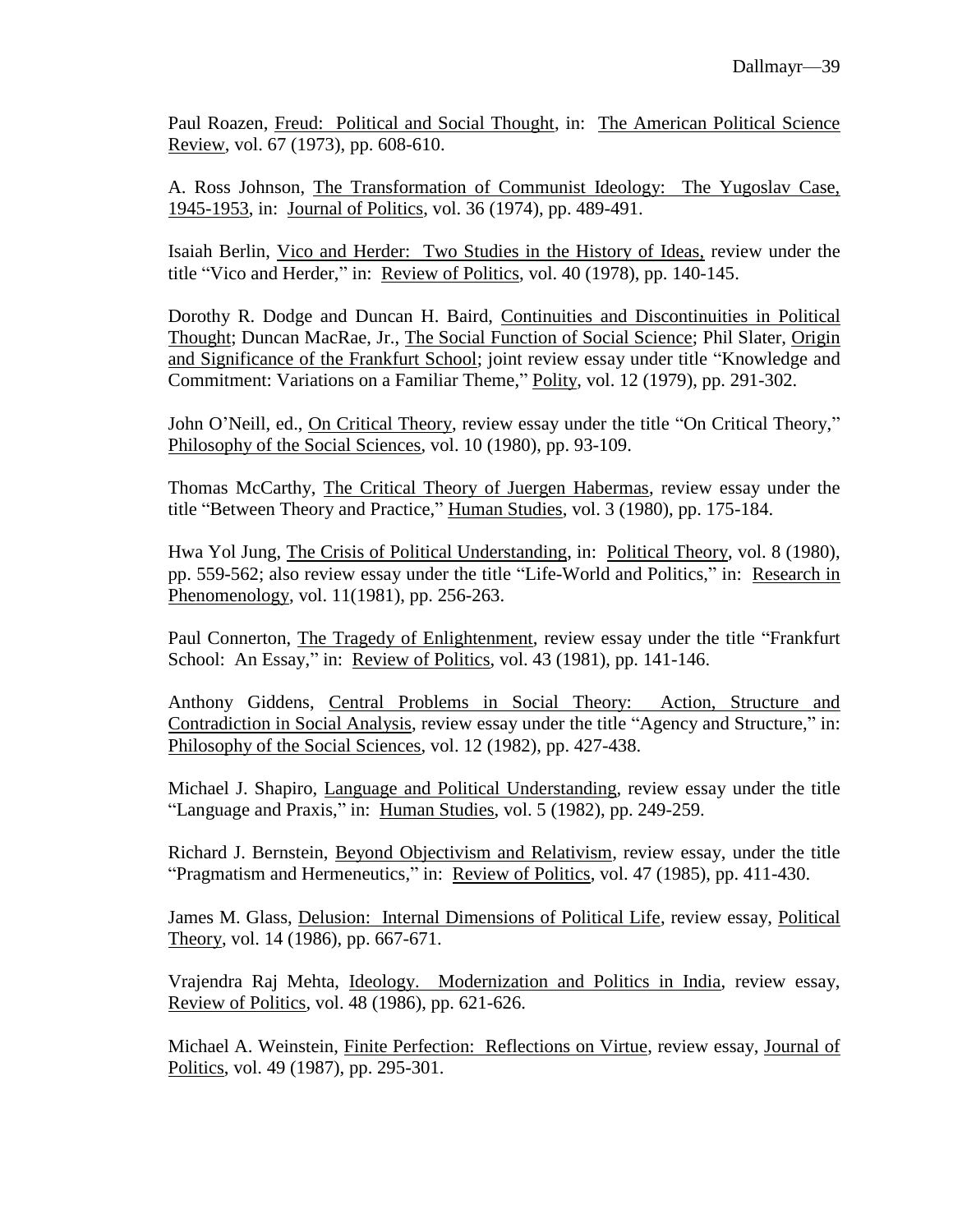Martin Jay, Marxism and Totality: The Adventures of a Concept from Lukács to Habermas, review essay, American Political Science Review, vol. 82 (1988), pp. 275- 277.

Peter Bergmann, Nietzsche, "The Last Antipolitical German," review essay, Review of Politics, vol. 50 (1988), pp. 133-139.

C. Fred Alford, Narcissism: Socrates, the Frankfurt School, and Psychoanalytic Theory, review essay, Review of Politics, vol. 51 (1989), pp. 297-302.

William E. Connolly, Modernity and Political Theory, review essay, Political Theory, vol. 18 (1990), pp. 162-169.

Richard Harvey Brown, Social Science as Civic Discourse, review essay, New Vico Studies, vol. 10 (1992), pp. 113-116.

David Held and John B. Thompson, eds., Social Theory of Modern Societies: Anthony Giddens and His Critics, in Ethics, vol. 103 (1993), p. 622.

Charles Taylor, The Ethics of Authenticity, review essay, Review of Politics, vol. 56 (1994), pp. 153-157.

Bernard Flynn, Political Philosophy at the Close of Metaphysics, review essay, Review of Politics, vol. 57 (1995), pp. 138-143.

Som Raj Gupta, The Word Speaks to the Faustian Man, review essay, Philosophy East & West, vol. 45 (1995), pp. 286-292.

Chantal Mouffe, The Return of the Political, review essay, Constellations, vol. 3 (1996), pp. 115-120.

Dana R. Villa, Arendt and Heidegger: The Fate of the Political, in American Political Science Review, vol. 30 (1996), pp. 901-903.

Ben-Ami Scharfstein, A Comparative History of World Philosophy: From the Upanishads to Kant, in International Journal of Hindu Studies, vol. 2 (1998), pp. 300- 302.

James C. Edwards, The Plain Sense of Things: The Fate of Religion in an Age of Normal Nihilism, in Journal of Religion, vol. 79 (1999), pp. 320-322.

Frederick A. Olafson, What Is a Human Being? A Heideggerian View, in International Studies in Philosophy, vol. 31 (1999), pp. 121-123.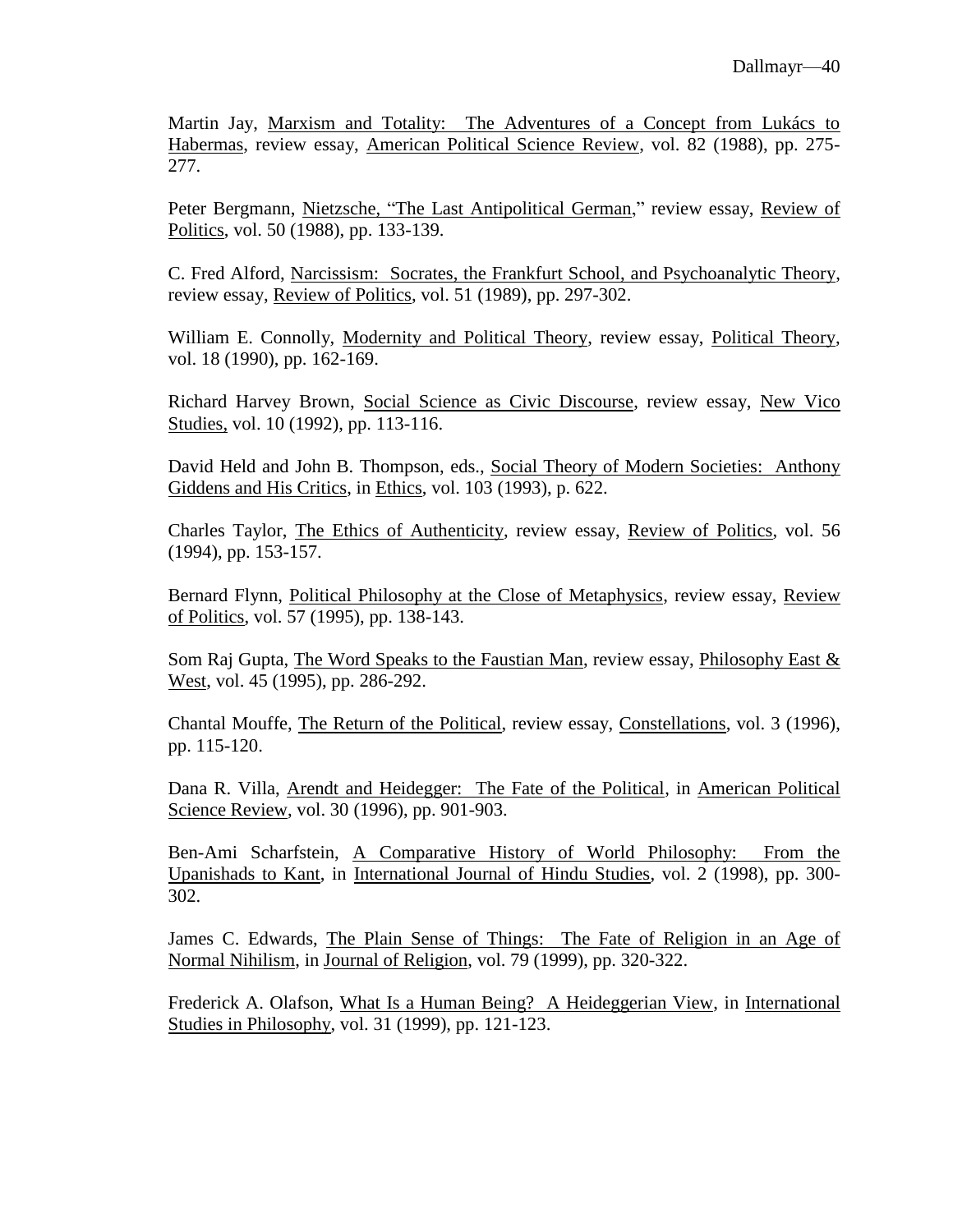Karl Graf Ballestrem, Volker Gerhardt, Henning Ottmann, and Martin P. Thompson, eds., Politisches Denken: Jahrbuch 1995/96, Jahrbuch 1997, Jahrbuch 1998, in American Political Science Review, vol. 93 (December 1999), pp. 948-950.

Ronald J. Terchek, Gandhi: Struggling for Autonomy, in Constellations, vol. 7 (September 2000), pp. 445-448.

Herman Philipse, Heidegger's Philosophy of Being: A Critical Interpretation, in Review of Politics, vol. 62 (Summer 2000), pp. 616-620.

Roxanne L. Euben, Enemy in the Mirror: Islamic Fundamentalism and the Limits of Modern Rationalism—A Work of Comparative Political Theory, in International Studies Review, vol. 3 (2001), pp. 171-174.

Daniel A. Bell, East Meets West: Human Rights and Democracy in East Asia, in American Political Science Review, vol. 95 (June 2001), pp. 460-461.

Wayne Gabardi, Negotiating Postmodernism, in Journal of Politics, vol. 64 (August 2002), pp. 939-943.

Bhikhu Parekh, Rethinking Multiculturalism: Cultural Diversity and Political Theory, in The Good Society, vol. 12, No. 2 (2003), pp. 40-44.

Jürgen Habermas, Religion and Rationality: Essays on Reason, God, and Modernity, in Constellations, vol. 11, No. 2 (2004), pp. 300-304.

Joseph Runzo, Nancy M. Martin and Arvind Sharma, eds., Human Rights and Responsibilities in the World Religions, in MESA (Middle Eastern Studies Assoc.) Bulletin, vol.

Daniel A. Bell and Hahm Chaibong, eds., Confucianism for the Modern World, in International Social Science Journal (ISSJ), vol. 183 (2005), pp. 189-191.

Jean Grondin, Hans-Georg Gadamer: A Biography, in Review of Politics, vol. 67, No. 1 (2005), pp. 687-690.

Max Pensky, ed., Globalizing Critical Theory, in Perspectives on Politics, vol. 4 (2006), pp. 637-638.

Bernard Flynn, The Philosophy of Claude Lefort: Interpreting the Political, in Notre Dame Philosophical Reviews, May 2, 2006.

Daniel A. Bell, Beyond Liberal Democracy: Political Thinking for an East Asian Context, in China Review International, vol. 15 (2008), pp. 163-169.